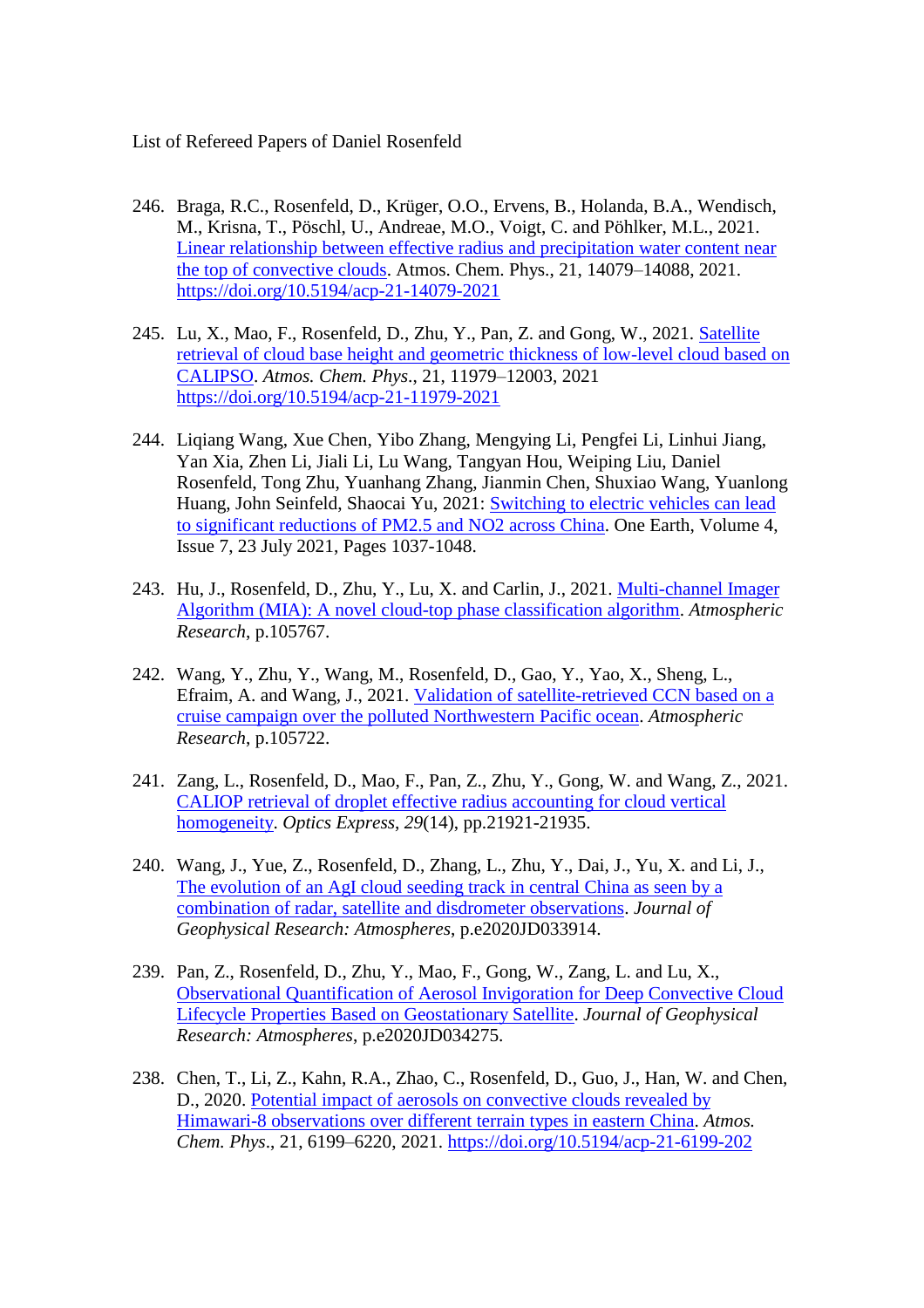- 237. Hu, S., Zhu, Y., Rosenfeld, D., Mao, F., Lu, X., Pan, Z., Zang, L. and Gong, W., The dependence of ship-polluted marine cloud properties and radiative forcing on [background drop concentrations.](https://www.researchgate.net/profile/Yannian-Zhu/publication/350199414_The_Dependence_of_Ship-Polluted_Marine_Cloud_Properties_and_Radiative_Forcing_on_Background_Drop_Concentrations/links/61284c5938818c2eaf62ab2a/The-Dependence-of-Ship-Polluted-Marine-Cloud-Properties-and-Radiative-Forcing-on-Background-Drop-Concentrations.pdf) *Journal of Geophysical Research: Atmospheres*, p.e2020JD033852.
- 236. Zheng, Y., Rosenfeld, D. and Li, Z., 2020. Sub-cloud turbulence explains [cloud‐base updrafts for shallow cumulus ensembles: First observational evidence.](https://agupubs.onlinelibrary.wiley.com/doi/full/10.1029/2020GL091881) *Geophysical Research Letters*, p.e2020GL091881.
- 235. Cao, Y., Wang, M., Rosenfeld, D., Zhu, Y., Liang, Y., Liu, Z. and Bai, H., [Strong](https://agupubs.onlinelibrary.wiley.com/doi/full/10.1029/2020GL091275)  [aerosol effects on cloud amount based on long‐term satellite observations over the](https://agupubs.onlinelibrary.wiley.com/doi/full/10.1029/2020GL091275)  [East Coast of the United States.](https://agupubs.onlinelibrary.wiley.com/doi/full/10.1029/2020GL091275) *Geophysical Research Letters*, p.e2020GL091275.
- 234. Zhang, Y., Fan, J., Li, Z. and Rosenfeld, D., 2020. [Impacts of Cloud Microphysics](https://acp.copernicus.org/articles/21/2363/2021/)  [Parameterizations on Simulated Aerosol–Cloud-Interactions for Deep Convective](https://acp.copernicus.org/articles/21/2363/2021/)  [Clouds over Houston.](https://acp.copernicus.org/articles/21/2363/2021/) *Atmos. Chem. Phys*., 21, 2363–2381, 2021.
- 233. Zhang, Y., Chen, X., Yu, S., Wang, L., Li, Z., Li, M., Liu, W., Li, P., Rosenfeld, D., Seinfeld, J.H., [City-level air quality improvement in the Beijing-Tianjin-Hebei](https://www.sciencedirect.com/science/article/pii/S0269749121001019)  [region from 2016/17 to 2017/18 heating seasons: attributions and process](https://www.sciencedirect.com/science/article/pii/S0269749121001019)  [analysis,](https://www.sciencedirect.com/science/article/pii/S0269749121001019) Environmental Pollution, [https://doi.org/10.1016/j.envpol.2021.116523.](https://doi.org/10.1016/j.envpol.2021.116523)
- 232. Quaas J., A. Arola, B. Cairns, M. Christensen, H. Deneke, A. M. L. Ekman, G. Feingold, A. Fridlind, E. Gryspeerdt, O. Hasekamp, Z. Li, A. Lipponen, P. L. Ma, J. Mülmenstädt, A. Nenes, J. E. Penner, D. Rosenfeld, R. Schrödner, K. Sinclair, O. Sourdeval, P. Stier, M. Tesche, B. van Diedenhoven, and M. Wendisch, 2020: [Constraining the Twomey effect from satellite observations: issues and](https://acp.copernicus.org/articles/20/15079/2020/)  [perspectives.](https://acp.copernicus.org/articles/20/15079/2020/) Atmos. Chem. Phys., 20, 15079–15099, 2020 <https://doi.org/10.5194/acp-20-15079-2020>
- 231. Wang L., S. Yu, P. Li, X. Chen, Z. Li, Y. Zhang, M. Li, K. Mehmood, W. Liu, T. Chai, Y. Zhu, D. Rosenfeld, and J. H. Seinfeld, 2020: [Significant wintertime](https://acp.copernicus.org/articles/20/14787/2020/)  PM2.5 [mitigation in the Yangtze River Delta, China, from 2016 to 2019:](https://acp.copernicus.org/articles/20/14787/2020/)  [observational constraints on anthropogenic emission controls.](https://acp.copernicus.org/articles/20/14787/2020/) Atmos. Chem. Phys., 20, 14787–14800, 2020.<https://doi.org/10.5194/acp-20-14787-2020>
- 230. Fan, J., Zhang, Y., Li, Z., Hu, J. and Rosenfeld, D., 2020. [Urbanization-induced](https://acp.copernicus.org/articles/20/14163/2020/)  [land and aerosol impacts on sea breeze circulation and convective precipitation.](https://acp.copernicus.org/articles/20/14163/2020/) *Atmospheric Chemistry and Physics*, 20, 14163–14182, <https://doi.org/10.5194/acp-20-14163-2020>
- 229. Liu, Z., Wang, M., Rosenfeld, D., Zhu, Y., Bai, H., Cao, Y. and Liang, Y., [Evaluation of cloud and precipitation response to aerosols in WRF‐Chem with](https://agupubs.onlinelibrary.wiley.com/doi/full/10.1029/2020JD033108)  [satellite observations.](https://agupubs.onlinelibrary.wiley.com/doi/full/10.1029/2020JD033108) *Journal of Geophysical Research: Atmospheres*, p.e2020JD033108.
- 228. Efraim, A., Rosenfeld, D., Schmale, J., & Zhu, Y. (2020). [Satellite retrieval of](https://agupubs.onlinelibrary.wiley.com/doi/full/10.1029/2020JD032409)  [cloud condensation nuclei concentrations in marine stratocumulus by using clouds](https://agupubs.onlinelibrary.wiley.com/doi/full/10.1029/2020JD032409)  [as CCN chambers.](https://agupubs.onlinelibrary.wiley.com/doi/full/10.1029/2020JD032409) *Journal of Geophysical Research: Atmospheres*, 125, e2020JD032409. <https://doi.org/10.1029/2020JD032409>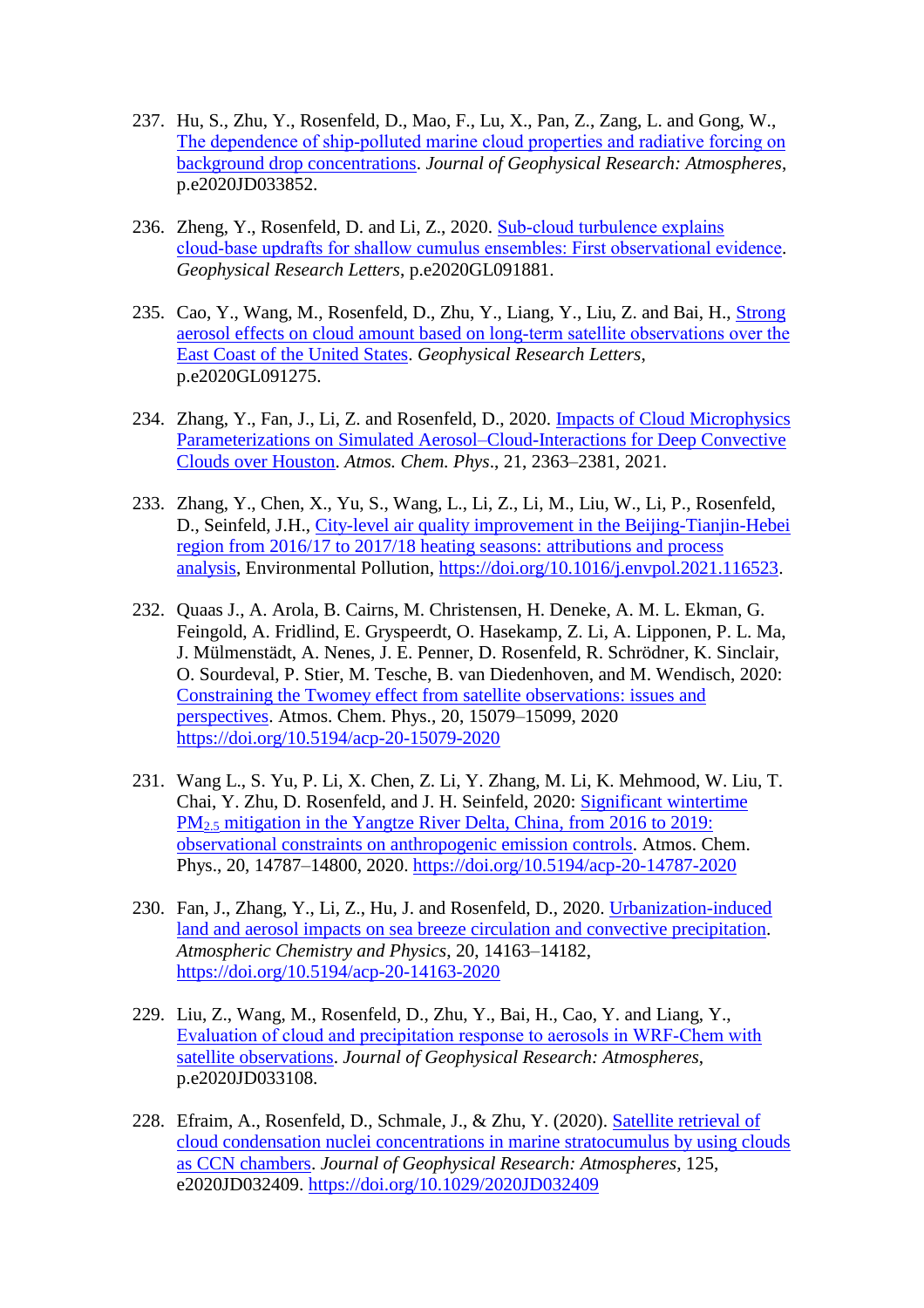- 227. Chen, X., Yu, S., Wang, L., Li, Z., Zhang, Y., Li, M., Mehmood, K., Liu, W., Li, P., Lichtfouse, E. and Rosenfeld, D., Seinfeld, J. H., 2020. [Common source areas](https://www.researchgate.net/profile/Khalid-Mehmood-Sipra/publication/339911387_Common_source_areas_of_air_pollution_vary_with_haze_intensity_in_the_Yangtze_River_Delta_China/links/5e6bd90392851c6ba7009669/Common-source-areas-of-air-pollution-vary-with-haze-intensity-in-the-Yangtze-River-Delta-China.pdf)  [of air pollution vary with haze intensity in the Yangtze River Delta, China.](https://www.researchgate.net/profile/Khalid-Mehmood-Sipra/publication/339911387_Common_source_areas_of_air_pollution_vary_with_haze_intensity_in_the_Yangtze_River_Delta_China/links/5e6bd90392851c6ba7009669/Common-source-areas-of-air-pollution-vary-with-haze-intensity-in-the-Yangtze-River-Delta-China.pdf) *Environmental Chemistry Letters*, pp.1-9. doi.org/10.1007/s10311-020-00976-0.
- 226. Zheng, Y., Rosenfeld, D. and Li, Z., 2020: [A more general paradigm for](https://agupubs.onlinelibrary.wiley.com/doi/full/10.1029/2020GL087697)  [understanding the decoupling of stratocumulus‐topped boundary layers: the](https://agupubs.onlinelibrary.wiley.com/doi/full/10.1029/2020GL087697)  [importance of horizontal temperature advection.](https://agupubs.onlinelibrary.wiley.com/doi/full/10.1029/2020GL087697) *Geophysical Research Letters*, p.e2020GL087697.
- 227.
- 225. Wang L., M. Li, S. Yu, X. Chen, Z. Li, Y. Zhang, L. Jiang, Y. Xia, J. Li, W. Liu, P. Li, E. Lichtfouse, D. Rosenfeld., J. H. Seinfeld, 2020: [Unexpected rise of](https://link.springer.com/article/10.1007/s10311-020-01028-3)  [ozone in urban and rural areas, and sulfur dioxide in rural areas during the](https://link.springer.com/article/10.1007/s10311-020-01028-3)  [coronavirus city lockdown in Hangzhou, China: implications for air quality.](https://link.springer.com/article/10.1007/s10311-020-01028-3) Environmental Chemistry Letters, 2020, [https://doi.org/10.1007/s10311-020-](https://doi.org/10.1007/s10311-020-01028-3) [01028-3](https://doi.org/10.1007/s10311-020-01028-3)
- 224. Ohad Shalom, O., O. Crouvi, Y. Enzel, D. Rosenfeld, 2020: [Locally recycled late](https://www.sciencedirect.com/science/article/pii/S187596372030063X)  [Pleistocene loess feeds modern dust storms at the desert margins of the eastern](https://www.sciencedirect.com/science/article/pii/S187596372030063X)  [Mediterranean, Israel.](https://www.sciencedirect.com/science/article/pii/S187596372030063X) *Aeolian Research* 46 (2020) 100612, <https://doi.org/10.1016/j.aeolia.2020.100612>
- 223. Hu, J., Rosenfeld, D., Ryzhkov, A. and Zhang, P., 2020. [Synergetic use of the](https://journals.ametsoc.org/view/journals/apme/59/6/JAMC-D-19-0122.1.xml)  WSR-88D radars, GOES-R satellites, and lightning networks to study [microphysical characteristics of hurricanes.](https://journals.ametsoc.org/view/journals/apme/59/6/JAMC-D-19-0122.1.xml) *Journal of Applied Meteorology and Climatology*, (2020).
- 222. Allan, R.P., Barlow, M., Byrne, M.P., Cherchi, A., Douville, H., Fowler, H.J., Gan, T.Y., Pendergrass, A.G., Rosenfeld, D., Swann, A.L. and Wilcox, L.J., 2020: [Advances in understanding large-scale responses of](http://centaur.reading.ac.uk/89947/) the water cycle to [climate change.](http://centaur.reading.ac.uk/89947/) Ann NY Acad Sci, 2020.
- 221. Fan, C., Wang, M., Rosenfeld, D., Zhu, Y., Liu, J. and Chen, B., 2020: [Strong](https://agupubs.onlinelibrary.wiley.com/doi/full/10.1029/2019GL086207)  [Precipitation Suppression by Aerosols in Marine Low Clouds.](https://agupubs.onlinelibrary.wiley.com/doi/full/10.1029/2019GL086207) *Geophysical Research Letters*. DOI: [10.1029/2019GL086207](https://www.researchgate.net/deref/http%3A%2F%2Fdx.doi.org%2F10.1029%2F2019GL086207?_sg%5B0%5D=gE6AAtSXz81XUyuZfSwsjop0u2iMRAL8Ud0rpKqwbiMAnKFBCz6gGIR4fcLeUHuQEqHUR2paabwvo3eMc4FNodUJtA.fipITKeGMzaYHxj0rN0jqMyXQ0jg_EGLRNvukUuHyMNW_JBJbh7y_d-eHHNFexNxJIur9_hqYJTsadXP1syHAw)
- 220. Mehmood, K., Wu, Y., Wang, L., Yu, S., Li, P., Chen, X., Li, Z., Zhang, Y., Li, M., Liu, W., Wang, Y., Liu, Z., Zhu, Y., Rosenfeld, D., and Seinfeld, J. H.: [Relative effects of open biomass burning and open crop straw burning on haze](https://acp.copernicus.org/articles/20/2419/2020/)  [formation over central and eastern China: modeling study driven by constrained](https://acp.copernicus.org/articles/20/2419/2020/)  [emissions,](https://acp.copernicus.org/articles/20/2419/2020/) Atmos. Chem. Phys., 20, 2419–2443, https://doi.org/10.5194/acp-20- 2419-2020, 2020.
- 219. Polonik P., C. Knote, T. Zinner, F Ewald, T. Kölling, B Mayer,M. O. Andreae, T. Jurkat-Witschas, T. Klimach, C. Mahnke, S. Molleker,C. Pöhlker, M. L. Pöhlker, U. Pöschl, D. Rosenfeld, C. Voigt, R. Weigel, and M. Wendisch, 2020: [The](https://acp.copernicus.org/articles/20/1591/2020/)  [challenge of simulating the sensitivity of the Amazonian cloud](https://acp.copernicus.org/articles/20/1591/2020/) microstructure to [cloud condensation nuclei number concentrations.](https://acp.copernicus.org/articles/20/1591/2020/) *Atmos. Chem. Phys*., 20, 1591– 1605, 2020https://doi.org/10.5194/acp-20-1591-2020.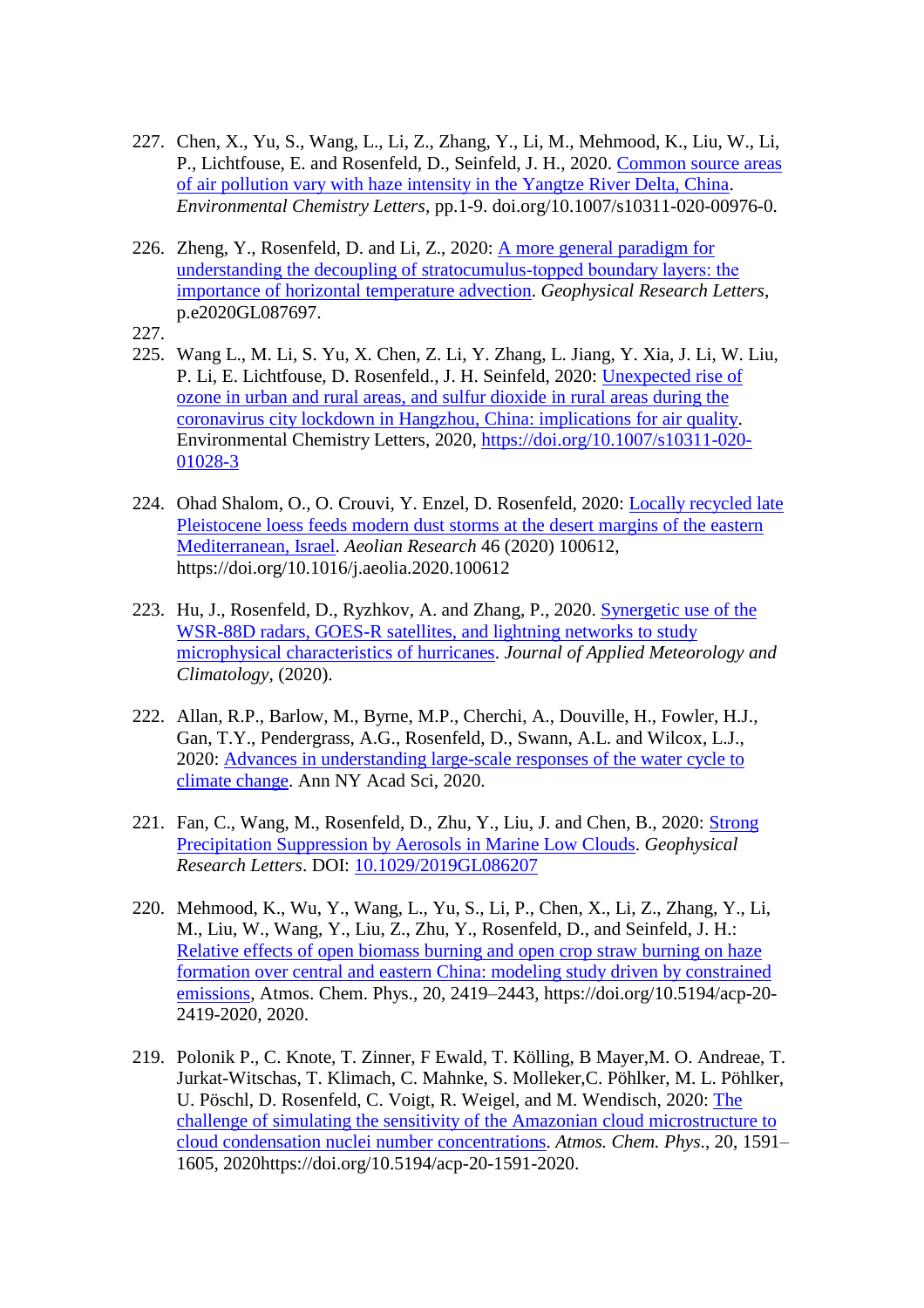- 218. Liu, C., Wang, T., Rosenfeld, D., Zhu, Y., Yue, Z., Yu, X., Xie, X., Li, S., Zhuang, B., Cheng, T. and Niu, S., 2019. [Anthropogenic effects on Cloud](https://agupubs.onlinelibrary.wiley.com/doi/full/10.1029/2019GL086184)  [condensation nuclei distribution and rain initiation in East Asia.](https://agupubs.onlinelibrary.wiley.com/doi/full/10.1029/2019GL086184) *Geophysical Research Letters*.
- 217. Hu J., D. Rosenfeld, A. Ryzhkov, D. Zrnic, E. Williams, P. Zhang, J. C. Snyder, R. Zhang, R. Weitz, 2019. [Polarimetric radar convective cell tracking reveals](https://agupubs.onlinelibrary.wiley.com/doi/full/10.1029/2019JD030857)  [large sensitivity of cloud precipitation and electrification properties to CCN.](https://agupubs.onlinelibrary.wiley.com/doi/full/10.1029/2019JD030857) *Journal of Geophysical Research*, 2019. DOI: 10.1029/2019JD030857.
- 216. Schmale J., Baccarini A., Thurnherr I., Henning S., Efraim A., Regayre L., Bolas C., Hartmann M., Welti A., Lehtipalo K., Aemisegger F., Tatzelt C., Landwehr S., Modini R. L., Tummon., Johnson J., Harris N., Schnaiter M., Toffoli A., Derkani M., Bukowiecki N., Stratmann F., Dommen J., Baltensperger U., Wernli H., Rosenfeld D., Gysel-Beer M., and Carslaw K., 2019: [Overview of the Antarctic](https://journals.ametsoc.org/view/journals/bams/100/11/bams-d-18-0187.1.xml)  [Circumnavigation Expedition: Study of Preindustrial-like Aerosols and Their](https://journals.ametsoc.org/view/journals/bams/100/11/bams-d-18-0187.1.xml)  [Climate Effects \(ACE-SPACE\).](https://journals.ametsoc.org/view/journals/bams/100/11/bams-d-18-0187.1.xml) BAMS, [doi.org/10.1175/BAMS-D-18-0187.1](https://doi.org/10.1175/BAMS-D-18-0187.1)
- 215. Fridlind, A. M., van Lier-Walqui, M., Collis, S., Giangrande, S. E., Jackson, R. C., Li, X., Matsui, T., Orville, R., Picel, M. H., Rosenfeld, D., Ryzhkov, A., Weitz, R., and Zhang, P.: Use of polarimetric radar measurements to constrain [simulated convective cell evolution: a pilot study with Lagrangian tracking,](https://amt.copernicus.org/articles/12/2979/2019/) Atmos. Meas. Tech., 12, 2979-3000, https://doi.org/10.5194/amt-12-2979-2019, 2019.
- 214. Hu, J., Rosenfeld, D., Zrnic, D., Williams, E., Zhang, P., Snyder, J.C., Ryzhkov, A., Hashimshoni, E., Zhang, R. and Weitz, R., 2019. [Tracking and](https://www.sciencedirect.com/science/article/pii/S0169809519300766)  [characterization of convective cells through their maturation into stratiform storm](https://www.sciencedirect.com/science/article/pii/S0169809519300766)  [elements using polarimetric radar and lightning detection.](https://www.sciencedirect.com/science/article/pii/S0169809519300766) *Atmospheric Research*, *226*, pp.192-207. <https://doi.org/10.1016/j.atmosres.2019.04.015>
- 213. Zheng Y., Daniel Rosenfeld, Yannian Zhu, and Zhanqing Li, 2019: [Satellite](https://agupubs.onlinelibrary.wiley.com/doi/full/10.1029/2019GL082094)[based Estimation of Cloud-top Radiative Cooling Rate for Marine Stratocumulus.](https://agupubs.onlinelibrary.wiley.com/doi/full/10.1029/2019GL082094) *Gephysical Researh Letters*, GRL58856, DOI: 10.1029/2019GL082094. <https://doi.org/10.1029/2019GL082094>
- 212. Shpund, J., Khain, A. and Rosenfeld, D., 2019. [Effects of Sea Spray on the](https://journals.ametsoc.org/view/journals/atsc/76/8/jas-d-18-0270.1.xml?tab_body=pdf)  [Dynamics and Microphysics of an Idealized Tropical](https://journals.ametsoc.org/view/journals/atsc/76/8/jas-d-18-0270.1.xml?tab_body=pdf) Cyclone. *Journal of the Atmospheric Sciences*, (2019). <https://doi.org/10.1175/JAS-D-18-0270.1>
- 211. Yue, Z., Rosenfeld, D., Liu, G., Dai, J., Yu, X., Zhu, Y., Hashimshoni, E., Xu, X., Hui, Y. and Lauer, O., 2019. [Automated Mapping of Convective Clouds \(AMCC\)](https://journals.ametsoc.org/view/journals/apme/58/4/jamc-d-18-0144.1.xml)  [Thermodynamical, Microphysical and CCN Properties from SNPP/VIIRS](https://journals.ametsoc.org/view/journals/apme/58/4/jamc-d-18-0144.1.xml)  [Satellite Data.](https://journals.ametsoc.org/view/journals/apme/58/4/jamc-d-18-0144.1.xml) *Journal of Applied Meteorology and Climatology*, (2019). <https://doi.org/10.1175/JAMC-D-18-0144.1>
- 210. Ping Guo, Shaocai Yu, Liqiang Wang, Pengfei Li, Zhen Li, Khalid Mehmood, Xue Chen, Weiping Liu, Yannian Zhu, Xing Yu, Kiran Alapaty, Eric Lichtfouse, Daniel Rosenfeld, and John H. Seinfeld, 2019. [High-altitude and long-range](https://link.springer.com/article/10.1007/s10311-019-00858-0)  [transport of aerosols causing regional severe haze during extreme dust storms](https://link.springer.com/article/10.1007/s10311-019-00858-0)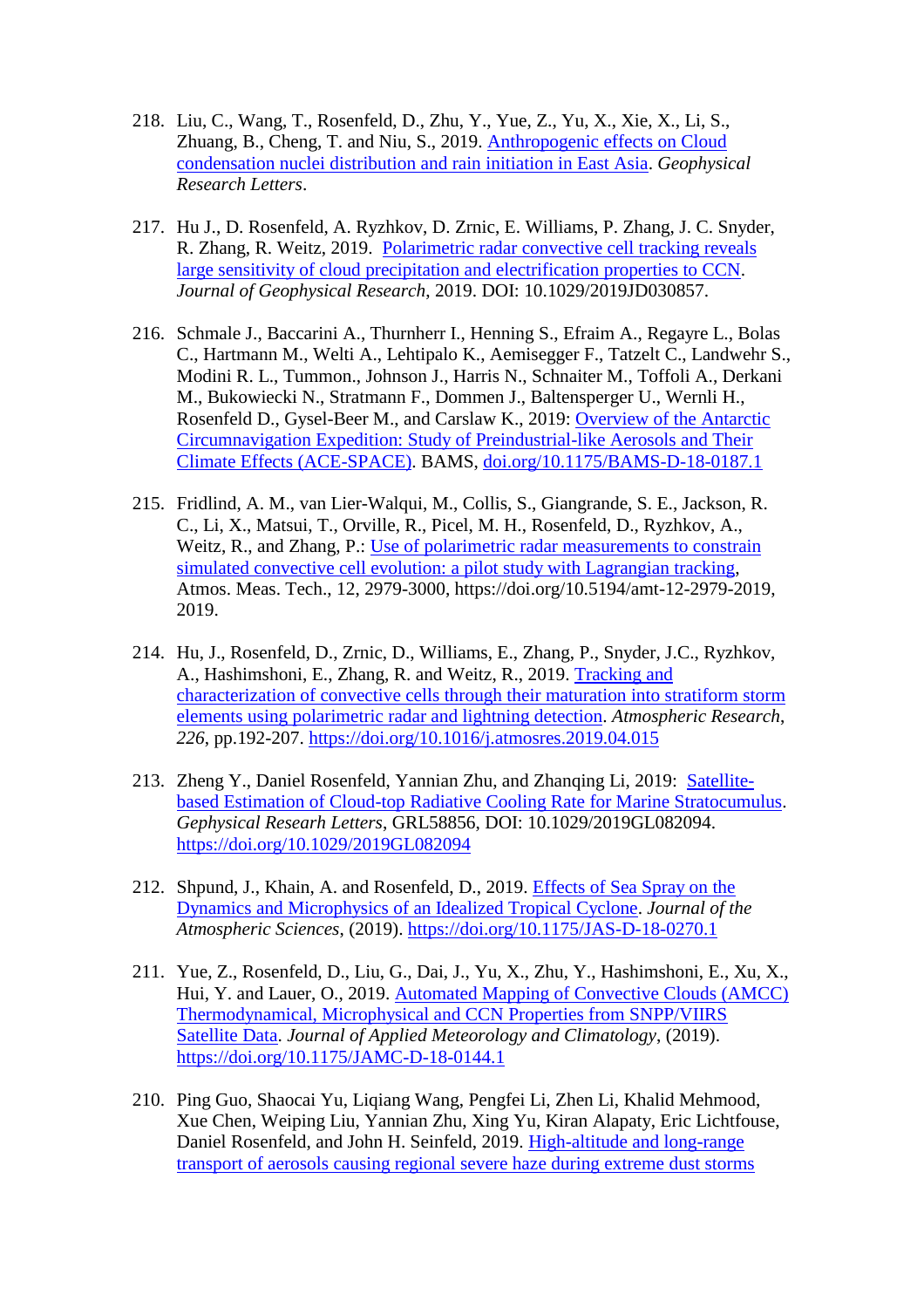[explains why afforestation does not prevent storms,](https://link.springer.com/article/10.1007/s10311-019-00858-0) Environ Chem Lett. <https://doi.org/10.1007/s10311-019-00858-0>

- 209. Rosenfeld D., Y. Zhu, M. Wang, Y. Zheng, T. Goren, and S. Yu, 2019: [Aerosol](https://www.science.org/doi/10.1126/science.aav0566)[driven droplet concentrations dominate coverage and water of oceanic low level](https://www.science.org/doi/10.1126/science.aav0566)  [clouds.](https://www.science.org/doi/10.1126/science.aav0566) Science, January 2019. DOI: 10.1126/science.aav0566
- 208. Givati, A., G. Thirel, D. Rosenfeld, D. Paz, 2019: [Climate change impacts on](https://www.sciencedirect.com/science/article/pii/S2214581818301964)  [streamflow at the upper Jordan River based on an ensemble of regional climate](https://www.sciencedirect.com/science/article/pii/S2214581818301964)  [models.](https://www.sciencedirect.com/science/article/pii/S2214581818301964) J. Hydrology: Regional Studies 21 (2019), 92-109. <https://doi.org/10.1016/j.ejrh.2018.12.004>
- 209.
- 207. Chakraborty, S., Fu, R., Rosenfeld, D. and Massie, S.T., 2018. [The influence of](https://agupubs.onlinelibrary.wiley.com/doi/full/10.1029/2018GL080371)  [aerosols and meteorological conditions on the total rain volume of the mesoscale](https://agupubs.onlinelibrary.wiley.com/doi/full/10.1029/2018GL080371)  [convective systems over tropical continents.](https://agupubs.onlinelibrary.wiley.com/doi/full/10.1029/2018GL080371) *Geophysical Research Letters*. <https://doi.org/10.1029/2018GL080371>
- 206. Zipori, A., Reicher, N., Erel, Y., Rosenfeld, D., Sandler, A., Knopf, D.A. and Rudich, Y., 2018. [The role of secondary ice processes in mid](https://agupubs.onlinelibrary.wiley.com/doi/full/10.1029/2018JD029146)‐latitude continental [clouds.](https://agupubs.onlinelibrary.wiley.com/doi/full/10.1029/2018JD029146) *Journal of Geophysical Research: Atmospheres*. <https://doi.org/10.1029/2018JD029146>
- 205. Zheng, Y., Rosenfeld, D. and Li, Z., 2018. [The relationships between cloud](https://www.researchgate.net/publication/328263073_The_Relationships_Between_Cloud_Top_Radiative_Cooling_Rates_Surface_Latent_Heat_Fluxes_and_Cloud-Base_Heights_in_Marine_Stratocumulus)‐top [radiative cooling rates, surface latent heat fluxes and cloud](https://www.researchgate.net/publication/328263073_The_Relationships_Between_Cloud_Top_Radiative_Cooling_Rates_Surface_Latent_Heat_Fluxes_and_Cloud-Base_Heights_in_Marine_Stratocumulus)‐base heights in marine [stratocumulus.](https://www.researchgate.net/publication/328263073_The_Relationships_Between_Cloud_Top_Radiative_Cooling_Rates_Surface_Latent_Heat_Fluxes_and_Cloud-Base_Heights_in_Marine_Stratocumulus) *Journal of Geophysical Research: Atmospheres*.
- 204. Guo, J., Liu, H., Li, Z., Rosenfeld, D., Jiang, M., Xu, W., Jiang, J. H., He, J., Chen, D., Min, M., and Zhai, P.: [Aerosol-induced changes in the vertical structure](https://www.researchgate.net/publication/327753926_Aerosol-induced_changes_in_the_vertical_structure_of_precipitation_A_perspective_of_TRMM_precipitation_radar)  [of precipitation: a perspective of TRMM precipitation radar,](https://www.researchgate.net/publication/327753926_Aerosol-induced_changes_in_the_vertical_structure_of_precipitation_A_perspective_of_TRMM_precipitation_radar) Atmos. Chem. Phys., 18, 13329-13343, https://doi.org/10.5194/acp-18-13329-2018, 2018.
- 203. Liqiang Wang, Pengfei Li, Shucheng Chang, Shaocai Yu, Khalid Mehmood, Zhen Li, Weiping Liu, Daniel Rosenfeld, Richard C. Flagan, and John H. Seinfeld, 2018. Predicted impact of thermal power generation emission control measures in the Beijing-Tianjin-Hebei region on haze formation over Beijing, China. Scientific Reports, *8:934* | DOI:10.1038/s41598-018-19481-0.
- 202. Mehmood, K., Chang, S., Yu, S., Wang, L., Li, P., Li, Z., Liu, W., Rosenfeld, D. and Seinfeld, J.H., 2018. [Spatial and temporal distributions of air pollutant](https://www.researchgate.net/publication/321388248_Spatial_and_temporal_distributions_of_air_pollutant_emissions_from_open_crop_straw_and_biomass_burnings_in_China_from_2002_to_2016)  [emissions from open crop straw and biomass burnings in China from 2002 to](https://www.researchgate.net/publication/321388248_Spatial_and_temporal_distributions_of_air_pollutant_emissions_from_open_crop_straw_and_biomass_burnings_in_China_from_2002_to_2016)  [2016.](https://www.researchgate.net/publication/321388248_Spatial_and_temporal_distributions_of_air_pollutant_emissions_from_open_crop_straw_and_biomass_burnings_in_China_from_2002_to_2016) *Environmental Chemistry Letters*, *16*(1), pp.301-309.
- 201. Machado, L. A. T., Calheiros, A. J. P., Biscaro, T., Giangrande, S., Silva Dias, M. A. F., Cecchini, M. A., Albrecht, R., Andreae, M. O., Araujo, W. F., Artaxo, P., Borrmann, S., Braga, R., Burleyson, C., Eichholz, C. W., Fan, J., Feng, Z., Fisch, G. F., Jensen, M. P., Martin, S. T., Pöschl, U., Pöhlker, C., Pöhlker, M. L., Ribaud, J.-F., Rosenfeld, D., Saraiva, J. M. B., Schumacher, C., Thalman, R., Walter, D., and Wendisch, M.: Overview: Precipitation characteristics and sensitivities [to environmental conditions during GoAmazon2014/5 and](Precipitation%20characteristics%20and%20sensitivities%20to%20environmental%20conditions%20during%20GoAmazon2014/5%20and%20ACRIDICON-CHUVA)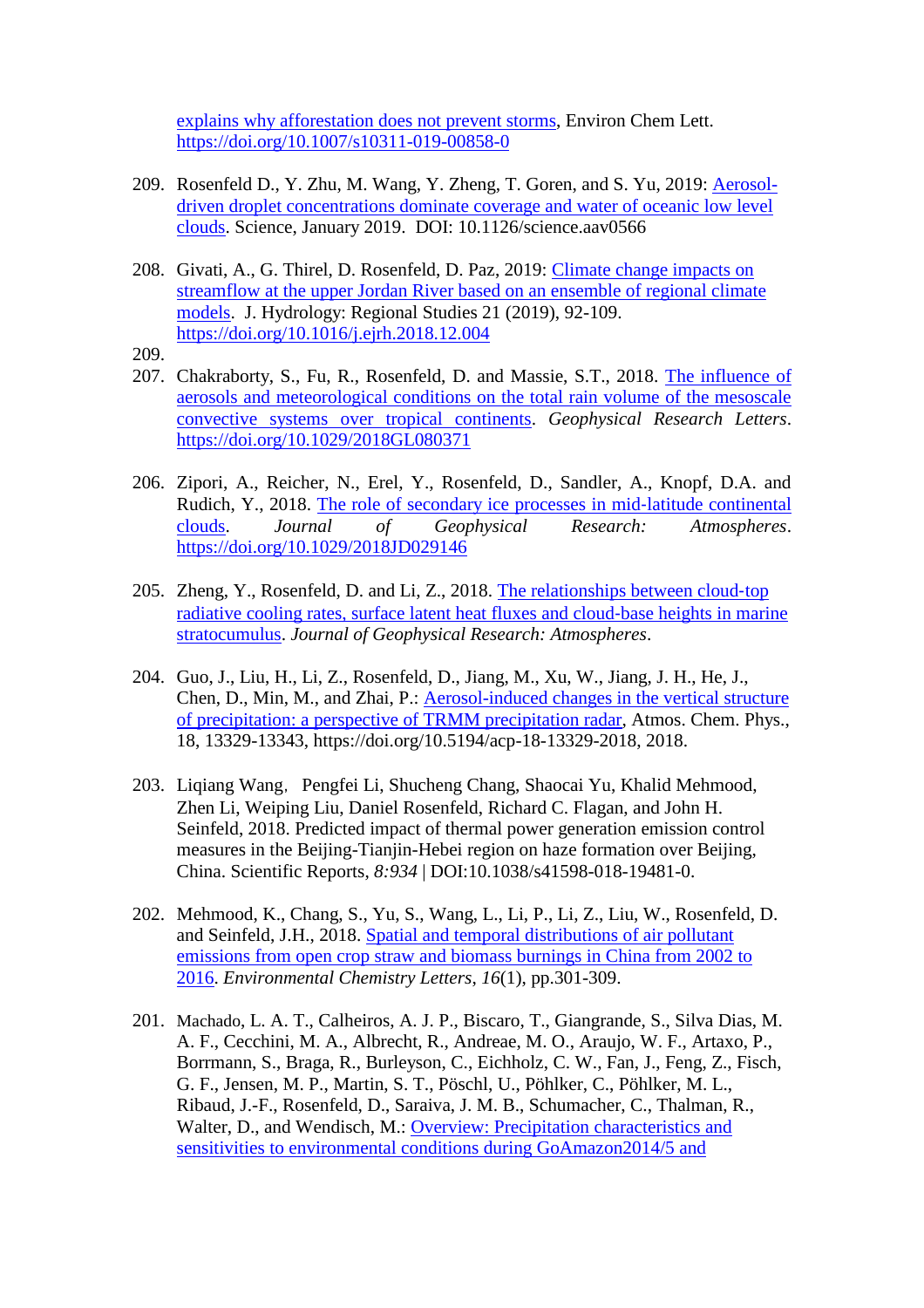[ACRIDICON-CHUVA,](Precipitation%20characteristics%20and%20sensitivities%20to%20environmental%20conditions%20during%20GoAmazon2014/5%20and%20ACRIDICON-CHUVA) Atmos. Chem. Phys., 18, 6461-6482, https://doi.org/10.5194/acp-18-6461-2018, 2018.

- 200. Zhao, C., Y. Lin, F. Wu, Y. Wang, Z. Li, D. Rosenfeld, and Y. Wang, 2018: [Enlarging](https://www.researchgate.net/publication/326753845_Enlarging_Rainfall_Area_of_Tropical_Cyclones_by_Atmospheric_Aerosols)  [rainfall area of tropical cyclones by atmospheric aerosols.](https://www.researchgate.net/publication/326753845_Enlarging_Rainfall_Area_of_Tropical_Cyclones_by_Atmospheric_Aerosols) *Geophys. Res. Lett.*, doi:10.1029/2018GL079427. [http://doi.wiley.com/10.1029/2018GL079427.](http://doi.wiley.com/10.1029/2018GL079427)
- 199. Zheng, Y., D. Rosenfeld, and Z. Li, 2018: [Estimating the decoupling degree of](https://www.researchgate.net/publication/326567123_Estimating_the_decoupling_degree_of_subtropical_marine_stratocumulus_decks_from_satellite)  [subtropical marine stratocumulus decks from satellite.](https://www.researchgate.net/publication/326567123_Estimating_the_decoupling_degree_of_subtropical_marine_stratocumulus_decks_from_satellite) *Geophys. Res. Lett.*, doi:10.1029/2018GL078382. http://doi.wiley.com/10.1029/2018GL078382 (Accessed July 28, 2018).
- 198. Zhu, Y., Rosenfeld, D. and Li, Z., 2018. [Under what conditions can we trust](https://www.researchgate.net/publication/326521377_Under_What_Conditions_Can_We_Trust_Retrieved_Cloud_Drop_Concentrations_in_Broken_Marine_Stratocumulus)  [retrieved cloud drop concentrations in broken marine stratocumulus?.](https://www.researchgate.net/publication/326521377_Under_What_Conditions_Can_We_Trust_Retrieved_Cloud_Drop_Concentrations_in_Broken_Marine_Stratocumulus) *Journal of Geophysical Research: Atmospheres*. <https://doi.org/10.1029/2017JD028083>
- 197. Shaocai Yu, Pengfei Li, Liqiang Wang, Yujie Wu, Si Wang, Kai Liu, Tong Zhu, Yuanhang Zhang, Min Hu, Liming Zeng, Xiaoye Zhang, Junji Cao, Kiran Alapaty, David C. Wong, Jon Pleim, Rohit Mathur, Daniel Rosenfeld & John H. Seinfeld, 2018: [Mitigation of severe urban haze pollution by a precision air](https://www.researchgate.net/search.Search.html?type=publication&query=Mitigation%20of%20severe%20urban%20haze%20pollution%20by%20a%20precision%20air%20pollution%20control%20approach)  [pollution control approach.](https://www.researchgate.net/search.Search.html?type=publication&query=Mitigation%20of%20severe%20urban%20haze%20pollution%20by%20a%20precision%20air%20pollution%20control%20approach) Scientific Reports, (2018) 8:8151. DOI:10.1038/s41598-018-26344-1
- 196. Grosvenor Daniel P., Odran Sourdeval, Paquita Zuidema, Andrew Ackerman, Mikhail D. Alexandrov, Ralf Bennartz, Reinout Boers, Brian Cairns, J. Christine Chiu, Matthew Christensen, Hartwig Deneke, Michael Diamond, Graham Feingold, Ann Fridlind, Anja Hunerbein, Christine Knist, Pavlos Kollias, Alexander Marshak, Daniel McCoy, Daniel Merk, David Painemal, John Rausch, Daniel Rosenfeld, erman Russchenberg, Patric Seifert, Kenneth Sinclair, Philip Stier, Bastiaan van iedenhoven, Manfred Wendisch, Frank Werner, Robert Wood, Zhibo Zhang, and Johannes Quaas, 2018: [Remote sensing of droplet number](https://agupubs.onlinelibrary.wiley.com/doi/abs/10.1029/2017RG000593)  [concentration in warm clouds: A review of the current state of knowledge and](https://agupubs.onlinelibrary.wiley.com/doi/abs/10.1029/2017RG000593)  [perspectives.](https://agupubs.onlinelibrary.wiley.com/doi/abs/10.1029/2017RG000593) Reviews of Geophysics, DOI: 10.1029/2017RG000593
- 195. Goren, T., Rosenfeld, D., Sourdeval, O. and Quaas, J., [Satellite observations of](https://www.researchgate.net/search.Search.html?type=publication&query=Satellite%20observations%20of%20precipitating%20marine%20stratocumulus%20show%20greater%20cloud%20fraction%20for%20decoupled%20clouds%20in%20comparison%20to%20coupled%20clouds)  [precipitating marine stratocumulus show greater cloud fraction for decoupled](https://www.researchgate.net/search.Search.html?type=publication&query=Satellite%20observations%20of%20precipitating%20marine%20stratocumulus%20show%20greater%20cloud%20fraction%20for%20decoupled%20clouds%20in%20comparison%20to%20coupled%20clouds)  [clouds in comparison to coupled clouds.](https://www.researchgate.net/search.Search.html?type=publication&query=Satellite%20observations%20of%20precipitating%20marine%20stratocumulus%20show%20greater%20cloud%20fraction%20for%20decoupled%20clouds%20in%20comparison%20to%20coupled%20clouds) *Geophysical Research Letters*. DOI: 10.1029/2018GL078122
- 194. Luiz A. T. Machado, Alan J. P. Calheiros, Thiago Biscaro, Scott Giangrande, Maria A. F. Silva Dias, Micael A. Cecchini, Rachel Albrecht, Meinrat O. Andreae, Wagner F. Araujo, Paulo Artaxo, Stephan Borrmann, Ramon Braga, Casey Burleyson, Cristiano W. Eichholz, Jiwen Fan, Zhe Feng, Gilberto F. Fisch, Michael P. Jensen, Scot T. Martin, Ulrich Pöschl, Christopher Pöhlker, Mira L. Pöhlker, Jean-François Ribaud, Daniel Rosenfeld, Jaci M. B. Saraiva, Courtney Schumacher, Ryan Thalman, David Walter, and Manfred Wendisch, 2018: [Overview: Precipitation characteristics and sensitivities to environmental](https://www.researchgate.net/search.Search.html?type=publication&query=Overview:%20Precipitation%20characteristics%20and%20sensitivities%20to%20environmental%20conditions%20during%20GoAmazon2014/5%20and%20ACRIDICON-CHUVA)  [conditions during GoAmazon2014/5 and ACRIDICON-CHUVA.](https://www.researchgate.net/search.Search.html?type=publication&query=Overview:%20Precipitation%20characteristics%20and%20sensitivities%20to%20environmental%20conditions%20during%20GoAmazon2014/5%20and%20ACRIDICON-CHUVA) Atmos. Chem. Phys., 18, 6461–6482, 2018 https://doi.org/10.5194/acp-18-6461-2018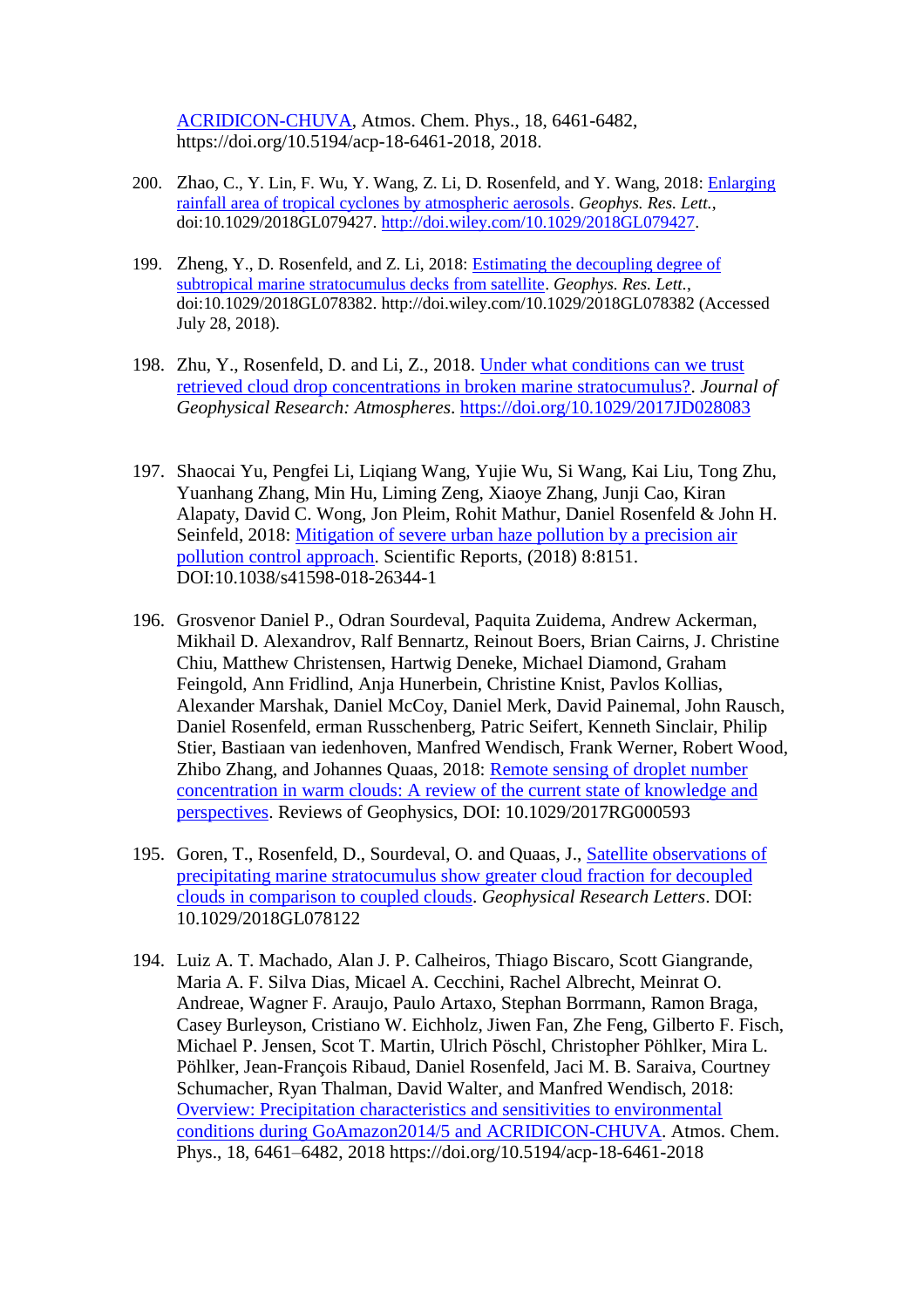- 193. Wu, Y., Wang, P., Yu, S., Wang, L., Li, P., Li, Z., Mehmood, K., Liu, W., Wu, J., Lichtfouse, E., Rosenfeld, D., and Seinfeld, J. H., 2018. [Residential emissions](https://www.researchgate.net/search.Search.html?type=publication&query=Residential%20emissions%20predicted%20as%20a%20major%20source%20of%20fine%20particulate%20matter%20in%20winter%20over%20the%20Yangtze%20River%20Delta,%20China)  [predicted as a major source of fine particulate matter in winter over the](https://www.researchgate.net/search.Search.html?type=publication&query=Residential%20emissions%20predicted%20as%20a%20major%20source%20of%20fine%20particulate%20matter%20in%20winter%20over%20the%20Yangtze%20River%20Delta,%20China) Yangtze [River Delta, China.](https://www.researchgate.net/search.Search.html?type=publication&query=Residential%20emissions%20predicted%20as%20a%20major%20source%20of%20fine%20particulate%20matter%20in%20winter%20over%20the%20Yangtze%20River%20Delta,%20China) *Environmental Chemistry Letters*, pp.1-11.
- 192. Jiwen Fan, Daniel Rosenfeld, Yuwei Zhang, Scott E. Giangrande, Zhanqing Li, Luiz A.T. Machado, Scot T. Martin, Yan Yang, Jian Wang, Paulo Artaxo, Henrique M.J. Barbosa, Ramon C. Braga, Jennifer M. Comstock, Zhe Feng, Wenhua Gao, Helber B. Gomes, Fan Mei, Christopher Pöhlker, Mira L. Pöhlker, Ulrich Pöschl, and Rodrigo A.F. de Souza, [Substantial convection and](https://www.researchgate.net/search.Search.html?type=publication&query=Substantial%20convection%20and%20precipitation%20enhancements%20by%20ultrafine%20aerosol%20particles)  [precipitation enhancements by ultrafine aerosol particles,](https://www.researchgate.net/search.Search.html?type=publication&query=Substantial%20convection%20and%20precipitation%20enhancements%20by%20ultrafine%20aerosol%20particles) Science, Jan. 26, 2018, [http://dx.doi.org/10.1126/science.aan8461.](http://dx.doi.org/10.1126/science.aan8461)
- 191. Wang, L., Li, P., Yu, S., Mehmood, K., Li, Z., Chang, S., Liu, W., Rosenfeld, D., Flagan, R.C. and Seinfeld, J.H., 2018. [Predicted impact of thermal power](https://www.researchgate.net/search.Search.html?type=publication&query=2018.%20Predicted%20impact%20of%20thermal%20power%20generation%20emission%20control%20measures%20in%20the%20Beijing-Tianjin-Hebei%20region%20on%20air%20pollution%20over%20Beijing,%20Chi)  [generation emission control measures in the Beijing-Tianjin-Hebei region on air](https://www.researchgate.net/search.Search.html?type=publication&query=2018.%20Predicted%20impact%20of%20thermal%20power%20generation%20emission%20control%20measures%20in%20the%20Beijing-Tianjin-Hebei%20region%20on%20air%20pollution%20over%20Beijing,%20Chi)  [pollution over Beijing, China.](https://www.researchgate.net/search.Search.html?type=publication&query=2018.%20Predicted%20impact%20of%20thermal%20power%20generation%20emission%20control%20measures%20in%20the%20Beijing-Tianjin-Hebei%20region%20on%20air%20pollution%20over%20Beijing,%20Chi) *Scientific Reports*, *8*(1), p.934.
- 190. Mehmood, K., Chang, S., Yu, S., Wang, L., Li, P., Li, Z., Liu, W., Rosenfeld, D. and Seinfeld, J.H., 2017. [Spatial and temporal distributions of air pollutant](https://www.researchgate.net/publication/321388248_Spatial_and_temporal_distributions_of_air_pollutant_emissions_from_open_crop_straw_and_biomass_burnings_in_China_from_2002_to_2016)  [emissions from open crop straw and biomass burnings](https://www.researchgate.net/publication/321388248_Spatial_and_temporal_distributions_of_air_pollutant_emissions_from_open_crop_straw_and_biomass_burnings_in_China_from_2002_to_2016) in China from 2002 to [2016.](https://www.researchgate.net/publication/321388248_Spatial_and_temporal_distributions_of_air_pollutant_emissions_from_open_crop_straw_and_biomass_burnings_in_China_from_2002_to_2016) *Environmental Chemistry Letters*, pp.1-9.
- 189. Rosenfeld, D., 2018. [Cloud-Aerosol-Precipitation Interactions Based of Satellite](https://www.researchgate.net/publication/322182170_Cloud-Aerosol-Precipitation_Interactions_Based_of_Satellite_Retrieved_Vertical_Profiles_of_Cloud_Microstructure)  [Retrieved Vertical Profiles of Cloud Microstructure.](https://www.researchgate.net/publication/322182170_Cloud-Aerosol-Precipitation_Interactions_Based_of_Satellite_Retrieved_Vertical_Profiles_of_Cloud_Microstructure) In *Remote Sensing of Aerosols, Clouds, and Precipitation* (pp. 129-152).
- 188. Andreae, M.O., Afchine, A., Albrecht, R., Holanda, B.A., Artaxo, P., Barbosa, H.M., Bormann, S., Cecchini, M.A., Costa, A., Dollner, M. Fütterer, D., Järvinen, E., Jurkat, T., Klimach1, T., Konemann1, T., Knote, C., Krämer, M., Krisna, T., Machado, L. A. T., Mertes, S., Minikin, A., Pöhlker, C., Pöhlker, M. L., Pöschl, U., Rosenfeld, D., Sauer, D., Schlager, H., Schnaiter, M., Schneider, J., Schulz, C., Spanu, A., Sperling, V. B., Voigt, C., Walser, A., Wang, J., Weinzierl, B., Wendisch, M., and Ziereis, H., 2017. [Aerosol characteristics and](https://www.researchgate.net/publication/318831440_Aerosol_characteristics_and_particle_production_in_the_upper_troposphere_over_the_Amazon_Basin)  [particle production in the upper troposphere over the Amazon Basin.](https://www.researchgate.net/publication/318831440_Aerosol_characteristics_and_particle_production_in_the_upper_troposphere_over_the_Amazon_Basin) *Atmospheric Chemistry and Physics Discussions (ACPD)*, pp.1-95.
- 187. Yom-Tov, E., Yom-Tov, Y., Yom-Tov, S., Andersen, M., Rosenfeld, D., Devasthale, A. and Geffen, E., 2017. [The complex effects of geography, ambient](https://www.researchgate.net/publication/315344404_The_complex_effects_of_geography_ambient_temperature_and_North_Atlantic_Oscillation_on_the_body_size_of_Arctic_hares_in_Greenland)  [temperature, and North Atlantic Oscillation on the body size of Arctic hares in](https://www.researchgate.net/publication/315344404_The_complex_effects_of_geography_ambient_temperature_and_North_Atlantic_Oscillation_on_the_body_size_of_Arctic_hares_in_Greenland)  [Greenland.](https://www.researchgate.net/publication/315344404_The_complex_effects_of_geography_ambient_temperature_and_North_Atlantic_Oscillation_on_the_body_size_of_Arctic_hares_in_Greenland) *Biological Journal of the Linnean Society*, *120*(4), pp.909-918.
- 186. Sanchez K. J., G. C. Roberts., R. Calmer, K. Nicoll, E. Hashimshoni, D. Rosenfeld, J. Ovadnevaite, J. Preissler, D. Ceburnis, C. O'Dowd, L. M. Russell, 2017: [Top-down and Bottom-up aerosol-cloud-closure: towards understanding](https://www.researchgate.net/publication/315500384_Top-down_and_Bottom-up_aerosol-cloud-closure_towards_understanding_sources_of_uncertainty_in_deriving_cloud_radiative_flux)  [sources of uncertainty in deriving cloud radiative flux.](https://www.researchgate.net/publication/315500384_Top-down_and_Bottom-up_aerosol-cloud-closure_towards_understanding_sources_of_uncertainty_in_deriving_cloud_radiative_flux) Atmos. Chem. Phys., 17, 9797-9814, 2017. https://doi.org/10.5194/acp-17-9797-2017
- 185. Cecchini, M. A., Machado, L. A. T., Wendisch, M., Costa, A., Krämer, M., Andreae, M. O., Afchine, A., Albrecht, R. I., Artaxo, P., Borrmann, S., Fütterer, D., Klimach, T., Mahnke, C., Martin, S. T., Minikin, A., Molleker, S., Pardo, L.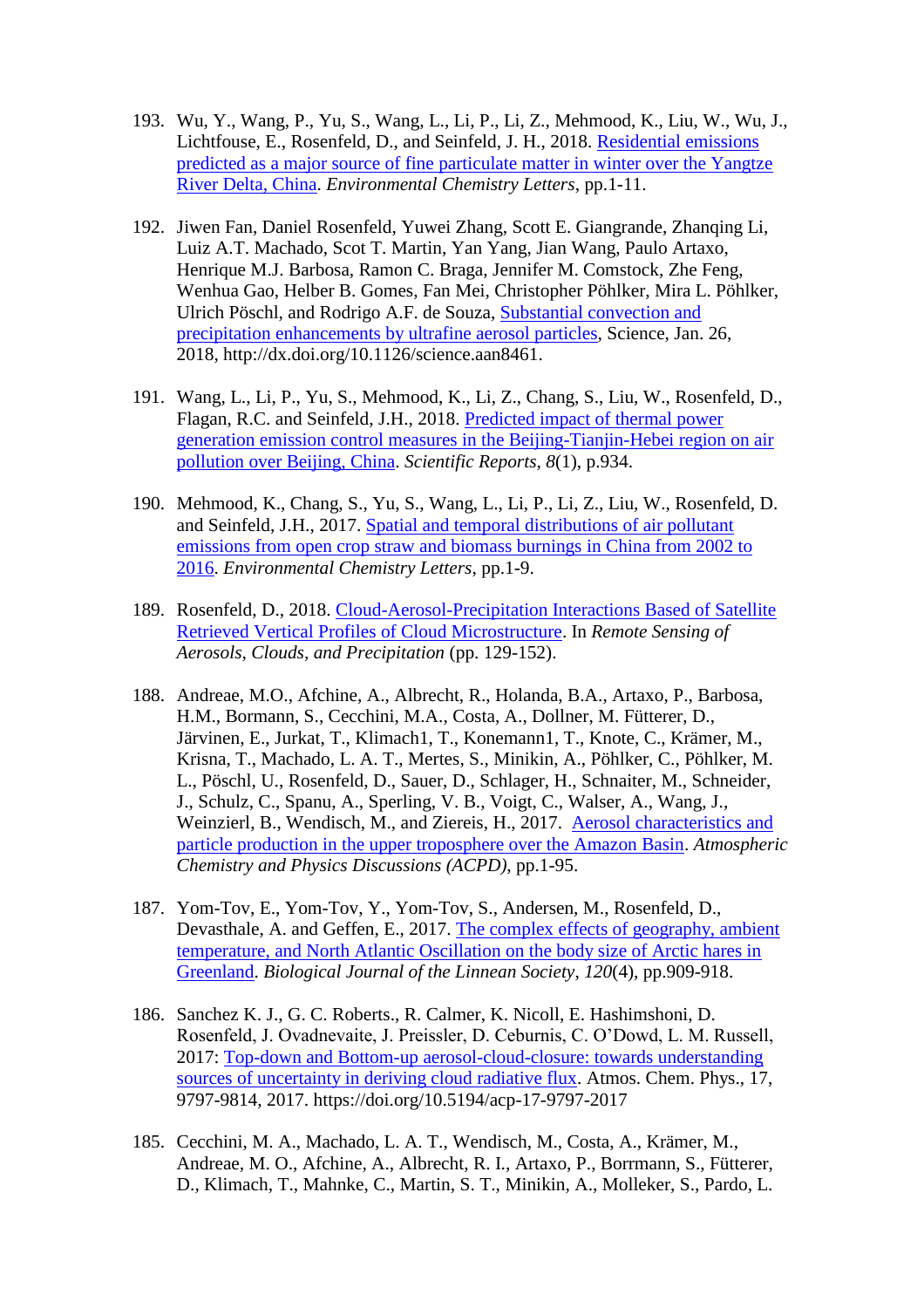H., Pöhlker, C., Pöhlker, M. L., Pöschl, U., Rosenfeld, D., and Weinzierl, B.: [Illustration of microphysical processes in Amazonian deep convective clouds in](https://www.atmos-chem-phys.net/17/14727/2017/acp-17-14727-2017.pdf)  [the gamma phase space: introduction and potential applications,](https://www.atmos-chem-phys.net/17/14727/2017/acp-17-14727-2017.pdf) Atmos. Chem. Phys., 17, 14727-14746, https://doi.org/10.5194/acp-17-14727-2017, 2017.

- 184. Cecchini M. A., L. A. T. Machado, M. O. Andreae, S. T. Martin, R.. Albrecht, P. Artaxo, H. M. J. Barbosa, S. Borrmann, D. Fütterer, T Jurkat, C. Mahnke, A. Minikin8, S. Molleker, M. L. Pöhlker, U. Pöschl, D. Rosenfeld, C. Voigt, B. Weinzierl, M. Wendisch, 2017: [Sensitivities of Amazonian clouds to aerosols and](https://www.researchgate.net/publication/319337814_Sensitivities_of_Amazonian_clouds_to_aerosols_and_updraft_speed)  [updraft speed.](https://www.researchgate.net/publication/319337814_Sensitivities_of_Amazonian_clouds_to_aerosols_and_updraft_speed) *Atmospheric Chemistry and Physics*, *17*(16), pp.10037-10050.
- 183. Jäkel E., M. Wendisch, T. C. Krisna, F. Ewald, T. Kölling, T. Jurkat, C. Voigt, M. A. Cecchini, L. A. T. Machado, A. Afchine, A. Costa, M. Krämer, M. O. Andreae, U. Pöschl, D. Rosenfeld, and T. Yuan, 2017: [Vertical distribution of the](https://www.researchgate.net/publication/318729861_Vertical_distribution_of_the_particle_phase_in_tropical_deep_convective_clouds_as_derived_from_cloud-side_reflected_solar_radiation_measurements)  [particle phase in tropical deep convective clouds as derived from cloud-side](https://www.researchgate.net/publication/318729861_Vertical_distribution_of_the_particle_phase_in_tropical_deep_convective_clouds_as_derived_from_cloud-side_reflected_solar_radiation_measurements)  [reflected solar radiation measurements.](https://www.researchgate.net/publication/318729861_Vertical_distribution_of_the_particle_phase_in_tropical_deep_convective_clouds_as_derived_from_cloud-side_reflected_solar_radiation_measurements) Atmos. Chem. Phys., 17, 9049–9066, 2017. https://doi.org/10.5194/acp-17-9049-2017
- 182. Braga, R. C., Rosenfeld, D., Weigel, R., Jurkat, T., Andreae, M. O., Wendisch, M., Pöschl, U., Voigt, C., Mahnke, C., Borrmann, S., Albrecht, R. I., Molleker, S., Vila, D. A., Machado, L. A. T., and Grulich, L.: [Further evidence for CCN](https://www.atmos-chem-phys.net/17/14433/2017/)  [aerosol concentrations determining the height of warm rain and ice initiation in](https://www.atmos-chem-phys.net/17/14433/2017/)  [convective clouds over the Amazon basin, Atmos.](https://www.atmos-chem-phys.net/17/14433/2017/) Chem. Phys., 17, 14433- 14456, https://doi.org/10.5194/acp-17-14433-2017, 2017.
- 181. Fan, J., Leung, L.R., Rosenfeld, D. and DeMott, P.J., 2017. [Effects of cloud](https://www.researchgate.net/publication/312650004_Effects_of_cloud_condensation_nuclei_and_ice_nucleating_particles_on_precipitation_processes_and_supercooled_liquid_in_mixed-phase_orographic_clouds)  [condensation nuclei and ice nucleating particles on precipitation processes and](https://www.researchgate.net/publication/312650004_Effects_of_cloud_condensation_nuclei_and_ice_nucleating_particles_on_precipitation_processes_and_supercooled_liquid_in_mixed-phase_orographic_clouds)  [supercooled liquid in mixed-phase orographic clouds.](https://www.researchgate.net/publication/312650004_Effects_of_cloud_condensation_nuclei_and_ice_nucleating_particles_on_precipitation_processes_and_supercooled_liquid_in_mixed-phase_orographic_clouds) *Atmospheric Chemistry and Physics*, *17*(2), p.1017.
- 180. Braga, R. C., Rosenfeld, D., Weigel, R., Jurkat, T., Andreae, M. O., Wendisch, M., Pöhlker, M. L., Klimach, T., Pöschl, U., Pöhlker, C., Voigt, C., Mahnke, C., Borrmann, S., Albrecht, R. I., Molleker, S., Vila, D. A., Machado, L. A. T., and Artaxo, P.: [Comparing parameterized versus measured microphysical properties](https://www.researchgate.net/publication/317715405_Comparing_parameterized_versus_measured_microphysical_properties_of_tropical_convective_cloud_bases_during_the_ACRIDICON-CHUVA_campaign)  [of tropical convective cloud bases during the ACRIDICON–CHUVA campaign,](https://www.researchgate.net/publication/317715405_Comparing_parameterized_versus_measured_microphysical_properties_of_tropical_convective_cloud_bases_during_the_ACRIDICON-CHUVA_campaign) Atmos. Chem. Phys., 17, 7365-7386, https://doi.org/10.5194/acp-17-7365-2017, 2017.
- 179. Peng, S. Guo, J. Meng, J. Li, C. Cheng, T. Hu, Y. Ren, Y. Wang, J. Gao, J. Cao, Z.,xAn, W. Zhou, G. Li, J. Wang, P. Tian, W. Marrero-Ortiz, J. Secrest, Z. Du, J. Zheng, D. Shang, L. Zeng, M. Shao, W. Wang, Y. Huang, Y. Wang, Y. Zhu, Y. Li, J. Hu, B. Pan, L. Cai, Y. Cheng, Y. Ji, F. Zhang, D. Rosenfeld, P.S. Liss, R. A. Duce, C. E. Kolb, M. J. Molina, 2016: [Persistent sulfate formation from London](https://www.researchgate.net/publication/310328180_Persistent_sulfate_formation_from_London_Fog_to_Chinese_haze)  [Fog to Chinese haze.](https://www.researchgate.net/publication/310328180_Persistent_sulfate_formation_from_London_Fog_to_Chinese_haze) Proceedings of the National Academy of Sciences, DOI 10.1073/pnas.1616540113
- 178. Zheng Y., D. Rosenfeld, Z. Li, 2016: [Quantifying cloud base updraft speeds of](https://www.researchgate.net/publication/309383246_Quantifying_cloud_base_updraft_speeds_of_marine_stratocumulus_from_cloud_top_radiative_cooling_Quantifying_cloud-base_updrafts_of_MSc)  [marine stratocumulus from cloud top radiative cooling: Quantifying cloud-base](https://www.researchgate.net/publication/309383246_Quantifying_cloud_base_updraft_speeds_of_marine_stratocumulus_from_cloud_top_radiative_cooling_Quantifying_cloud-base_updrafts_of_MSc)  [updrafts of MSc.](https://www.researchgate.net/publication/309383246_Quantifying_cloud_base_updraft_speeds_of_marine_stratocumulus_from_cloud_top_radiative_cooling_Quantifying_cloud-base_updrafts_of_MSc) GRL, October 2016, DOI: 10.1002/2016GL071185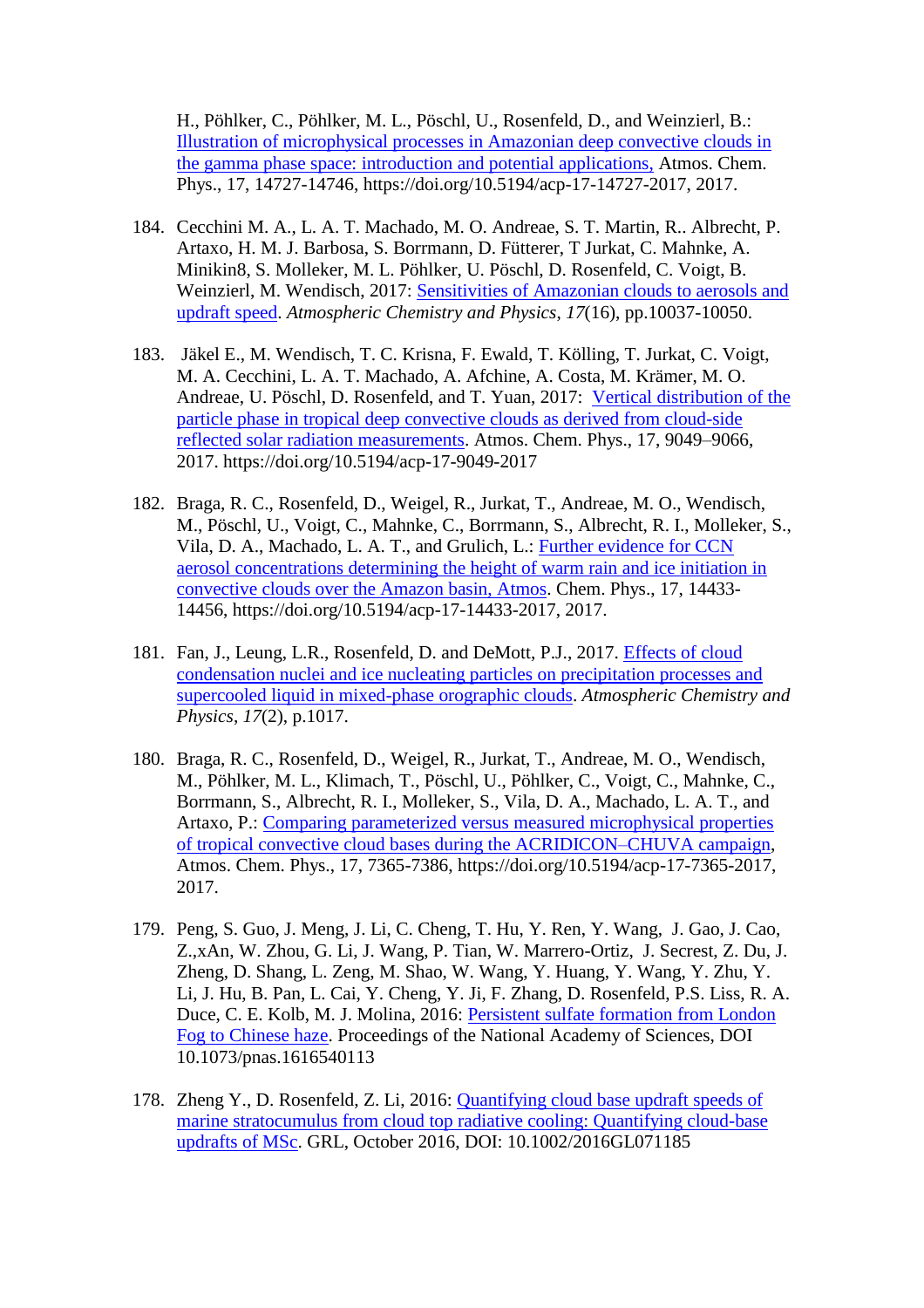- 177. Li Z., Lau W.M., Ramanathan V., Wu G., Ding Y., Manoj M.G., Liu J., Qian Y., Li J., Zhou T., Fan J., Rosenfeld D., Ming Y., Wang Y., Huang J., Wang B., Xu X., , Lee S.-S., Cribb M., Zhang F., Yang X., Takemura T., Wang K., Xia X., Yin Y., Zhang H., Guo J., Zhai P.M., Sugimoto N., Babu S. S., and Brasseur G.P, 2016. [Aerosol and Monsoon Climate Interactions over Asia.](https://www.researchgate.net/publication/308009476_Aerosol_and_Monsoon_Climate_Interactions_over_Asia_Aerosol_and_Monsoon_Climate_Interactions) *Reviews of Geophysics*. DOI: 10.1002/2015RG000500
- 176. Fan, J., Wang, Y., Rosenfeld, D. and Liu, X., 2016. [Review of Aerosol-Cloud](https://www.researchgate.net/publication/305218594_Review_of_Aerosol-Cloud_Interactions_Mechanisms_Significance_and_Challenges?ev=prf_pub)  [Interactions: Mechanisms, Significance and Challenges.](https://www.researchgate.net/publication/305218594_Review_of_Aerosol-Cloud_Interactions_Mechanisms_Significance_and_Challenges?ev=prf_pub) *Journal of the Atmospheric Sciences*, (2016). DOI: http://dx.doi.org/10.1175/JAS-D-16-0037.1
- 175. Huang, Y., Siems, S.T., Manton, M.J., Rosenfeld, D., Marchand, R., McFarquhar, G.M. and Protat, A., 2016. [What is the role of sea surface temperature in](https://www.researchgate.net/publication/305920239_What_is_the_role_of_sea_surface_temperature_in_modulating_cloud_and_precipitation_properties_over_the_Southern_Ocean)  [modulating cloud and precipitation properties over the Southern Ocean?.](https://www.researchgate.net/publication/305920239_What_is_the_role_of_sea_surface_temperature_in_modulating_cloud_and_precipitation_properties_over_the_Southern_Ocean) *Journal of Climate*, (2016). DOI: http://dx.doi.org/10.1175/JCLI-D-15-0768.1
- 174. John H. Seinfeld J. H., C. Bretherton, K. S. Carslaw, H. Coe, P. J. DeMott, E. J. Dunlea, G. Feingold, S. Ghan, A. B. Guenther, R. Kahn, I. Kraucunas, S. M. Kreidenweis, M. J. Molina, A, Nenes, J, E. Penner, K, A. Prather, V. Ramanathan, V. Ramaswamy, P. J. Rasch, A. R. Ravishankara, D. Rosenfeld, G. Stephens, and R. Wood, 2016: [Improving our fundamental understanding of the](https://www.researchgate.net/publication/303517810_Improving_our_fundamental_understanding_of_the_role_of_aerosol-cloud_interactions_in_the_climate_system)  [role of aerosol−cloud interactions in the climate system.](https://www.researchgate.net/publication/303517810_Improving_our_fundamental_understanding_of_the_role_of_aerosol-cloud_interactions_in_the_climate_system) Proceedings of the National Academy of Sciences, doi/10.1073/pnas.1514043113
- 173. Mecikalski, J. R.*,* D. Rosenfeld, and A. Manzato *(*2016*),* [Evaluation of](https://www.researchgate.net/publication/303293759_Evaluation_of_Geostationary_Satellite_Observations_and_the_Development_of_a_1-2_hour_Prediction_Model_for_Future_Storm_Intensity_Forecasting_Storm_Intensity)  [Geostationary Satellite Observations and the Development of a 1–2 hour](https://www.researchgate.net/publication/303293759_Evaluation_of_Geostationary_Satellite_Observations_and_the_Development_of_a_1-2_hour_Prediction_Model_for_Future_Storm_Intensity_Forecasting_Storm_Intensity)  [Prediction Model for Future Storm Intensity](https://www.researchgate.net/publication/303293759_Evaluation_of_Geostationary_Satellite_Observations_and_the_Development_of_a_1-2_hour_Prediction_Model_for_Future_Storm_Intensity_Forecasting_Storm_Intensity)*. J. Geophys. Res. Atmos.,* 120, doi: [10.1002/2016JD024768](http://dx.doi.org/10.1002/2016JD024768)*.*
- 172. Rosenfeld D., Y. Zheng, E. Hashimshoni, M. L. Pöhlker, A. Jefferson, C. Pöhlker, X. Yu, Y. Zhu, G. Liu, Z. Yue, B. Fischman, Z. Li, D. Giguzin, T. Goren, P. Artaxoi, H. M. J. Barbosai, U. Pöschl, and Meinrat O. Andreae, 2016: [Satellite](https://www.researchgate.net/publication/297149005_Satellite_retrieval_of_cloud_condensation_nuclei_concentrations_by_using_clouds_as_CCN_chambers)  [retrieval of cloud condensation nuclei concentrations by using clouds as CCN](https://www.researchgate.net/publication/297149005_Satellite_retrieval_of_cloud_condensation_nuclei_concentrations_by_using_clouds_as_CCN_chambers)  [chambers.](https://www.researchgate.net/publication/297149005_Satellite_retrieval_of_cloud_condensation_nuclei_concentrations_by_using_clouds_as_CCN_chambers) Proceedings of the National Academy of Sciences, doi:10.1073/pnas.1514044113.
- 171. Wendisch, M., U. Poschl, M. Andreae, L. Machado, R. Albrecht, H. Schlager, D. Rosenfeld, S. Martin, A. Abdelmonem, A. Afchine, A. Araujo, P. Artaxo, H. Aufmhoff, H. Barbosa, S. Borrmann, R. Braga, B. Buchholz, M. Cecchini, A. Costa, J. Curtius, M. Dollner, M. Dorf, V. Dreiling, V. Ebert, A. Ehrlich, F. Ewald, G. Fisch, A. Fix, F. Frank, D. Fuetterer, C. Heckl, F. Heidelberg, T. Hueneke, E. Jaekel, E. Jaervinen, T. Jurkat, S. Kanter, U. Kaestner, M. Kenntner, J. Kesselmeier, T. Klimach, M. Knecht, R. Kohl, T. Koelling, M. Kraemer, M. Krueger, T. Krisna, J. Lavric, K. Longo, C. Mahnke, A. Manzi, B. Mayer, S. Mertes, A. Minikin, S. Molleker, S. Muench, B. Nillius, K. Pfeilsticker, C. Poehlker, A. Roiger, D. Rose, D. Rosenow, D. Sauer, M. Schnaiter, J. Schneider, C. Schulz, R. de Souza, A. Spanu, P. Stock, D. Vila, C. Voigt, A. Walser, D. Walter, R. Weigel, B. Weinzierl, F. Werner, M. Yamasoe, H. Ziereis, T. Zinner, and M. Zoeger, 2016: [The ACRIDICON-CHUVA campaign: Studying tropical](https://www.researchgate.net/publication/292213824_The_ACRIDICON-CHUVA_campaign_Studying_tropical_deep_convective_clouds_and_precipitation_over_Amazonia_using_the_new_German_research_aircraft_HALO?ev=prf_pub)  [deep convective clouds and precipitation over Amazonia using the new German](https://www.researchgate.net/publication/292213824_The_ACRIDICON-CHUVA_campaign_Studying_tropical_deep_convective_clouds_and_precipitation_over_Amazonia_using_the_new_German_research_aircraft_HALO?ev=prf_pub)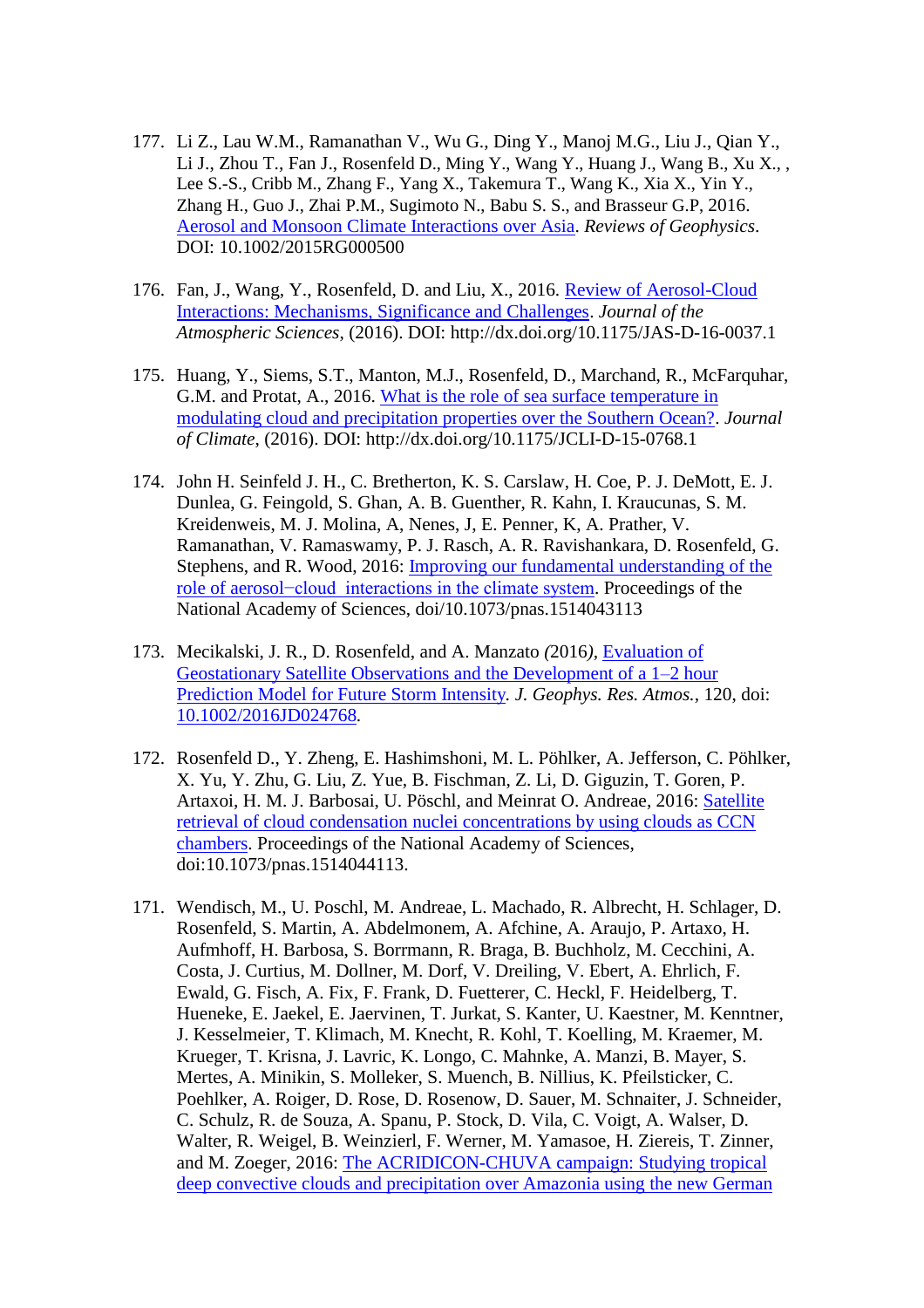[research aircraft HALO.](https://www.researchgate.net/publication/292213824_The_ACRIDICON-CHUVA_campaign_Studying_tropical_deep_convective_clouds_and_precipitation_over_Amazonia_using_the_new_German_research_aircraft_HALO?ev=prf_pub) Bull. Amer. Meteor. Soc. doi:10.1175/BAMS-D-14- 00255.1.

- 170. Yang, Y., J. Fan, L. Leung, C. Zhao, Z. Li, and D. Rosenfeld, 2016: [Mechanisms](https://www.researchgate.net/publication/290509238_Mechanisms_Contributing_to_Suppressed_Precipitation_in_Mt_Hua_of_Central_China_Part_I_Mountain_Valley_Circulation?ev=prf_pub)  [Contributing to Suppressed Precipitation in Mt. Hua of Central China. Part I:](https://www.researchgate.net/publication/290509238_Mechanisms_Contributing_to_Suppressed_Precipitation_in_Mt_Hua_of_Central_China_Part_I_Mountain_Valley_Circulation?ev=prf_pub)  [Mountain Valley Circulation.](https://www.researchgate.net/publication/290509238_Mechanisms_Contributing_to_Suppressed_Precipitation_in_Mt_Hua_of_Central_China_Part_I_Mountain_Valley_Circulation?ev=prf_pub) J. Atmos. Sci. doi:10.1175/JAS-D-15-0233.1.
- 169. Suni, T., Guenther, A., Hansson, H.C., Kulmala, M., Andreae, M.O., Arneth, A., Artaxo, P., Blyth, E., Brus, M., Ganzeveld, L., Kabat, P., Noblet-Ducoudr´e, Nde., Reichstein, M., Reissell, A., Rosenfeld, D., Seneviratne, S., 2015: [The](https://www.researchgate.net/publication/289991984_The_significance_of_land-atmosphere_interactions_in_the_Earth_system_-_ILEAPS_achievements_and_perspectives?ev=prf_pub)  [significance of land–atmosphere interactions in the Earth system—iLEAPS](https://www.researchgate.net/publication/289991984_The_significance_of_land-atmosphere_interactions_in_the_Earth_system_-_ILEAPS_achievements_and_perspectives?ev=prf_pub)  [achievements and perspectives.](https://www.researchgate.net/publication/289991984_The_significance_of_land-atmosphere_interactions_in_the_Earth_system_-_ILEAPS_achievements_and_perspectives?ev=prf_pub) Anthropocene, http://dx.doi.org/10.1016/j.ancene.2015.12.001
- 168. Ralph F. M., K. A. Prather, D. Cayan, J.R. Spackman, P. DeMott, M. Dettinger, C. Fairall, R. Leung, D. Rosenfeld, S. Rutledge, D. Waliser, A. B. White, J. Cordeira, A. Martin, and J. Helly, J. Intrieri, 2015: [CalWater Field Studies](https://www.researchgate.net/publication/283683115_CalWater_Field_Studies_Designed_to_Quantify_the_Roles_of_Atmospheric_Rivers_and_Aerosols_in_Modulating_US_West_Coast_Precipitation_in_a_Changing_Climate)  [Designed to Quantify the Roles of Atmospheric Rivers and Aerosols in](https://www.researchgate.net/publication/283683115_CalWater_Field_Studies_Designed_to_Quantify_the_Roles_of_Atmospheric_Rivers_and_Aerosols_in_Modulating_US_West_Coast_Precipitation_in_a_Changing_Climate)  [Modulating U.S. West Coast Precipitation in a Changing Climate.](https://www.researchgate.net/publication/283683115_CalWater_Field_Studies_Designed_to_Quantify_the_Roles_of_Atmospheric_Rivers_and_Aerosols_in_Modulating_US_West_Coast_Precipitation_in_a_Changing_Climate) BAMS.
- 167. Zipori, A., Rosenfeld, D., Tirosh, O., Teutsch, N., & Erel, Y. (2015). [Effects of](https://www.researchgate.net/publication/281747427_Effects_of_aerosol_sources_and_chemical_compositions_on_cloud_drop_sizes_and_glaciation_temperatures?ev=prf_pub)  [aerosol sources and chemical compositions on cloud drop sizes and glaciation](https://www.researchgate.net/publication/281747427_Effects_of_aerosol_sources_and_chemical_compositions_on_cloud_drop_sizes_and_glaciation_temperatures?ev=prf_pub)  [temperatures.](https://www.researchgate.net/publication/281747427_Effects_of_aerosol_sources_and_chemical_compositions_on_cloud_drop_sizes_and_glaciation_temperatures?ev=prf_pub) *Journal of Geophysical Research: Atmospheres*.
- 166. Zheng Y., D. Rosenfeld, 2015: [Linear relation between convective cloud base](https://www.researchgate.net/publication/280233388_Linear_relation_between_convective_cloud_base_height_and_updrafts_and_application_to_satellite_retrievals?ev=prf_pub)  [height and updrafts and application to satellite retrievals.](https://www.researchgate.net/publication/280233388_Linear_relation_between_convective_cloud_base_height_and_updrafts_and_application_to_satellite_retrievals?ev=prf_pub) GRL 2015.
- 165. Zhu Y., D. Rosenfeld, Xing Yu , Zhanqing Li. [Separating aerosol microphysical](https://www.researchgate.net/publication/280233311_Separating_aerosol_microphysical_effects_and_satellite_measurement_artifacts_of_the_relationships_between_warm_rain_onset_height_and_aerosol_optical_depth)  [effects and satellite measurement artifacts of the relationships between warm rain](https://www.researchgate.net/publication/280233311_Separating_aerosol_microphysical_effects_and_satellite_measurement_artifacts_of_the_relationships_between_warm_rain_onset_height_and_aerosol_optical_depth)  [onset height and aerosol optical depth.](https://www.researchgate.net/publication/280233311_Separating_aerosol_microphysical_effects_and_satellite_measurement_artifacts_of_the_relationships_between_warm_rain_onset_height_and_aerosol_optical_depth) JGR 2015.
- 164. Fan J., D. Rosenfeld, Y. Tang, C. Zhao, L. R. Leung, Z. Li, 2015: [Substantial](https://www.researchgate.net/publication/280084255_Substantial_Contribution_of_Anthropogenic_Air_Pollution_to_Catastrophic_Floods_in_Southwest_China)  [Contribution of Anthropogenic Air Pollution to the Catastrophic Floods in](https://www.researchgate.net/publication/280084255_Substantial_Contribution_of_Anthropogenic_Air_Pollution_to_Catastrophic_Floods_in_Southwest_China)  [Southwest China.](https://www.researchgate.net/publication/280084255_Substantial_Contribution_of_Anthropogenic_Air_Pollution_to_Catastrophic_Floods_in_Southwest_China) GRL 2015.
- 163. Goren T. and D. Rosenfeld, 2015: [Extensive closed marine stratocumulus](https://www.researchgate.net/publication/277814973_Extensive_closed-cell_marine_stratocumulus_downwind_of_Europe_-_A_large_aerosol_cloud_mediated_radiative_effect_or_forcing_Closed_Cells_Formation_Downwind_Europe)  downwind of Europe – [a large cloud radiative effect or forcing?](https://www.researchgate.net/publication/277814973_Extensive_closed-cell_marine_stratocumulus_downwind_of_Europe_-_A_large_aerosol_cloud_mediated_radiative_effect_or_forcing_Closed_Cells_Formation_Downwind_Europe) JGR *Atmospheres* 120.12 (2015): 6098-6116.
- 162. Lynn, B., A. Khain, J. Bao, S. Michelson, T. Yulian, G. Kelman, D. Rosenfeld, J. Shpund, and N. Benmoshe, 2016: [The sensitivity of Hurricane Irene to aerosols](https://www.researchgate.net/publication/275252224_The_sensitivity_of_Hurricane_Irene_to_aerosols_and_ocean_coupling_simulations_with_WRF_spectral_bin_microphysics)  [and ocean coupling: simulations with WRF spectral bin microphysics.](https://www.researchgate.net/publication/275252224_The_sensitivity_of_Hurricane_Irene_to_aerosols_and_ocean_coupling_simulations_with_WRF_spectral_bin_microphysics) *J. Atmos. Sci*. Volume: 73: 467-486. 2016doi:10.1175/JAS-D-14-0150.1.
- 161. Zheng, Y., Rosenfeld, D., and Li, Z., 2015: [Satellite Inference of Thermals and](https://www.researchgate.net/publication/273462055_Satellite_Inference_of_Thermals_and_Cloud-Base_Updraft_Speeds_Based_on_Retrieved_Surface_and_Cloud-Base_Temperatures)  [Cloud-Base Updraft Speeds Based on Retrieved Surface and Cloud-Base](https://www.researchgate.net/publication/273462055_Satellite_Inference_of_Thermals_and_Cloud-Base_Updraft_Speeds_Based_on_Retrieved_Surface_and_Cloud-Base_Temperatures)  [Temperatures.](https://www.researchgate.net/publication/273462055_Satellite_Inference_of_Thermals_and_Cloud-Base_Updraft_Speeds_Based_on_Retrieved_Surface_and_Cloud-Base_Temperatures) *J. Atmos. Sci.*, **72**, 2411–2428. doi: [http://dx.doi.org/10.1175/JAS-](http://dx.doi.org/10.1175/JAS-D-14-0283.1)[D-14-0283.1](http://dx.doi.org/10.1175/JAS-D-14-0283.1)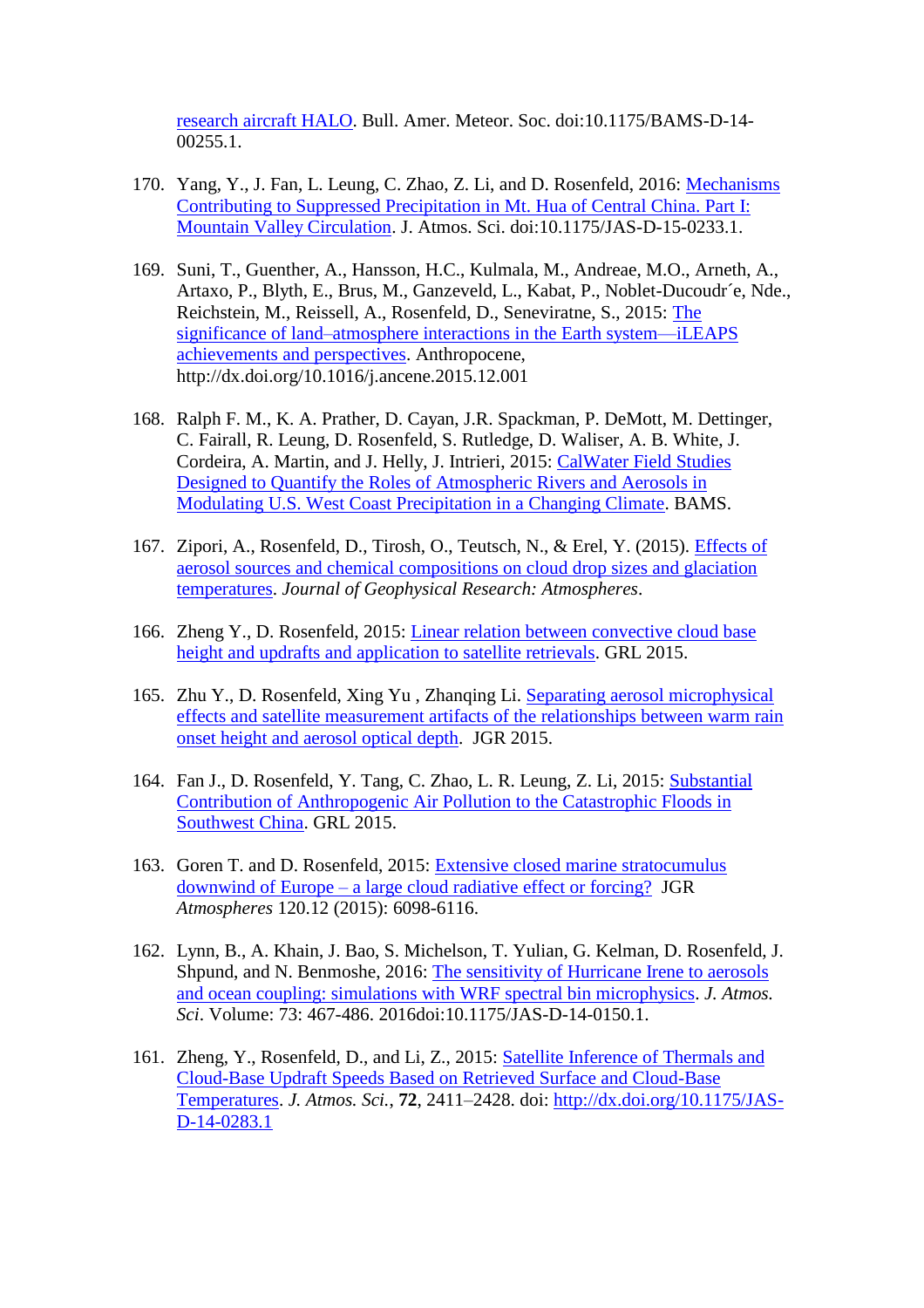- 160. Freud, E., H. Koussevitzky, T. Goren, D. Rosenfeld, 2015: [Cloud microphysical](https://www.researchgate.net/publication/272793788_Cloud_microphysical_background_for_the_Israel-4_cloud_seeding_experiment)  [background for the Israel-4 cloud seeding experiment.](https://www.researchgate.net/publication/272793788_Cloud_microphysical_background_for_the_Israel-4_cloud_seeding_experiment) Atmospheric Research [doi:10.1016/j.atmosres.2015.02.007](https://samba.huji.ac.il/+CSCO+0h756767633A2F2F716B2E7162762E626574++/10.1016/j.atmosres.2015.02.007)
- 159. Gross, A., T., Goren , C. Pio, J. Cardoso, O. Tirosh, M. Todd, D. Rosenfeld, T. Weiner, D. Custódio, & A. Angert, 2015: [Variability in sources and](https://www.researchgate.net/publication/273205593_Variability_in_Sources_and_Concentrations_of_Saharan_Dust_Phosphorus_over_the_Atlantic_Ocean)  [concentrations of Saharan dust phosphorus over the Atlantic Ocean.](https://www.researchgate.net/publication/273205593_Variability_in_Sources_and_Concentrations_of_Saharan_Dust_Phosphorus_over_the_Atlantic_Ocean) Environmental Science & Technology Letter, DOI: 10.1021/ez500399z.
- 158. Rosenfeld D., M. O. Andreae, A. Asmi, M. Chin, G. de Leeuw, D. P. Donovan, R. Kahn, S. Kinne, N. Kivekäs, M. Kulmala, W. Lau, S. Schmidt, T. Suni, T. Wagner, M. Wild, J. Quaas, 2014: [Global observations of aerosol-cloud](https://www.researchgate.net/publication/265389490_Global_observations_of_aerosol-cloud-precipitation-climate_interactions)[precipitation-climate interactions.](https://www.researchgate.net/publication/265389490_Global_observations_of_aerosol-cloud-precipitation-climate_interactions) Reviews of Geophysics, DOI 10.1002/2013RG000441
- 157. Rosenfeld D., B. Fischman, Youtong Zheng, T. Goren, D. Giguzin, 2014: [Combined satellite and radar retrievals of drop concentration and CCN at](https://www.researchgate.net/publication/261329992_Combined_satellite_and_radar_retrievals_of_drop_concentration_and_CCN_at_convective_cloud_base)  [convective cloud base.](https://www.researchgate.net/publication/261329992_Combined_satellite_and_radar_retrievals_of_drop_concentration_and_CCN_at_convective_cloud_base) GRL, DOI:10.1002/2014GL059453
- 156. Bookman R., S. Filin, Y. Avni, D. Rosenfeld, S. Marco, 2014: [Possible](https://www.researchgate.net/publication/260804164_Possible_connection_between_large_volcanic_eruptions_and_level_rise_episodes_in_the_Dead_Sea_Basin)  [connection between large volcanic eruptions and level rise episodes in the Dead](https://www.researchgate.net/publication/260804164_Possible_connection_between_large_volcanic_eruptions_and_level_rise_episodes_in_the_Dead_Sea_Basin)  [Sea Basin.](https://www.researchgate.net/publication/260804164_Possible_connection_between_large_volcanic_eruptions_and_level_rise_episodes_in_the_Dead_Sea_Basin) Quaternary Science Reviews, 89, 123-128. <http://dx.doi.org/10.1016/j.quascirev.2014.02.009>
- 155. Zhu Y., D. Rosenfeld, X. Yu, G. Liu, J. Dai, X. Xu, 2014: [Satellite retrieval of](https://www.researchgate.net/publication/260411458_Satellite_retrieval_of_convective_cloud_base_temperature_based_on_the_NPPVIIRS_Imager)  [convective cloud base temperature based on the NPP/VIIRS Imager.](https://www.researchgate.net/publication/260411458_Satellite_retrieval_of_convective_cloud_base_temperature_based_on_the_NPPVIIRS_Imager) Geophys. Res. Lett., 41, doi:10.1002/2013GL058970.
- 154. Rosenfeld D., S. Sherwood, R. Wood, L. Donner, 2014: [Climate Effects of](https://www.researchgate.net/publication/259883140_Climate_Effects_of_Aerosol-Cloud_Interactions)  [Aerosol-Cloud Interactions.](https://www.researchgate.net/publication/259883140_Climate_Effects_of_Aerosol-Cloud_Interactions) Science, 343, 379-380.
- 153. Goren T., and D. Rosenfeld, 2014: [Decomposing aerosol cloud radiative effects](https://www.researchgate.net/publication/260026828_Decomposing_aerosol_cloud_radiative_effects_into_cloud_cover_liquid_water_path_and_Twomey_components_in_marine_stratocumulus)  [into cloud cover, liquid water path and Twomey components in marine](https://www.researchgate.net/publication/260026828_Decomposing_aerosol_cloud_radiative_effects_into_cloud_cover_liquid_water_path_and_Twomey_components_in_marine_stratocumulus)  [stratocumulus.](https://www.researchgate.net/publication/260026828_Decomposing_aerosol_cloud_radiative_effects_into_cloud_cover_liquid_water_path_and_Twomey_components_in_marine_stratocumulus) Atmospheric Research, 113, 378-393. <http://dx.doi.org/10.1016/j.atmosres.2013.12.008>
- 152. Rosenfeld D., Liu G., Yu X., Zhu Y., Dai J., Xu X., and Yue Z., 2014: [High](https://www.researchgate.net/publication/260871068_High_resolution_375_m_cloud_microstructure_as_seen_from_the_NPPVIIRS_Satellite_imager)  [resolution \(375 m\) cloud microstructure as seen from the NPP/VIIRS Satellite](https://www.researchgate.net/publication/260871068_High_resolution_375_m_cloud_microstructure_as_seen_from_the_NPPVIIRS_Satellite_imager)  [imager,](https://www.researchgate.net/publication/260871068_High_resolution_375_m_cloud_microstructure_as_seen_from_the_NPPVIIRS_Satellite_imager) Atmos. Chem. Phys., 14, 2479–2496, 2014. doi:10.5194/acp-14-2479- 2014
- 151. Fan J., L. R. Leung, D. Rosenfeld, Q. Chen, Z. Li, J. Zhang, H. Yan, 2013: [Microphysical effects determine macrophysical response for aerosol impacts](https://www.researchgate.net/publication/258446189_Microphysical_effects_determine_macrophysical_response_for_aerosol_impact_on_deep_convective_clouds?ev=srch_pub&_sg=DnWlkdrBbjKMGDlZDXupMS5bnKsuQ58GtPo58KCa0Rq_Y_NNadbQd3ObpOQcB8QF.Rp9TFfs19NRgVVXJ0lczdcmB) on [deep convective clouds.](https://www.researchgate.net/publication/258446189_Microphysical_effects_determine_macrophysical_response_for_aerosol_impact_on_deep_convective_clouds?ev=srch_pub&_sg=DnWlkdrBbjKMGDlZDXupMS5bnKsuQ58GtPo58KCa0Rq_Y_NNadbQd3ObpOQcB8QF.Rp9TFfs19NRgVVXJ0lczdcmB) *Proceedings of the National Academy of Sciences*, *110*(48), E4581-E4590.
- 150. Feingold G., A. McComiskey, D. Rosenfeld, A. Sorooshian, 2013: [On the](https://www.researchgate.net/publication/260406834_On_the_relationship_between_cloud_contact_time_and_precipitation_susceptibility_to_aerosol)  [relationship between cloud contact time and precipitation susceptibility to aerosol.](https://www.researchgate.net/publication/260406834_On_the_relationship_between_cloud_contact_time_and_precipitation_susceptibility_to_aerosol) *Journal of Geophysical Research: Atmospheres* 118.18 (2013): 10-544.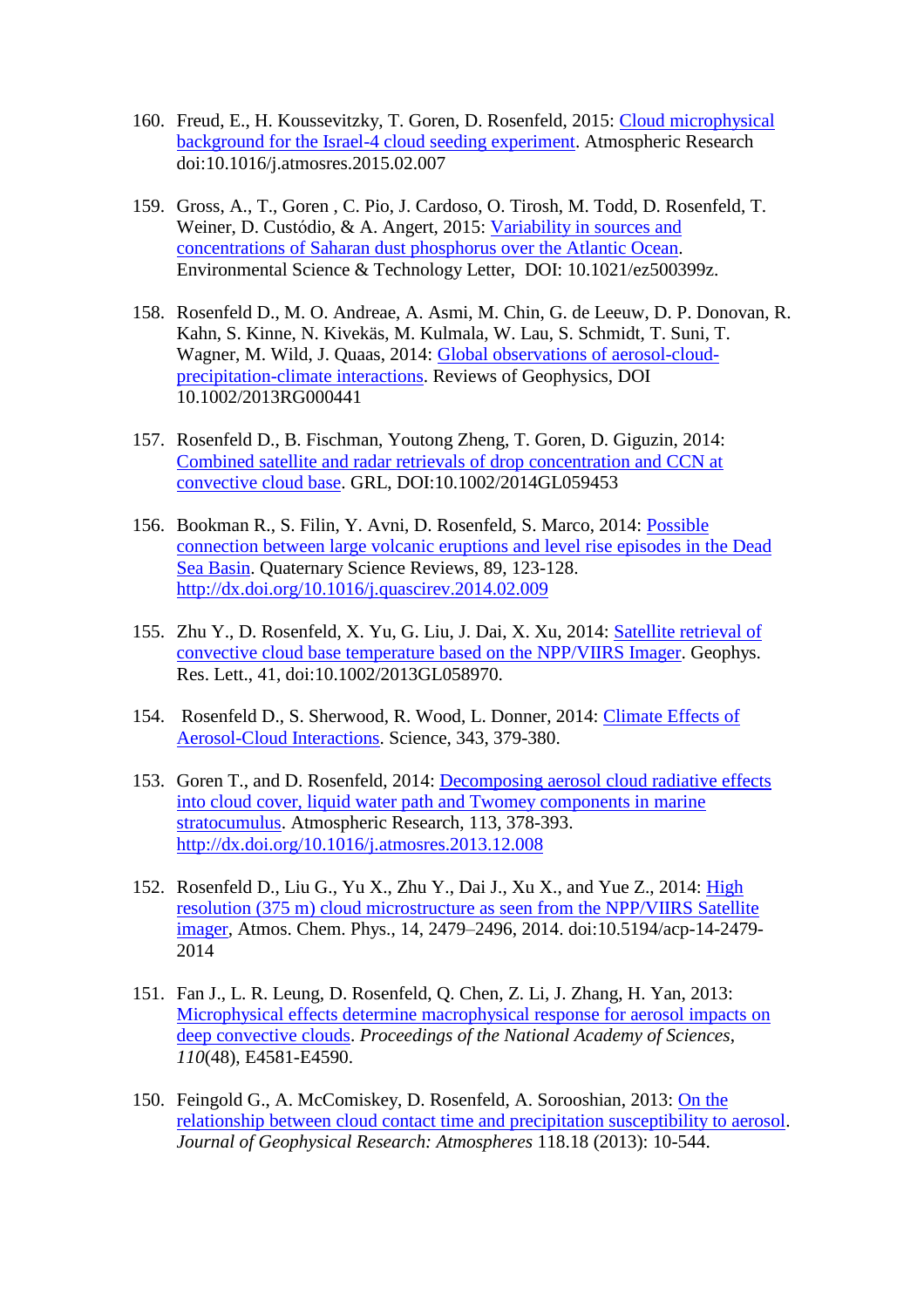- 149. Rosenfeld D., R. Chemke, K. Prather, K. Suski. J. Comstock, B. Schmid, J. Tomlinson, H., 2013: [Polluting of Winter Convective Clouds upon transition](https://www.researchgate.net/publication/258109537_Polluting_of_winter_convective_clouds_upon_transition_from_ocean_inland_over_central_California_Contrasting_case_studies)  [from ocean inland Over Central California: Contrasting Case Studies.](https://www.researchgate.net/publication/258109537_Polluting_of_winter_convective_clouds_upon_transition_from_ocean_inland_over_central_California_Contrasting_case_studies) Atmospheric Research, *135*, 112-127.
- 148. DeFelice T P; Joe Golden; Don Griffith; William Woodley; Danny Rosenfeld; Dan Breed; Mark Solak; Bruce Boe, 2013: [Extra Area Effects of Cloud Seeding -](https://www.researchgate.net/publication/259119803_Extra_area_effects_of_cloud_seeding_-_An_updated_assessment) [An Updated Assessment.](https://www.researchgate.net/publication/259119803_Extra_area_effects_of_cloud_seeding_-_An_updated_assessment) Atmospheric Research, 2013.
- 147. Fan J., L. R. Leung, P. J. DeMott, J. M. Comstock, B. Singh, D. Rosenfeld, J. M. Tomlinson, A. White, K. Prather, P. Minnis, J. K. Ayers, Q. Min. [Aerosol Impacts](https://www.researchgate.net/publication/260870967_Aerosol_impacts_on_California_winter_clouds_and_precipitation_during_CalWater_2011_local_pollution_vs_long-range_transported_dust)  [on California Winter Clouds and Precipitation during CalWater 2011: Local](https://www.researchgate.net/publication/260870967_Aerosol_impacts_on_California_winter_clouds_and_precipitation_during_CalWater_2011_local_pollution_vs_long-range_transported_dust)  [Pollution versus Long-Range Transported Dust.](https://www.researchgate.net/publication/260870967_Aerosol_impacts_on_California_winter_clouds_and_precipitation_during_CalWater_2011_local_pollution_vs_long-range_transported_dust) ACP, 14, 81–101, 2014. doi:10.5194/acp-14-81-2014.
- 146. Rosenfeld D. and T. Bell, 2013: "Reply to "Comment on ['Why do tornados and](https://www.researchgate.net/publication/260328016_Reply_to_comment_by_S_E_Yuter_et_al_on_Why_do_tornados_and_hailstorms_rest_on_weekends)  [hailstorms rest on weekends?'](https://www.researchgate.net/publication/260328016_Reply_to_comment_by_S_E_Yuter_et_al_on_Why_do_tornados_and_hailstorms_rest_on_weekends)by D. Rosenfeld and T. Bell"." Journal of Geophysical Research: Atmospheres 118.13 (2013): 7339-7343.
- 145. Daniel Rosenfeld, Rei Chemke, Paul DeMott, Ryan C. Sullivan, Roy Rasmussen, Frank McDonough, Jennifer Comstock, Beat Schmid, Jason Tomlinson, Haflidi Jonsson, Kaitlyn Suski, Alberto Cazorla, Kimberly Prather, 2013. [The Common](https://www.researchgate.net/publication/257417912_The_Common_Occurrence_of_Highly_Supercooled_Drizzle_and_Rain_near_the_Coastal_Regions_of_the_Western_United_States)  [Occurrence of Highly Supercooled Drizzle and Rain near the Coastal Regions of](https://www.researchgate.net/publication/257417912_The_Common_Occurrence_of_Highly_Supercooled_Drizzle_and_Rain_near_the_Coastal_Regions_of_the_Western_United_States)  [the Western United States.](https://www.researchgate.net/publication/257417912_The_Common_Occurrence_of_Highly_Supercooled_Drizzle_and_Rain_near_the_Coastal_Regions_of_the_Western_United_States) JGR. DOI: 10.1002/jgrd.50529.
- 144. Givati A. and D. Rosenfeld, 2013. [The Arctic oscillation, Climate change and the](https://www.researchgate.net/publication/257035591_The_Arctic_Oscillation_climate_change_and_the_effects_on_precipitation_in_Israel)  [effects on precipitation in Israel.](https://www.researchgate.net/publication/257035591_The_Arctic_Oscillation_climate_change_and_the_effects_on_precipitation_in_Israel) Atmospheric Research 132–133 (2013) 114–124.
- 143. Creamean J. M., K. J. Suski, D. Rosenfeld, A. Cazorla, P. J. DeMott, R. C. Sullivan, A. B. White, F. M. Ralph, P. Minnis, J. M. Comstock, J. M. Tomlinson, and K. A. Prather, 2013: [Dust and Biological Aerosols from the Sahara and Asia](https://www.researchgate.net/publication/234058699_CHASER_An_Innovative_Satellite_Mission_Concept_to_Measure_the_Effects_of_Aerosols_on_Clouds_and_Climate)  [Influence Precipitation in the Western US.](https://www.researchgate.net/publication/234058699_CHASER_An_Innovative_Satellite_Mission_Concept_to_Measure_the_Effects_of_Aerosols_on_Clouds_and_Climate) Science, Vol. 339 no. 6127 pp. 1572- 1578. *DOI:* 10.1126/science.1227279
- 142. Rennó N. O., E. Williams, D. Rosenfeld, D. G. Fischer, J. Fischer, T. Kremic, A. Agrawal, M. O. Andreae, R. Bierbaum, R. Blakeslee, A. Boerner, N. Bowles, H. Christian, A. Cox, J. Dunion, A. Horvath, X. Huang, A. Khain, S. Kinne, M. C. Lemos, J. E. Penner, U. Pöschl, J. Quaas, E. Seran, B. Stevens, T. Walati, T. Wagner, 2013: [CHASER: An Innovative Satellite Mission Concept to Measure the](https://www.researchgate.net/publication/234058699_CHASER_An_Innovative_Satellite_Mission_Concept_to_Measure_the_Effects_of_Aerosols_on_Clouds_and_Climate)  [Effects of Aerosols on Clouds and Climate.](https://www.researchgate.net/publication/234058699_CHASER_An_Innovative_Satellite_Mission_Concept_to_Measure_the_Effects_of_Aerosols_on_Clouds_and_Climate) Bull. Amer. Meteor. Soc, May 2013.
- 141. Goren, T., and D. Rosenfeld, 2012: [Satellite observations of ship emission induced](https://www.researchgate.net/publication/257417301_Correction_to_Satellite_observations_of_ship_emission_induced_transitions_from_broken_to_closed_cell_marine_stratocumulus_over_large_areas)  [transitions from broken to closed cell marine stratocumulus over large areas.](https://www.researchgate.net/publication/257417301_Correction_to_Satellite_observations_of_ship_emission_induced_transitions_from_broken_to_closed_cell_marine_stratocumulus_over_large_areas) J. Geophys. Res., doi:10.1029/2012JD017981.
- 140. Rosenfeld D., Wang H., and Rasch P. J., 2012: [The roles of cloud drop effective](https://www.researchgate.net/publication/255001753_The_Roles_of_Cloud_Drop_Effective_Radius_and_LWP_in_Determining_Rain_Properties_in_Marine_Stratocumulus)  [radius and LWP in determining rain properties in marine stratocumulus.](https://www.researchgate.net/publication/255001753_The_Roles_of_Cloud_Drop_Effective_Radius_and_LWP_in_Determining_Rain_Properties_in_Marine_Stratocumulus) Geophys. Res. Lett., 39, L13801, doi:10.1029/2012GL052028, 2012.
- 139. Zipori A., Rosenfeld D., Shpund J., Steinberg D. M., and Erel Y., 2012: [Targeting](https://www.researchgate.net/publication/257035712_Targeting_and_impacts_of_AgI_cloud_seeding_based_on_rain_chemical_composition_and_cloud_top_phase_characterization)  [and impacts of AgI cloud seeding based on rain chemical composition and cloud](https://www.researchgate.net/publication/257035712_Targeting_and_impacts_of_AgI_cloud_seeding_based_on_rain_chemical_composition_and_cloud_top_phase_characterization)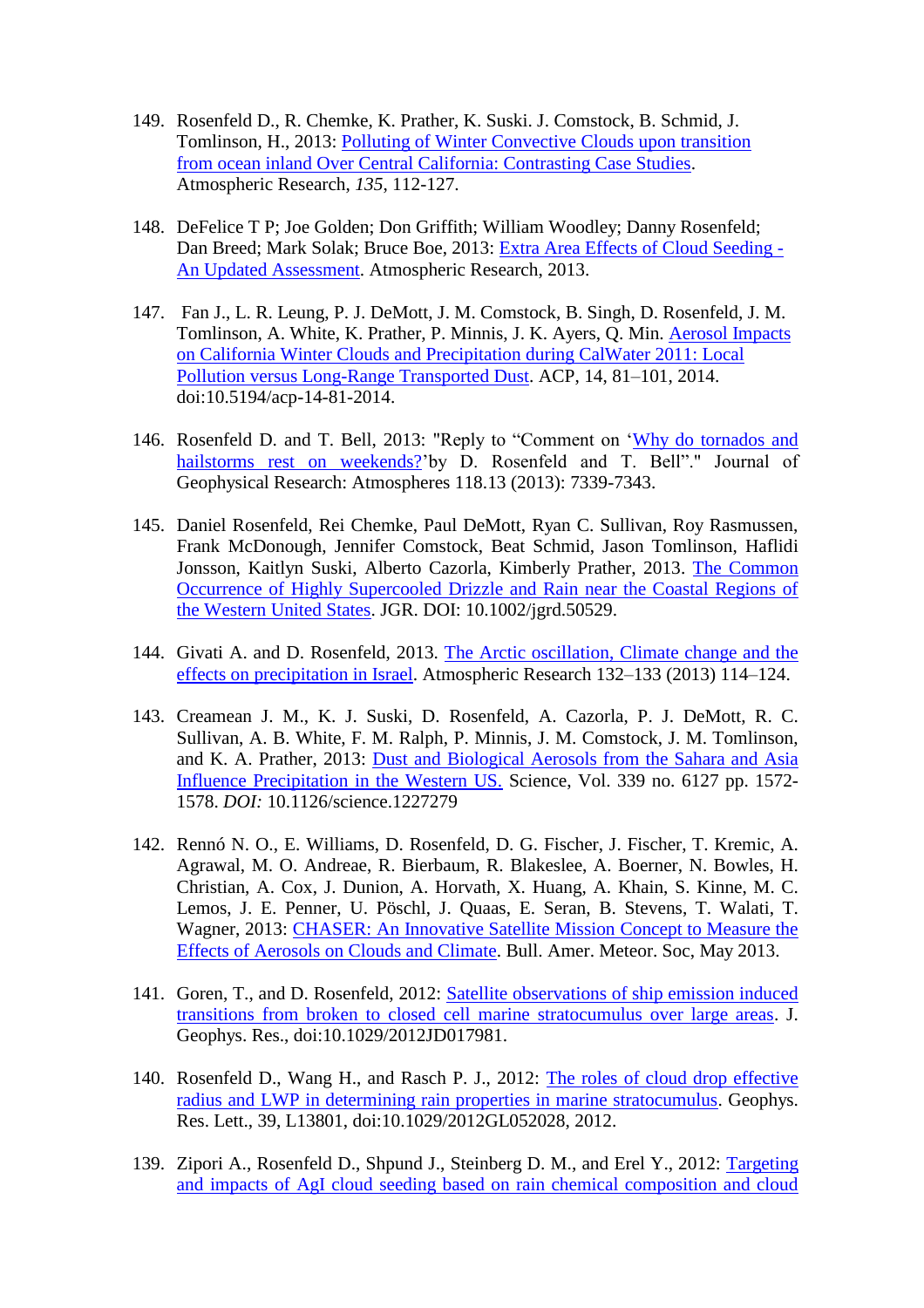[top phase characterization,](https://www.researchgate.net/publication/257035712_Targeting_and_impacts_of_AgI_cloud_seeding_based_on_rain_chemical_composition_and_cloud_top_phase_characterization) Atmospheric Research (2012), doi: 10.1016/j.atmosres.2012.05.023

- 138. Konwar M., R.S. Maheskumar, J. R. Kulkarni, E. Freud, B. N. Goswami and D. Rosenfeld, 2012: [Aerosol control on depth of warm rain in convective clouds.](https://www.researchgate.net/publication/257417342_Aerosol_control_on_depth_of_warm_rain_in_convective_clouds) J. Geophys. Res. 117, D13204, doi:10.1029/2012JD017585
- 137. Fan, J., D. Rosenfeld, Y. Ding, L. R. Leung, and Z. Li, 2012: [Potential aerosol](https://www.researchgate.net/publication/237191951_Potential_aerosol_indirect_effects_on_atmospheric_circulation_and_radiative_forcing_through_deep_convection)  [indirect effects on atmospheric circulation and radiative forcing through deep](https://www.researchgate.net/publication/237191951_Potential_aerosol_indirect_effects_on_atmospheric_circulation_and_radiative_forcing_through_deep_convection)  [convection.](https://www.researchgate.net/publication/237191951_Potential_aerosol_indirect_effects_on_atmospheric_circulation_and_radiative_forcing_through_deep_convection) Geophys. Res. Lett., doi:10.1029/2012GL051851.
- 136. Rosenfeld D., Wood R., Donner L, Sherwood S., 2013: [Aerosol cloud-mediated](https://www.researchgate.net/publication/257417277_Aerosol_Cloud-Mediated_Radiative_Forcing_Highly_Uncertain_and_Opposite_Effects_from_Shallow_and_Deep_Clouds)  [radiative forcing: highly uncertain and opposite effects from shallow and deep](https://www.researchgate.net/publication/257417277_Aerosol_Cloud-Mediated_Radiative_Forcing_Highly_Uncertain_and_Opposite_Effects_from_Shallow_and_Deep_Clouds)  [clouds.](https://www.researchgate.net/publication/257417277_Aerosol_Cloud-Mediated_Radiative_Forcing_Highly_Uncertain_and_Opposite_Effects_from_Shallow_and_Deep_Clouds) In "Climate Science for Serving Society: Research, Modelling and Prediction Priorities", G. R. Asrar and J. W. Hurrell, Eds. Springer.
- 135. Rosenfeld D., E.Williams, M. O. Andreae, E. Freud1, U. Pöschl, and N. O. Rennó, 2012: [The scientific basis for a satellite mission to retrieve CCN concentrations](https://www.researchgate.net/publication/257417076_The_scientific_basis_for_a_satellite_mission_to_retrieve_CCN_concentrations_and_their_impacts_on_convective_clouds)  [and their impacts on convective clouds. Atmos.](https://www.researchgate.net/publication/257417076_The_scientific_basis_for_a_satellite_mission_to_retrieve_CCN_concentrations_and_their_impacts_on_convective_clouds) Meas. Tech., 5, 2039–2055, 2012, [www.atmos-meas-tech.net/5/2039/2012/](http://www.atmos-meas-tech.net/5/2039/2012/) doi:10.5194/amt-5-2039-2012.
- 134. Rosenfeld D., W.L. Woodley, A. Khain, W.R. Cotton, G. Carrió, I. Ginis, J.H. Golden, 2012: [Aerosol effects on Microstructure and Intensity of Tropical](https://www.researchgate.net/publication/256198017_Aerosol_Effects_on_Microstructure_and_Intensity_of_Tropical_Cyclones)  [Cyclones.](https://www.researchgate.net/publication/256198017_Aerosol_Effects_on_Microstructure_and_Intensity_of_Tropical_Cyclones) Bul. Amer. Meteor. Soc., 93, 2012, 987-1001.
- 133. Freud E., and D. Rosenfeld, 2012: [Linear relation between convective cloud drop](https://www.researchgate.net/publication/257416943_Linear_relation_between_convective_cloud_drop_number_concentration_and_depth_for_rain_initiation)  [number concentration and depth for rain initiation.](https://www.researchgate.net/publication/257416943_Linear_relation_between_convective_cloud_drop_number_concentration_and_depth_for_rain_initiation) J. Geophys. Res., 117, D02207, doi:10.1029/2011JD016457.
- 132. Li Z., F. Niu, J. Fan, Y. Liu, D. Rosenfeld and Y. Ding, 2011: [Long-term impacts](https://www.researchgate.net/publication/232777663_Long-term_impacts_of_aerosols_on_the_vertical_development_of_clouds_and_precipitation)  [of aerosols on the vertical development of clouds and precipitation.](https://www.researchgate.net/publication/232777663_Long-term_impacts_of_aerosols_on_the_vertical_development_of_clouds_and_precipitation) Nature Geoscience, 2011, doi:10.1038/ngeo1313
- 131. Rosenfeld, D., X. Yu, G. Liu, X. Xu, Y. Zhu, Z. Yue, J. Dai, Z. Dong, Y. Dong, and Y. Peng (2011), [Glaciation temperatures of convective clouds ingesting desert](https://www.researchgate.net/publication/253444428_Glaciation_temperatures_of_convective_clouds_ingesting_desert_dust_air_pollution_and_smoke_from_forest_fires)  [dust, air pollution and smoke from forest fires,](https://www.researchgate.net/publication/253444428_Glaciation_temperatures_of_convective_clouds_ingesting_desert_dust_air_pollution_and_smoke_from_forest_fires) Geophys. Res. Lett., 38, L21804, doi:10.1029/2011GL049423, 2011.
- 130. Kulmala M. et al., 2011: [General overview: European Integrated project on](https://www.researchgate.net/publication/223996501_General_overview_European_Integrated_project_on_Aerosol_Cloud_Climate_and_Air_Quality_interactions_EUCAARI_-_integrating_aerosol_research_from_nano_to_global_scales)  [Aerosol Cloud Climate and Air Quality interactions \(EUCAARI\) –](https://www.researchgate.net/publication/223996501_General_overview_European_Integrated_project_on_Aerosol_Cloud_Climate_and_Air_Quality_interactions_EUCAARI_-_integrating_aerosol_research_from_nano_to_global_scales) integrating [aerosol research from nano to global scales.](https://www.researchgate.net/publication/223996501_General_overview_European_Integrated_project_on_Aerosol_Cloud_Climate_and_Air_Quality_interactions_EUCAARI_-_integrating_aerosol_research_from_nano_to_global_scales) Atmos. Chem. Phys. Discuss., 11, 17941–18160, 2011.
- 129. Freud E., D. Rosenfeld, and J. R. Kulkarni, 2011: [Resolving both entrainment](https://www.researchgate.net/publication/253866913_Resolving_both_entrainment-mixing_and_number_of_activated_CCN_in_deep_convective_clouds)[mixing and number of activated CCN in deep convective clouds.](https://www.researchgate.net/publication/253866913_Resolving_both_entrainment-mixing_and_number_of_activated_CCN_in_deep_convective_clouds) Atmos. Chem. Phys., 11, 12887-12900, doi:10.5194/acp-11-12887-2011.
- 128. Rosenfeld, D., and T. L. Bell (2011), [Why do tornados and hailstorms rest on](https://www.researchgate.net/publication/233921195_Why_do_tornados_and_hailstorms_rest_on_weekends)  [weekends?,](https://www.researchgate.net/publication/233921195_Why_do_tornados_and_hailstorms_rest_on_weekends) J. Geophys. Res., 116, D20211, doi:10.1029/2011JD016214.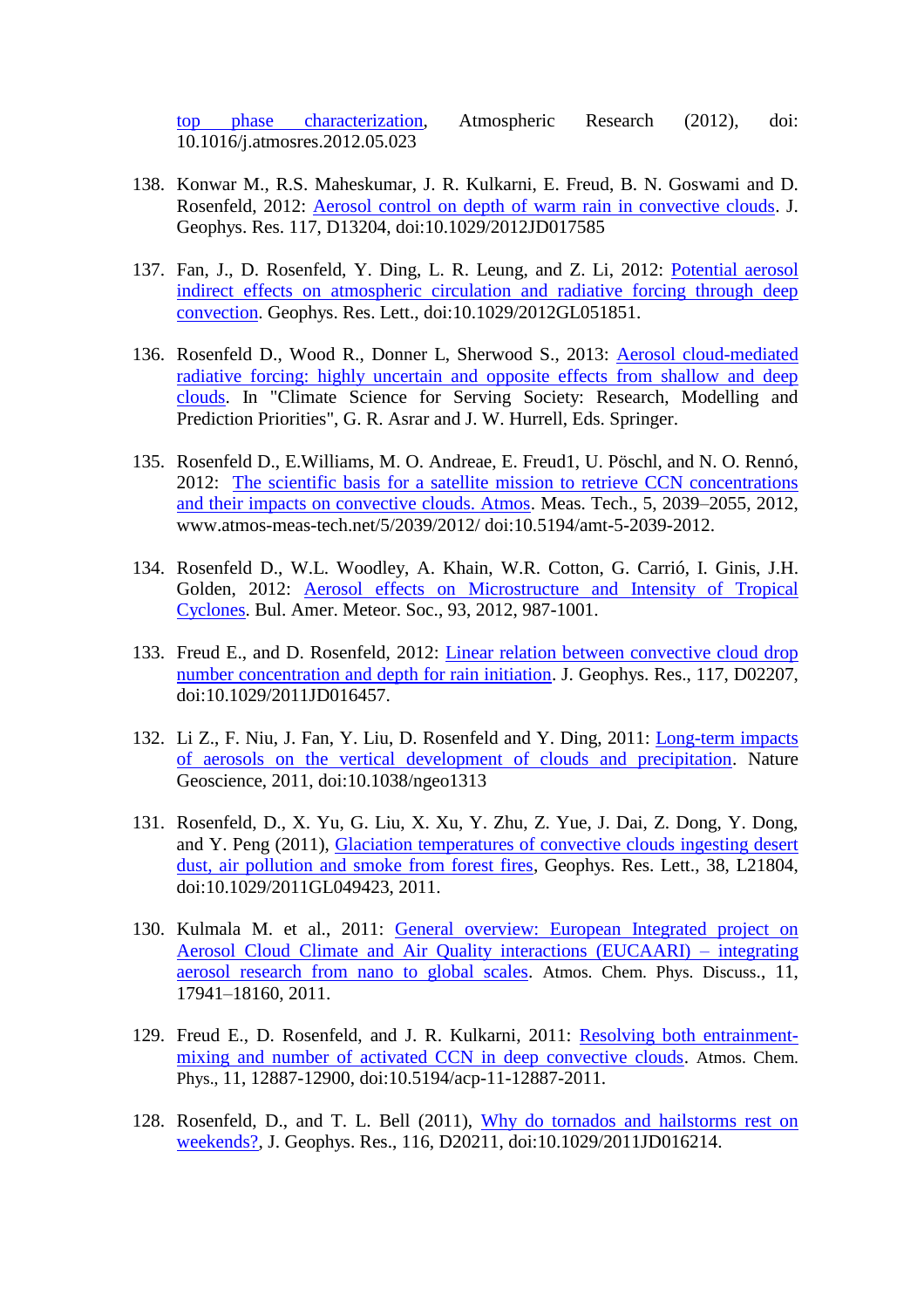- 127. Rosenfeld D., M. Clavner and R. Nirel, 2011: [Pollution and dust aerosols](https://www.researchgate.net/publication/238504179_Pollution_and_dust_aerosols_modulating_tropical_cyclone_intensities)  [modulating tropical cyclones intensities.](https://www.researchgate.net/publication/238504179_Pollution_and_dust_aerosols_modulating_tropical_cyclone_intensities) Atmospheric Research, 102, 66-76.
- 126. William R. Cotton W.R., W. L. Woodley, I. Ginis, J.H. Golden, A. Khain , D. Rosenfeld, 2011: [The rise and fall of HAMP.](https://www.researchgate.net/publication/257416805_The_rise_and_fall_of_HAMP) Journal of Weather Modification, 43, 89-96.
- 125. Khain, A., D. Rosenfeld, A. Pokrovsk[ya,](http://www.sciencedirect.com/science?_ob=ArticleURL&_udi=B6V95-514R62C-2&_user=626711&_coverDate=10%2F01%2F2010&_rdoc=1&_fmt=high&_orig=search&_origin=search&_sort=d&_docanchor=&view=c&_searchStrId=1496506565&_rerunOrigin=scholar.google&_acct=C000032999&_version=1&_urlVersion=0&_userid=626711&md5=8c5ca197f332a7314f8c6261fd95ec60&searchtype=a#af0005) U. Blaha[kb](http://www.sciencedirect.com/science?_ob=ArticleURL&_udi=B6V95-514R62C-2&_user=626711&_coverDate=10%2F01%2F2010&_rdoc=1&_fmt=high&_orig=search&_origin=search&_sort=d&_docanchor=&view=c&_searchStrId=1496506565&_rerunOrigin=scholar.google&_acct=C000032999&_version=1&_urlVersion=0&_userid=626711&md5=8c5ca197f332a7314f8c6261fd95ec60&searchtype=a#af0010) and A. Ryzhko[vc,](http://www.sciencedirect.com/science?_ob=ArticleURL&_udi=B6V95-514R62C-2&_user=626711&_coverDate=10%2F01%2F2010&_rdoc=1&_fmt=high&_orig=search&_origin=search&_sort=d&_docanchor=&view=c&_searchStrId=1496506565&_rerunOrigin=scholar.google&_acct=C000032999&_version=1&_urlVersion=0&_userid=626711&md5=8c5ca197f332a7314f8c6261fd95ec60&searchtype=a#af0015) 2011: [The](https://www.researchgate.net/publication/223064959_The_role_of_CCN_in_precipitation_and_hail_in_a_mid-latitude_storm_as_seen_in_simulations_using_a_spectral_bin_microphysics_model_in_a_2D_dynamic_frame)  [role of CCN in precipitation and hail in a mid-latitude storm as seen in simulations](https://www.researchgate.net/publication/223064959_The_role_of_CCN_in_precipitation_and_hail_in_a_mid-latitude_storm_as_seen_in_simulations_using_a_spectral_bin_microphysics_model_in_a_2D_dynamic_frame)  [using a spectral \(bin\) microphysics model in a 2D dynamic frame.](https://www.researchgate.net/publication/223064959_The_role_of_CCN_in_precipitation_and_hail_in_a_mid-latitude_storm_as_seen_in_simulations_using_a_spectral_bin_microphysics_model_in_a_2D_dynamic_frame) Atmos. Res. 99, 129-146.
- 124. Drofa A. S., V. N. Ivanov, D. Rosenfeld, and A. G. Shilin, 2010: [Studying an](https://www.researchgate.net/publication/305473932_Studying_an_effect_of_salt_powder_seeding_used_for_precipitation_enhancement_from_convective_clouds)  [effect of salt powder seeding used for precipitation enhancement from convective](https://www.researchgate.net/publication/305473932_Studying_an_effect_of_salt_powder_seeding_used_for_precipitation_enhancement_from_convective_clouds)  [clouds.](https://www.researchgate.net/publication/305473932_Studying_an_effect_of_salt_powder_seeding_used_for_precipitation_enhancement_from_convective_clouds) Atmos. Chem. Phys., 10, 8011–8023, 2010, [www.atmos-chem](http://www.atmos-chem-phys.net/10/8011/2010/)[phys.net/10/8011/2010/](http://www.atmos-chem-phys.net/10/8011/2010/) doi:10.5194/acp-10-8011-2010
- 123. Rosenfeld D., D. Axisa, W.L. Woodley and R. Lahav, 2010: [A Quest for Effective](https://www.researchgate.net/publication/249603942_A_Quest_for_Effective_Hygroscopic_Cloud_Seeding)  [Hygroscopic Cloud Seeding.](https://www.researchgate.net/publication/249603942_A_Quest_for_Effective_Hygroscopic_Cloud_Seeding) Journal of Applied Meteorology and Climate, 49, 1548-1562.
- 122. Bell, T. L., D. Rosenfeld, and K.-M. Kim, 2009: [Weekly cycle of lightning:](https://www.researchgate.net/publication/228421106_Weekly_cycle_of_lightning_Evidence_of_storm_invigoration_by_pollution)  [Evidence of storm invigoration by pollution. Geophys.](https://www.researchgate.net/publication/228421106_Weekly_cycle_of_lightning_Evidence_of_storm_invigoration_by_pollution) Res. Lett., 36, L23805, doi:10.1029/2009GL040915
- 121. Rosenfeld D., J. Peterson, A. Gingis, 2009: Comment on ["Air pollution and](https://www.researchgate.net/publication/227677591_Comment_on_Air_pollution_and_precipitation_suppression_over_SE_Australia_critical_review_of_evidence_presented_by_Rosenfeld_2000_and_Rosenfeld_2006_by_Greg_Ayers)  [precipitation suppression over SE Australia: critical review of evidence presented](https://www.researchgate.net/publication/227677591_Comment_on_Air_pollution_and_precipitation_suppression_over_SE_Australia_critical_review_of_evidence_presented_by_Rosenfeld_2000_and_Rosenfeld_2006_by_Greg_Ayers)  [by Rosenfeld \(2000\) and Rosenfeld \(2006\)" by Greg Ayers.](https://www.researchgate.net/publication/227677591_Comment_on_Air_pollution_and_precipitation_suppression_over_SE_Australia_critical_review_of_evidence_presented_by_Rosenfeld_2000_and_Rosenfeld_2006_by_Greg_Ayers) *Tellus*, **61B**, 694–700.
- 120. Kolodny Y., R. Calvo, D. Rosenfeld, 2009: "Too low"  $\delta^{18}$ O of paleo-meteoric, low [latitude, water; do paleo-tropical cyclones explain it?](https://www.researchgate.net/publication/229332530_Too_low_d18O_of_paleo-meteoric_low_latitude_water_do_paleo-tropical_cyclones_explain_it) *Paleogeography, Plaleoclimatology, Paleoecology* **280**, 387-395.
- 119. Givati A., D. Rosenfeld, 2009: [Comment on Alpert P., N. Halfon, and Z. Levin,](https://www.researchgate.net/publication/240685401_Comments_on_Does_Air_Pollution_Really_Suppress_Precipitation_in_Israel%27%27)  [2008: Does air pollution really suppress precipitation in Israel?](https://www.researchgate.net/publication/240685401_Comments_on_Does_Air_Pollution_Really_Suppress_Precipitation_in_Israel%27%27) *J. Appl. Meteor. Clima*., **48**, 1733-1750.
- 118. Rosenfeld D., U. Lohmann, G.B. Raga, C.D. O'Dowd, M. Kulmala, S. Fuzzi, A. Reissell, M.O. Andreae, 2008: [Flood or Drought: How Do Aerosols Affect](https://www.researchgate.net/publication/44160241_Flood_or_drought_How_do_aerosols_affect_precipitation)  [Precipitation?](https://www.researchgate.net/publication/44160241_Flood_or_drought_How_do_aerosols_affect_precipitation) Science, 321, 1309-1313.
- 117. Rosenfeld D., W.L. Woodley, D. Axisa, E. Freud, J.G. Hudson, A. Givati, 2008: [Aircraft measurements of the impacts of pollution aerosols on clouds and](https://www.researchgate.net/publication/228648942_Aircraft_measurements_of_the_impacts_of_pollution_aerosols_on_clouds_and_precipitation_over_the_Sierra_Nevada)  [precipitation over the Sierra Nevada.](https://www.researchgate.net/publication/228648942_Aircraft_measurements_of_the_impacts_of_pollution_aerosols_on_clouds_and_precipitation_over_the_Sierra_Nevada) J. Geophys. Res., 113, D15203, doi:10.1029/2007JD009544.
- 116. Bell T.L., D. Rosenfeld, 2008: Comment on '['Weekly precipitation cycles? Lack](https://www.researchgate.net/publication/237419969_Comment_on_Weekly_precipitation_cycles_Lack_of_evidence_from_United_States_surface_stations%27%27_by_D_M_Schultz_et_al)  [of evidence from United States surface stations'](https://www.researchgate.net/publication/237419969_Comment_on_Weekly_precipitation_cycles_Lack_of_evidence_from_United_States_surface_stations%27%27_by_D_M_Schultz_et_al)' by D. M. Schultz et al. Geophys. Res. Let., 35, L09803, doi:10.1029/2007GL033046.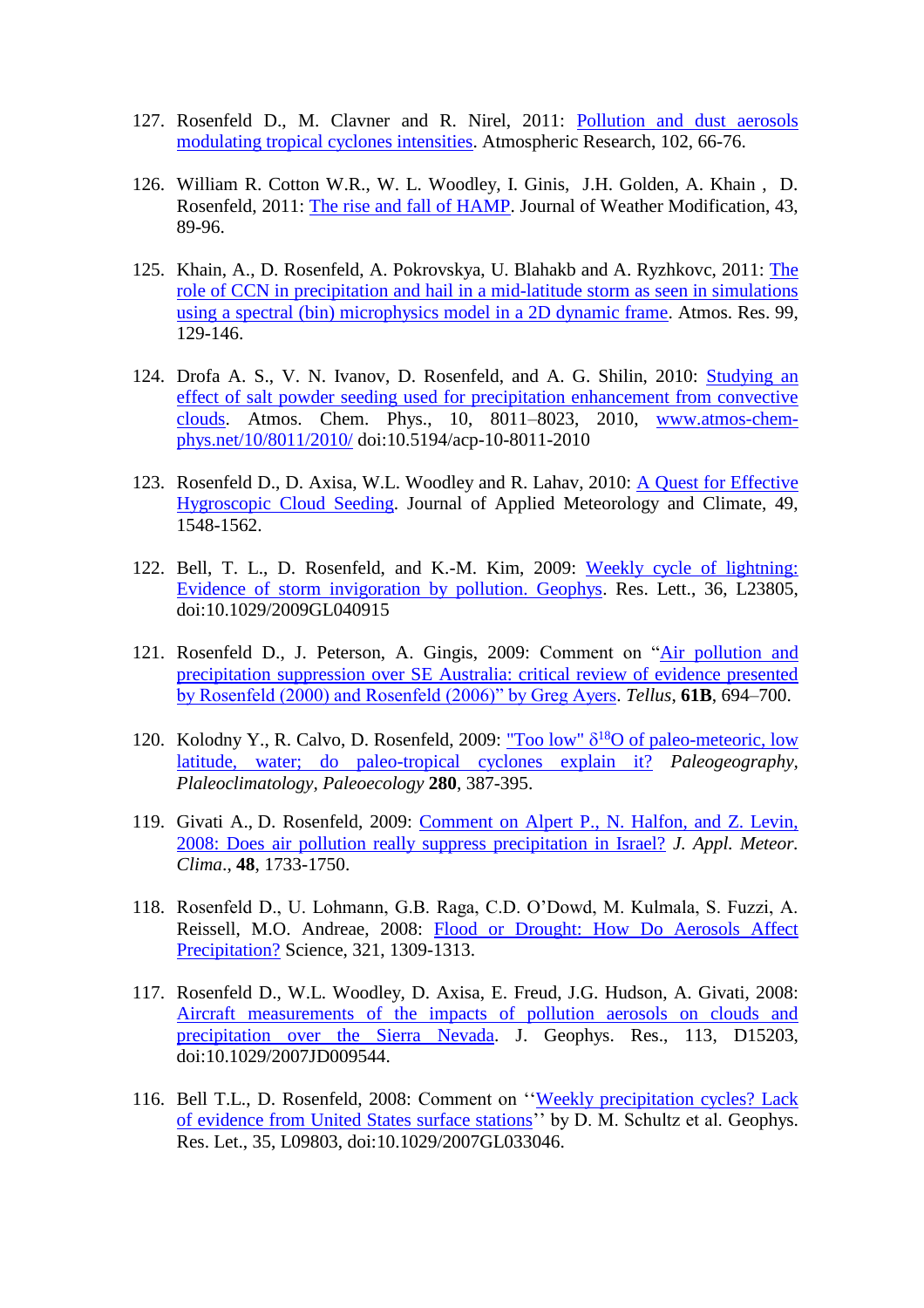- 115. Andreae M.O. and D. Rosenfeld, 2008: [Aerosol–cloud–precipitation interactions.](https://www.researchgate.net/publication/222558540_Aerosol-cloud-precipitation_interactions_Part_1_The_nature_and_sources_of_cloud-active_aerosols_Earth_Sci_Rev)  [Part 1. The nature and sources of cloud-active aerosols.](https://www.researchgate.net/publication/222558540_Aerosol-cloud-precipitation_interactions_Part_1_The_nature_and_sources_of_cloud-active_aerosols_Earth_Sci_Rev) Earth-Science Reviews 89, (2008) 13–41.
- 114. Lensky, I. M. and Rosenfeld, D.: [Clouds-Aerosols-Precipitation Satellite Analysis](Clouds-Aerosols-Precipitation%20Satellite%20Analysis%20Tool%20(CAPSAT))  [Tool \(CAPSAT\),](Clouds-Aerosols-Precipitation%20Satellite%20Analysis%20Tool%20(CAPSAT)) Atmos. Chem. Phys., 8, 8, 6739–6753, 2008. <http://www.atmos-chem-phys.net/8/6739/2008/acp-8-6739-2008.pdf>
- 113. L. Klüser, D. Rosenfeld, A. Macke, and T. Holzer-Popp, 2008: [Observations of](https://www.researchgate.net/publication/224990431_Observations_of_convective_clouds_generated_by_solar_heating_of_dark_smoke_plumes)  [shallow convective clouds generated by solar heating of dark smoke plumes.](https://www.researchgate.net/publication/224990431_Observations_of_convective_clouds_generated_by_solar_heating_of_dark_smoke_plumes) *Atmos. Chem. Phys.,* **8**, 2833-2840. [http://www.atmos-chem-phys.net/8/2833/2008/acp-](http://www.atmos-chem-phys.net/8/2833/2008/acp-8-2833-2008.pdf)[8-2833-2008.pdf](http://www.atmos-chem-phys.net/8/2833/2008/acp-8-2833-2008.pdf)
- 112. Rosenfeld, D., W. L. Woodley, A. Lerner, G. Kelman, and D. T. Lindsey (2008), [Satellite detection of severe convective storms by their retrieved vertical profiles of](https://www.researchgate.net/publication/240488432_Satellite_detection_of_severe_convective_storms_by_their_retrieved_vertical_profiles_of_cloud_particle_effective_radius_and_thermodynamic_phase)  [cloud particle effective radius and thermodynamic phase,](https://www.researchgate.net/publication/240488432_Satellite_detection_of_severe_convective_storms_by_their_retrieved_vertical_profiles_of_cloud_particle_effective_radius_and_thermodynamic_phase) *J. Geophys. Res.*, **113**, D04208, doi:10.1029/2007JD008600.
- 111. Bell, T. L., D. Rosenfeld, K.-M. Kim, J.-M. Yoo, M.-I. Lee, and M. Hahnenberger, 2008: [Midweek increase in U.S. summer rain and storm heights suggests air](https://www.researchgate.net/publication/237240658_Midweek_increase_in_US_summer_rain_and_storm_heights_suggests_air_pollution_invigorates_rainstorms)  [pollution invigorates rainstorms,](https://www.researchgate.net/publication/237240658_Midweek_increase_in_US_summer_rain_and_storm_heights_suggests_air_pollution_invigorates_rainstorms) *J. Geophys. Res.*, 113, D02209, doi:10.1029/2007JD008623.
- 110. Givati, A., and D. Rosenfeld (2007), [Possible impacts of anthropogenic aerosols](https://www.researchgate.net/publication/228672511_Possible_impacts_of_anthropogenic_aerosols_on_water_resources_of_the_Jordan_River_and_the_Sea_of_Galilee)  [on water resources of the Jordan River and the Sea of Galilee,](https://www.researchgate.net/publication/228672511_Possible_impacts_of_anthropogenic_aerosols_on_water_resources_of_the_Jordan_River_and_the_Sea_of_Galilee) *Water Resour. Res.*, **43**, W10419, doi:10.1029/2006WR005771.
- 109. Rosenfeld, D., 2007: [New insights to cloud seeding for enhancing precipitation](New%20insights%20to%20cloud%20seeding%20for%20enhancing%20precipitation%20and%20for%20hail%20suppression)  [and for hail suppression.](New%20insights%20to%20cloud%20seeding%20for%20enhancing%20precipitation%20and%20for%20hail%20suppression) *The Journal of Weather Modification*, **39**, 61-69.
- 108. Rosenfeld D., A. Khain, B. Lynn, W.L. Woodley, 2007: [Simulation of hurricane](https://www.researchgate.net/publication/26638702_Simulation_of_hurricane_response_to_suppression_of_warm_rain_by_sub-micron_aerosols)  [response to suppression of warm rain by sub-micron aerosols.](https://www.researchgate.net/publication/26638702_Simulation_of_hurricane_response_to_suppression_of_warm_rain_by_sub-micron_aerosols) *Atmos. Chem. Phys.*, **7**, 3411-3424. <http://www.atmos-chem-phys.net/7/3411/2007/acp-7-3411-2007.pdf>
- 107. Freud, E., Ström, J., Rosenfeld, D., Tunved P., and Swietlicki E. [Anthropogenic](https://www.researchgate.net/publication/251589709_Anthropogenic_aerosol_effects_on_convective_cloud_microphysical_properties_in_southern_Sweden)  [aerosol effects on convective cloud microphysical properties in southern Sweden.](https://www.researchgate.net/publication/251589709_Anthropogenic_aerosol_effects_on_convective_cloud_microphysical_properties_in_southern_Sweden) Tellus (2008), 60B, 286–297.
- 106. Martins, J. V., Marshak, A., Remer, L. A., Rosenfeld, D., Kaufman, Y. J., Fernandez-Borda, R., Koren, I., Correia, A. L., Zubko, V., and Artaxo, P.: [Remote](https://www.researchgate.net/publication/26638675_Remote_sensing_the_vertical_profile_of_cloud_droplet_effective_radius_thermodynamic_phase_and_temperature)  [sensing the vertical profile of cloud droplet effective radius, thermodynamic](https://www.researchgate.net/publication/26638675_Remote_sensing_the_vertical_profile_of_cloud_droplet_effective_radius_thermodynamic_phase_and_temperature)  [phase, and temperature,](https://www.researchgate.net/publication/26638675_Remote_sensing_the_vertical_profile_of_cloud_droplet_effective_radius_thermodynamic_phase_and_temperature) Atmos. Chem. Phys., 11, 9485-9501, doi:10.5194/acp-11- 9485-2011, 2011.
- 105. Rosenfeld, D., J. Dai, X. Yu, Z. Yao, X. Xu, X. Yang, C. Du, 2007: [Inverse](Inverse%20relations%20between%20amounts%20of%20air%20pollution%20and%20orographic%20precipitation)  [relations between amounts of air pollution and orographic precipitation.](Inverse%20relations%20between%20amounts%20of%20air%20pollution%20and%20orographic%20precipitation) *Science*, **315**, 9 March 2007, 1396-1398.
- 104. Tupper A., I. Itikarai, M. Richards, F. Prata, S. Carn, D. Rosenfeld, 2007: [Facing](https://www.researchgate.net/publication/249612920_Facing_the_Challenges_of_the_International_Airways_Volcano_Watch_The_200405_Eruptions_of_Manam_Papua_New_Guinea)  [the challenges of the international airways volcano watch: the 2004/05 eruptions](https://www.researchgate.net/publication/249612920_Facing_the_Challenges_of_the_International_Airways_Volcano_Watch_The_200405_Eruptions_of_Manam_Papua_New_Guinea)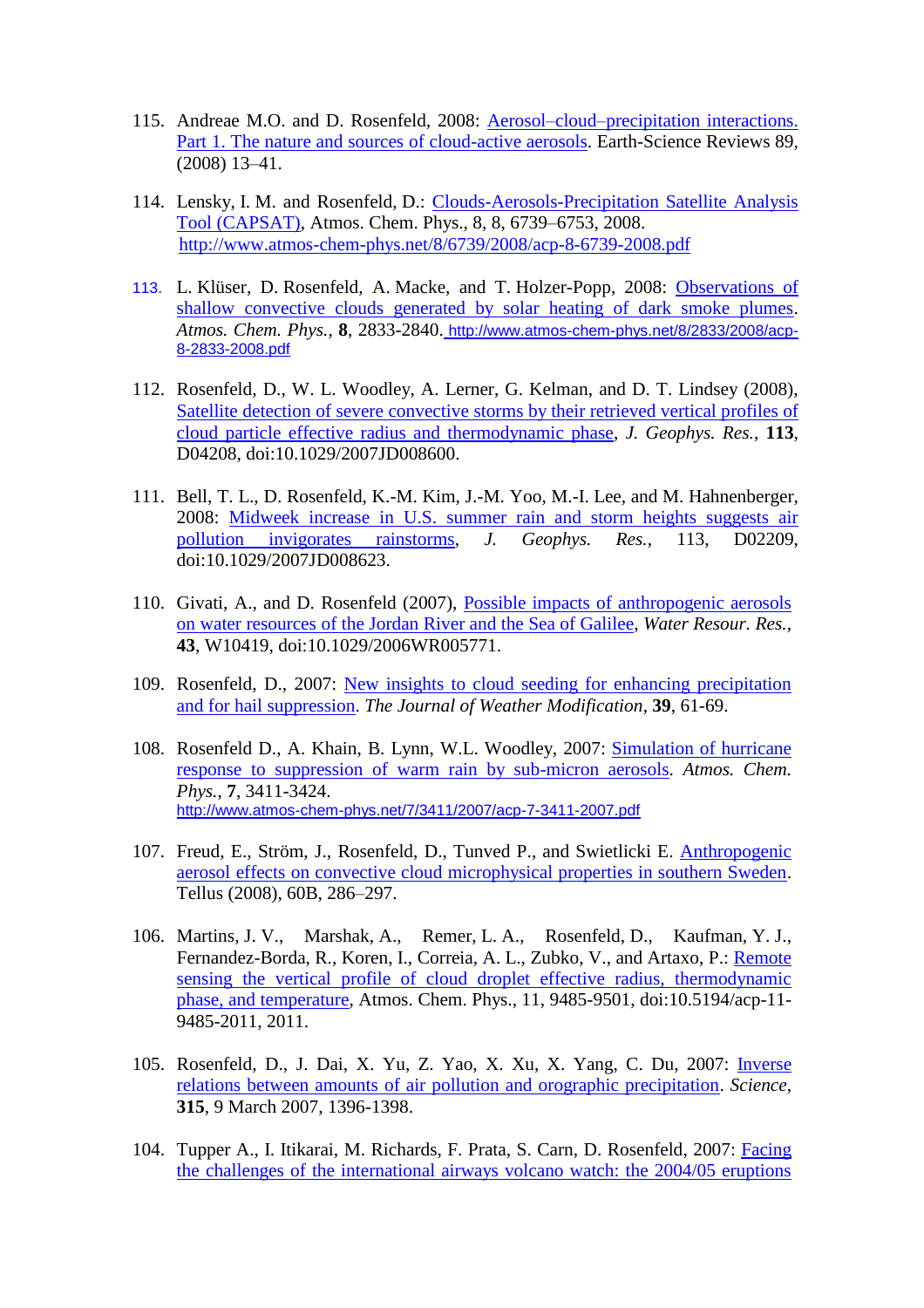[of Manam,](https://www.researchgate.net/publication/249612920_Facing_the_Challenges_of_the_International_Airways_Volcano_Watch_The_200405_Eruptions_of_Manam_Papua_New_Guinea) Papua New Guinea. *Weather and Forecasting*, **22**, 175-191, DOI: 10.1175/WAF974.1.

- 103. Rosenfeld D., 2006: [Aerosol-Cloud Interactions Control of Earth Radiation and](https://www.researchgate.net/publication/226597505_Aerosol-Cloud_Interactions_Control_of_Earth_Radiation_and_Latent_Heat_Release_Budgets)  [Latent Heat Release.](https://www.researchgate.net/publication/226597505_Aerosol-Cloud_Interactions_Control_of_Earth_Radiation_and_Latent_Heat_Release_Budgets) *Space Science Reviews*. Springer, 9p. 6 December 2006. DOI: 10.1007/s11214-006-9053-6.
- 102. I. Koren I., Y. J Kaufman, R. Washington, M. Todd, Y. Rudich, V. J. Martins, D. Rosenfeld, The Bodélé Depression – [A single spot in the Sahara that provides](https://www.researchgate.net/publication/230961494_The_Bodele_depression_A_single_spot_in_the_Sahara_that_provides_most_of_the_mineral_dust_to_the_Amazon_Forest)  [most of the mineral dust to the Amazon forest.](https://www.researchgate.net/publication/230961494_The_Bodele_depression_A_single_spot_in_the_Sahara_that_provides_most_of_the_mineral_dust_to_the_Amazon_Forest) Environmental Research Letters.
- 101. Rosenfeld D., M. Fromm, J. Trentmann, G. Luderer, M. O. Andreae4, and R. Servranckx, [The Chisholm firestorm: observed microstructure, precipitation and](https://www.researchgate.net/publication/26451786_The_Chisholm_firestorm_Observed_microstructure_precipitation_and_lightning_activity_of_a_pyro-cumulonimbus)  lightning activity [of a pyro-cumulonimbus.](https://www.researchgate.net/publication/26451786_The_Chisholm_firestorm_Observed_microstructure_precipitation_and_lightning_activity_of_a_pyro-cumulonimbus) *Atmos. Chem. Phys*., **7**, 645-659, 2007. <http://atmos-chem-phys.net/7/645/2007/acp-7-645-2007.pdf>

- 100. Myhre, G., F. Stordal, M. Johnsrud, Y. J. Kaufman, D. Rosenfeld, T. Storelvmo, J. E. Kristjansson, T. K. Berntsen, A. Myhre, and I. S. A. Isaksen, 2007: [Aerosol](https://www.researchgate.net/publication/26634384_Aerosol-cloud_interaction_inferred_from_MODIS_satellite_data_and_global_aerosol_models)[cloud interaction inferred from MODIS satellite data and global aerosol models,](https://www.researchgate.net/publication/26634384_Aerosol-cloud_interaction_inferred_from_MODIS_satellite_data_and_global_aerosol_models) Atmos. Chem. Phys., 7, 3081-3101. http://www.atmos-chem-phys.net/7/3081/2007/acp-7-3081-2007.pdf
- 99. Goldreich, Y., H. Mozes & D. Rosenfeld, 2006: [Analysis of rainy cloud systems](https://www.researchgate.net/publication/257416600_Analysis_of_rainy_cloud_systems_by_radar_and_satellite_images_in_Israel_inter-monthly_variations)  [by radar and satellite images in Israel, inter-monthly variations.](https://www.researchgate.net/publication/257416600_Analysis_of_rainy_cloud_systems_by_radar_and_satellite_images_in_Israel_inter-monthly_variations) *Merhavim* **6**, 385- 396 (in Hebrew, Eng. Abstr).
- 98. Lynn B., A. Khain, D. Rosenfeld, William L. Woodley. [Effects of aerosols on](https://www.researchgate.net/publication/255654717_Effects_of_precipitation_from_orographic_clouds)  [precipitation from orographic clouds.](https://www.researchgate.net/publication/255654717_Effects_of_precipitation_from_orographic_clouds) *Journal of Geophysical Research*, **112**, D10225, doi:10.1029/2006JD007537, 2007.
- 97. Rosenfeld D.. [Aerosols, Clouds, and Climate.](https://www.researchgate.net/publication/7042072_Aerosols_Clouds_and_Climate) *Science*, **312**, 1323-1324, June 2006.
- 96. Rosenfeld D., I. M. Lensky, J. Peterson, A. Gingis. [Potential impacts of air](https://www.researchgate.net/publication/234005914_Potential_impacts_of_air_pollution_aerosols_on_precipitation_in_Australia)  pollution aerosols on [precipitation in Australia.](https://www.researchgate.net/publication/234005914_Potential_impacts_of_air_pollution_aerosols_on_precipitation_in_Australia) *Clean Air and Environmental Quality*, **40**, No.2. 43-49, May 2006.
- 95. Rosenfeld D., W. L. Woodley, T. W. Krauss, V. Makitov, 2006: [Aircraft](https://www.researchgate.net/publication/237817347_Aircraft_Microphysical_Documentation_from_Cloud_Base_to_Anvils_of_Hailstorm_Feeder_Clouds_in_Argentina)  [Microphysical Documentation from Cloud Base to Anvils of Hailstorm Feeder](https://www.researchgate.net/publication/237817347_Aircraft_Microphysical_Documentation_from_Cloud_Base_to_Anvils_of_Hailstorm_Feeder_Clouds_in_Argentina)  [Clouds in Argentina.](https://www.researchgate.net/publication/237817347_Aircraft_Microphysical_Documentation_from_Cloud_Base_to_Anvils_of_Hailstorm_Feeder_Clouds_in_Argentina) J. Appl. Meteor., 45, 1261–1281, September 2006.
- 94. Rosenfeld D., Y. Kaufman, and I. Koren, 2006: [Switching cloud cover and](https://www.researchgate.net/publication/29629566_Switching_cloud_cover_and_dynamical_regimes_from_open_to_closed_Benard_cells_in_response_to_the_suppression_of_precipitation_by_aerosols_Atmos_Chem_Phys_62503-2511)  [dynamical regimes from open to closed Benard cells in response to aerosols](https://www.researchgate.net/publication/29629566_Switching_cloud_cover_and_dynamical_regimes_from_open_to_closed_Benard_cells_in_response_to_the_suppression_of_precipitation_by_aerosols_Atmos_Chem_Phys_62503-2511)  [suppressing precipitation.](https://www.researchgate.net/publication/29629566_Switching_cloud_cover_and_dynamical_regimes_from_open_to_closed_Benard_cells_in_response_to_the_suppression_of_precipitation_by_aerosols_Atmos_Chem_Phys_62503-2511) *Atmos. Chem. Phys.*, **6**, 2503-2511. http://www.atmos-chem-phys.net/6/2503/2006/acp-6-2503-2006.pdf
- 93. M. Fromm, A. Tupper, **D. Rosenfeld**, R. Servranckx, R. McRae, 2006: [Violent](https://www.researchgate.net/publication/228850146_Violent_pyro-convective_storm_devastates_Australia%27s_capital_and_pollutes_the_stratosphere)  [pyro-convective storm devastates Australia's capital and](https://www.researchgate.net/publication/228850146_Violent_pyro-convective_storm_devastates_Australia%27s_capital_and_pollutes_the_stratosphere) pollutes stratosphere. *Geophys. Res. Let*., **33**, L05815 ,doi:10.1029/2005GL025161.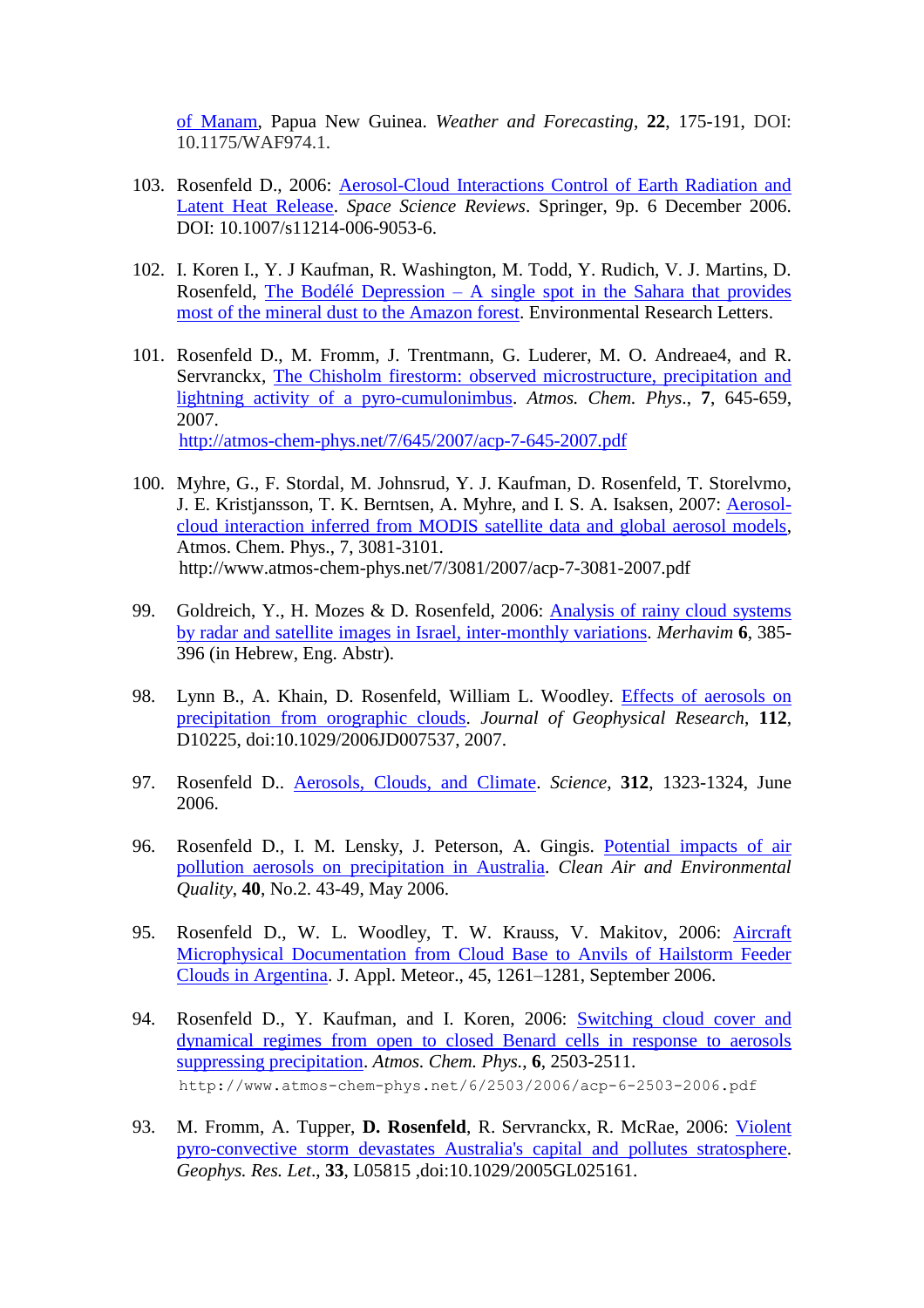- 92. D. Rosenfeld, Givati, A, 2006. [Evidence of orographic precipitation suppression](https://www.researchgate.net/publication/255579177_Evidence_of_Orographic_Precipitation_Suppression_by_Air_Pollution_Induced_Aerosols_in_the_Western_United_States)  [by air pollution induced aerosols in the western U.S.](https://www.researchgate.net/publication/255579177_Evidence_of_Orographic_Precipitation_Suppression_by_Air_Pollution_Induced_Aerosols_in_the_Western_United_States) *J. Applied Meteorology and Climatology*, **45**, 893-911.
- 91. Lensky I. M., **D. Rosenfeld,** 2006. [The time-space exchangeability of satellite](https://www.researchgate.net/publication/236586276_The_time-space_exchangeability_of_satellite_retrieved_relations_between_cloud_top_temperature_and_particle_effective_radius)  retrieved [relations between cloud top temperature and particle](https://www.researchgate.net/publication/236586276_The_time-space_exchangeability_of_satellite_retrieved_relations_between_cloud_top_temperature_and_particle_effective_radius) effective radius. *Atmos. Chem. Phys.* **6,** 2887-2894. <http://www.copernicus.org/EGU/acp/acp/6/2887/acp-6-2887.pdf>
- 90. A. Khain, **D. Rosenfeld** and A. Pokrovsky, 2005: [Aerosol impact on the](https://www.researchgate.net/publication/227659990_Aerosol_impact_on_the_dynamics_and_microphysics_of_convective_clouds)  [dynamics and microphysics of convective clouds.](https://www.researchgate.net/publication/227659990_Aerosol_impact_on_the_dynamics_and_microphysics_of_convective_clouds) *The Quarterly Journal of the Royal Meteorological Societ,* **131**, 1-25.
- 89. Freud, E., Rosenfeld, D., Andreae, M. O., Costa, A. A., and Artaxo, P.: [Robust](https://www.researchgate.net/publication/26634686_Robust_relations_between_CCN_and_the_vertical_evolution_of_cloud_drop_size_distribution_in_deep_convective_clouds)  [relations between CCN and the vertical evolution of cloud drop size distribution](https://www.researchgate.net/publication/26634686_Robust_relations_between_CCN_and_the_vertical_evolution_of_cloud_drop_size_distribution_in_deep_convective_clouds)  [in deep convective clouds,](https://www.researchgate.net/publication/26634686_Robust_relations_between_CCN_and_the_vertical_evolution_of_cloud_drop_size_distribution_in_deep_convective_clouds) Atmos. Chem. Phys., 8, 1661-1675, 2008.
- 88. Givati A. and D, Rosenfeld, 2005: [Separation between Cloud Seeding and Air](https://www.researchgate.net/publication/241566087_Separation_between_Cloud-Seeding_and_Air-Pollution_Effects)  [Pollution Effects.](https://www.researchgate.net/publication/241566087_Separation_between_Cloud-Seeding_and_Air-Pollution_Effects) *Journal of Applied Meteorology*, **44**, 1298-1314. http://www.copernicus.org/EGU/acp/acpd/5/10155/acpd-5-10155.htm
- 87. Y. J. Kaufman, I. Koren, L. A. Remer, D. Rosenfeld, Y. Rudich, 2005: [The effect](https://www.researchgate.net/publication/7682621_The_effect_of_smoke_dust_and_pollution_aerosol_on_shallow_cloud_development_over_the_Atlantic_Ocean_Proc_Natl_Acad_Sci_USA)  [of smoke, dust, and pollution aerosol on shallow cloud development over the](https://www.researchgate.net/publication/7682621_The_effect_of_smoke_dust_and_pollution_aerosol_on_shallow_cloud_development_over_the_Atlantic_Ocean_Proc_Natl_Acad_Sci_USA)  [Atlantic Ocean.](https://www.researchgate.net/publication/7682621_The_effect_of_smoke_dust_and_pollution_aerosol_on_shallow_cloud_development_over_the_Atlantic_Ocean_Proc_Natl_Acad_Sci_USA) Proceedings of the National Academy of Sciences, 102, 11207- 11212.
- 86. Koren I., Y. J. Kaufman, **D. Rosenfeld**, L. A. Remer1, Y. Rudich, 2005: [Aerosol](https://www.researchgate.net/publication/235330125_Aerosol_invigoration_and_restructuring_of_Atlantic_convective_clouds_Geophys)  [invigoration and restructuring of Atlantic convective clouds.](https://www.researchgate.net/publication/235330125_Aerosol_invigoration_and_restructuring_of_Atlantic_convective_clouds_Geophys) *Geophys. Res. Lett*., **32**, L14828, doi:10.1029/2005GL023187.

Dai, J., Yu, X., Rosenfeld, D., & Xu, X. H. (2007). Microphysical effects of cloud seeding in supercooled stratiform clouds observed from NOAA satellite. *ACTA METEOROLOGICA SINICA-ENGLISH EDITION-*, *21*(2), 224.

- 85. Daniel Rosenfeld, Xing Yu and Jin Dai, 2005: [Satellite retrieved microstructure](https://www.researchgate.net/publication/238493343_Satellite-Retrieved_Microstructure_of_AgI_Seeding_Tracks_in_Supercooled_Layer_Clouds)  [of AgI seeding tracks in supercooled layer clouds.](https://www.researchgate.net/publication/238493343_Satellite-Retrieved_Microstructure_of_AgI_Seeding_Tracks_in_Supercooled_Layer_Clouds) *Journal of Applied Meteorology*, **44**, 760-767.
- 84. Xing Yu and Jin Dai, Daniel Rosenfeld, Hengchi Lei, Xiaohong Xu, Peng Fan, Zhengqi Chen, 2005: [Comparison of simulations of transport and](https://www.researchgate.net/publication/226942761_Comparison_between_computer_simulation_of_transport_and_diffusion_of_cloud_seeding_material_within_stratiform_cloud_and_the_NOAA-14_satellite_cloud_track)  [diffusion of seeding material within stratiform cloud in rain enhancement](https://www.researchgate.net/publication/226942761_Comparison_between_computer_simulation_of_transport_and_diffusion_of_cloud_seeding_material_within_stratiform_cloud_and_the_NOAA-14_satellite_cloud_track)  [with NOAA satellite data.](https://www.researchgate.net/publication/226942761_Comparison_between_computer_simulation_of_transport_and_diffusion_of_cloud_seeding_material_within_stratiform_cloud_and_the_NOAA-14_satellite_cloud_track) *Journal of Applied Meteorology*, **44**, 749-759.
- 83. E. Williams, V. Mushtak, **D. Rosenfeld**, S. Goodman and D. Boccippio, 2005: [Thermodynamic conditions favorable to superlative thunderstorm updraft, mixed](https://www.researchgate.net/publication/222513973_Thermodynamic_conditions_favorable_to_superlative_thunderstorm_updraft_mixed_phase_microphysics_and_lightning_flash_rate)  [phase microphysics and lightning flash rate.](https://www.researchgate.net/publication/222513973_Thermodynamic_conditions_favorable_to_superlative_thunderstorm_updraft_mixed_phase_microphysics_and_lightning_flash_rate) *Atmospheric Research*, **76**, 288-306.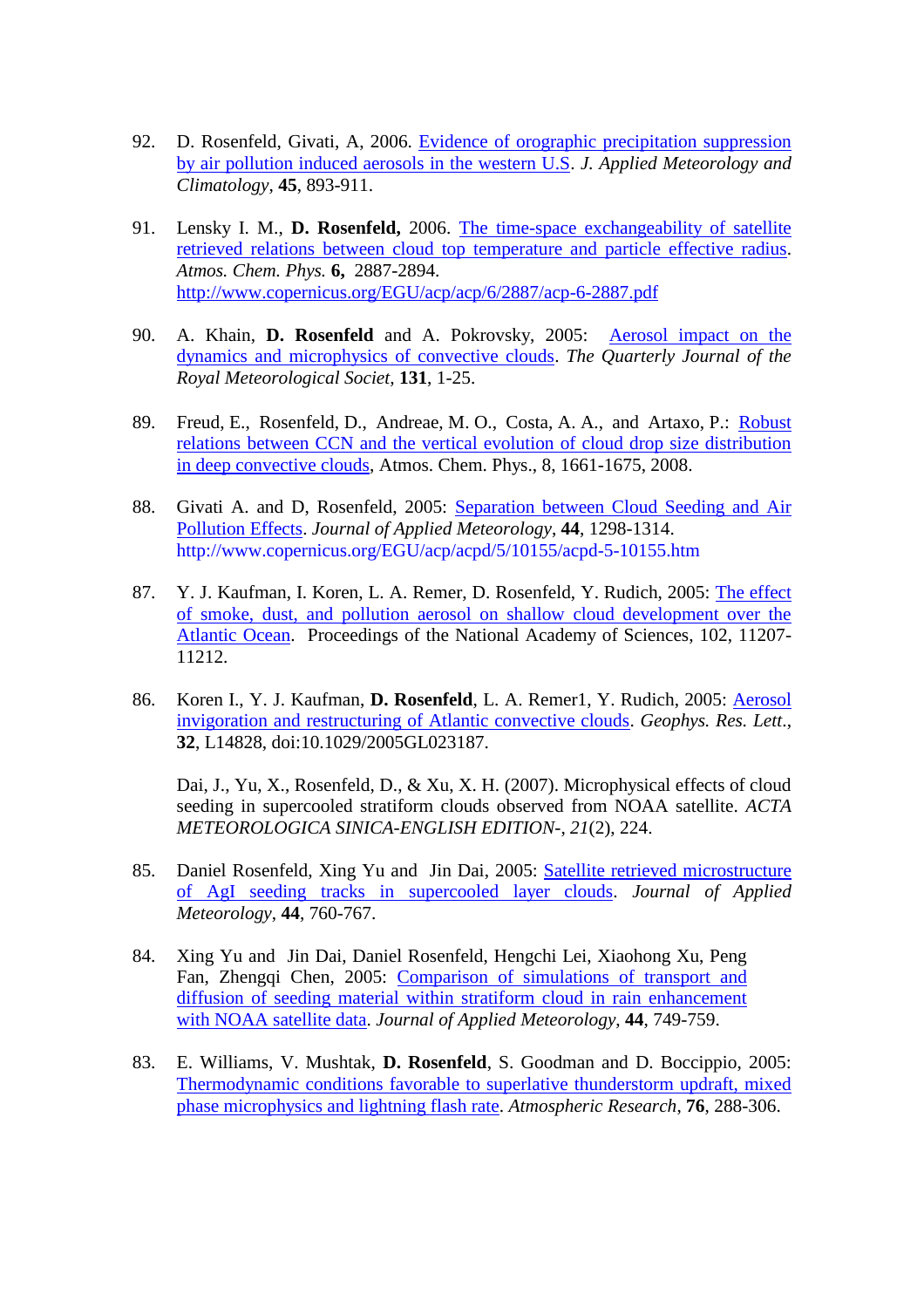- 82. P. Jungwirth, D. Rosenfeld, V. Buch, 2005: [A possible new molecular](https://www.researchgate.net/publication/228566609_A_possible_new_molecular_mechanism_of_thundercloud_electrification)  [mechanism of thundercloud Electrification.](https://www.researchgate.net/publication/228566609_A_possible_new_molecular_mechanism_of_thundercloud_electrification) *Atmospheric Research*, **76**, 190-205.
- 81. A. Tupper, J. Scott Oswalt, Daniel Rosenfeld, 2005: [Satellite and radar analysis of](https://www.researchgate.net/publication/228663256_Satellite_and_radar_analysis_of_the_volcanic-cumulonimbi_at_Mount_Pinatubo_Philippines_1991)  [the 'volcanic' thunderstorms at Mt Pinatubo, Philippines, 1991.](https://www.researchgate.net/publication/228663256_Satellite_and_radar_analysis_of_the_volcanic-cumulonimbi_at_Mount_Pinatubo_Philippines_1991) *J. Geophys. Res*., 110, D09204, doi:10.1029/2004JD005499.
- 80. B. H. Lynn, A. P. Khain, J. Dudhia, A. Pokrovsky, D. Rosenfeld and A. Seifert, 2005: [Spectral \(Bin\) Microphysics Coupled with a Mesoscale](https://www.researchgate.net/publication/242286433_Spectral_Bin_Microphysics_Coupled_with_a_Mesoscale_Model_MM5_Part_II_Simulation_of_a_CaPE_Rain_Event_with_a_Squall_Line)  [Model \(MM5\). Part II: Simulation of a CaPE Rain Event with a Squall Line.](https://www.researchgate.net/publication/242286433_Spectral_Bin_Microphysics_Coupled_with_a_Mesoscale_Model_MM5_Part_II_Simulation_of_a_CaPE_Rain_Event_with_a_Squall_Line) Monthly Weather Review, 133, 59-71.
- 79. B. H. Lynn, A. P. Khain, J. Dudhia, A. Pokrovsky, D. Rosenfeld and A. Seifert, 2005: [Spectral \(Bin\) Microphysics Coupled with a Mesoscale](https://www.researchgate.net/publication/242259734_Spectral_Bin_Microphysics_Coupled_with_a_Mesoscale_Model_MM5_Part_I_Model_Description_and_First_Results)  [Model \(MM5\). Part I: Model Description and First Results.](https://www.researchgate.net/publication/242259734_Spectral_Bin_Microphysics_Coupled_with_a_Mesoscale_Model_MM5_Part_I_Model_Description_and_First_Results) Monthly Weather Review, 133, 44-58.
- 78. Y. Goldreich, H. Mozes, and D. Rosenfeld, 2004: [Radar Analysis of Cloud](https://www.researchgate.net/publication/241509157_Radar_analysis_of_cloud_systems_and_their_rainfall_yield_in_Israel)  [Systems and Their Rainfall Yield in Israel.](https://www.researchgate.net/publication/241509157_Radar_analysis_of_cloud_systems_and_their_rainfall_yield_in_Israel) *Israeli Journal of Earth Sciences* **53**, 63-76.
- 77. A. Givati and D. Rosenfeld, 2004: [Quantifying precipitation suppression](https://www.researchgate.net/publication/240201864_Quantifying_Precipitation_Suppression_Due_to_Air_Pollution)  [due to air Pollution.](https://www.researchgate.net/publication/240201864_Quantifying_Precipitation_Suppression_Due_to_Air_Pollution) *Journal of Applied meteorology* **43**, 1038-1056.
- 76. D. Rosenfeld, E. Cattani, S. Melani, and V. Levizzani, 2004: Considerations [on daylight operation of 1.6 µm vs 3.7 µm channel on NOAA and METOP](https://www.researchgate.net/publication/239545789_Considerations_on_Daylight_Operation_of_16_versus_37-m_Channel_on_NOAA_and_Metop_Satellites)  [Satellites.](https://www.researchgate.net/publication/239545789_Considerations_on_Daylight_Operation_of_16_versus_37-m_Channel_on_NOAA_and_Metop_Satellites) *Bulletin of the American Meteorological Society*. **85**, 873-881.
- 75. Y. Segal, A. Khain, M. Pinsky and D. Rosenfeld, 2004:. [Effects of](https://www.researchgate.net/publication/222552087_Effects_of_hygroscopic_seeding_on_raindrop_formation_as_seen_from_simulations_using_a_2000-bin_spectral_cloud_parcel_model)  [hygroscopic seeding on raindrop formation as seen from simulations using a](https://www.researchgate.net/publication/222552087_Effects_of_hygroscopic_seeding_on_raindrop_formation_as_seen_from_simulations_using_a_2000-bin_spectral_cloud_parcel_model)  [2000-bin spectral cloud parcel model.](https://www.researchgate.net/publication/222552087_Effects_of_hygroscopic_seeding_on_raindrop_formation_as_seen_from_simulations_using_a_2000-bin_spectral_cloud_parcel_model) *Atmospheric Research* **71**, 3–34.
- 74. M. Wild, A. Ohmura, H. Gilgen, D. Rosenfeld, 2004: [On the consistency of](https://www.researchgate.net/publication/231222343_On_the_consistency_of_trends_in_radiation_and_temperature_records_and_implications_for_the_global_hydrological_cycle_Geophys_Res_Lett_3111L11201)  [trends in radiation and temperature records and implications for the global](https://www.researchgate.net/publication/231222343_On_the_consistency_of_trends_in_radiation_and_temperature_records_and_implications_for_the_global_hydrological_cycle_Geophys_Res_Lett_3111L11201)  [hydrological cycle.](https://www.researchgate.net/publication/231222343_On_the_consistency_of_trends_in_radiation_and_temperature_records_and_implications_for_the_global_hydrological_cycle_Geophys_Res_Lett_3111L11201) *Geophysical Research Letters*, **31**, L11201, doi:10.1029/2003GL019188, 2004
- 73. Andreae, M. O., D. Rosenfeld, P. Artaxo, A. A. Costa, G. P. Frank, K. M. Longo, and M. A. F. Silva-Dias, 2004: [Smoking rain clouds over the](https://www.researchgate.net/publication/37679226_Smoking_Rain_Clouds_over_the_Amazon)  [Amazon.](https://www.researchgate.net/publication/37679226_Smoking_Rain_Clouds_over_the_Amazon) *Science*, **303**, 1337-1342.
- 72. W. L. Woodley and D. Rosenfeld, 200[4: The Development and Testing of a](https://www.researchgate.net/publication/241710118_The_Development_and_Testing_of_a_New_Method_to_Evaluate_the_Operational_Cloud-Seeding_Programs_in_Texas)  [New Method to Evaluate the Operational Cloud-Seeding Programs in](https://www.researchgate.net/publication/241710118_The_Development_and_Testing_of_a_New_Method_to_Evaluate_the_Operational_Cloud-Seeding_Programs_in_Texas)  [Texas.](https://www.researchgate.net/publication/241710118_The_Development_and_Testing_of_a_New_Method_to_Evaluate_the_Operational_Cloud-Seeding_Programs_in_Texas) *Journal of Applied Meteorology*, **43**, 249-263.
- 71. Sekiguchi M., T. Nakajima, K. Suzuki, K. Kawamoto, A. Higurashi, D. Rosenfeld, I. Sano, S. Mukai, 2003: [A study of the direct and indirect](https://www.researchgate.net/publication/45589610_Sekiguchi_M_et_al_A_study_of_the_direct_and_indirect_effects_of_aerosols_using_global_satellite_data_sets_of_aerosol_and_cloud_parameters_J_Geophys_Res_108_doi1010292002JD003359)  [effects of aerosols using global satellite datasets of aerosol and cloud](https://www.researchgate.net/publication/45589610_Sekiguchi_M_et_al_A_study_of_the_direct_and_indirect_effects_of_aerosols_using_global_satellite_data_sets_of_aerosol_and_cloud_parameters_J_Geophys_Res_108_doi1010292002JD003359)  [parameters.](https://www.researchgate.net/publication/45589610_Sekiguchi_M_et_al_A_study_of_the_direct_and_indirect_effects_of_aerosols_using_global_satellite_data_sets_of_aerosol_and_cloud_parameters_J_Geophys_Res_108_doi1010292002JD003359) *J. Geophys. Res*., 108, D22, 4699, doi: 10.1029/2002JD003359.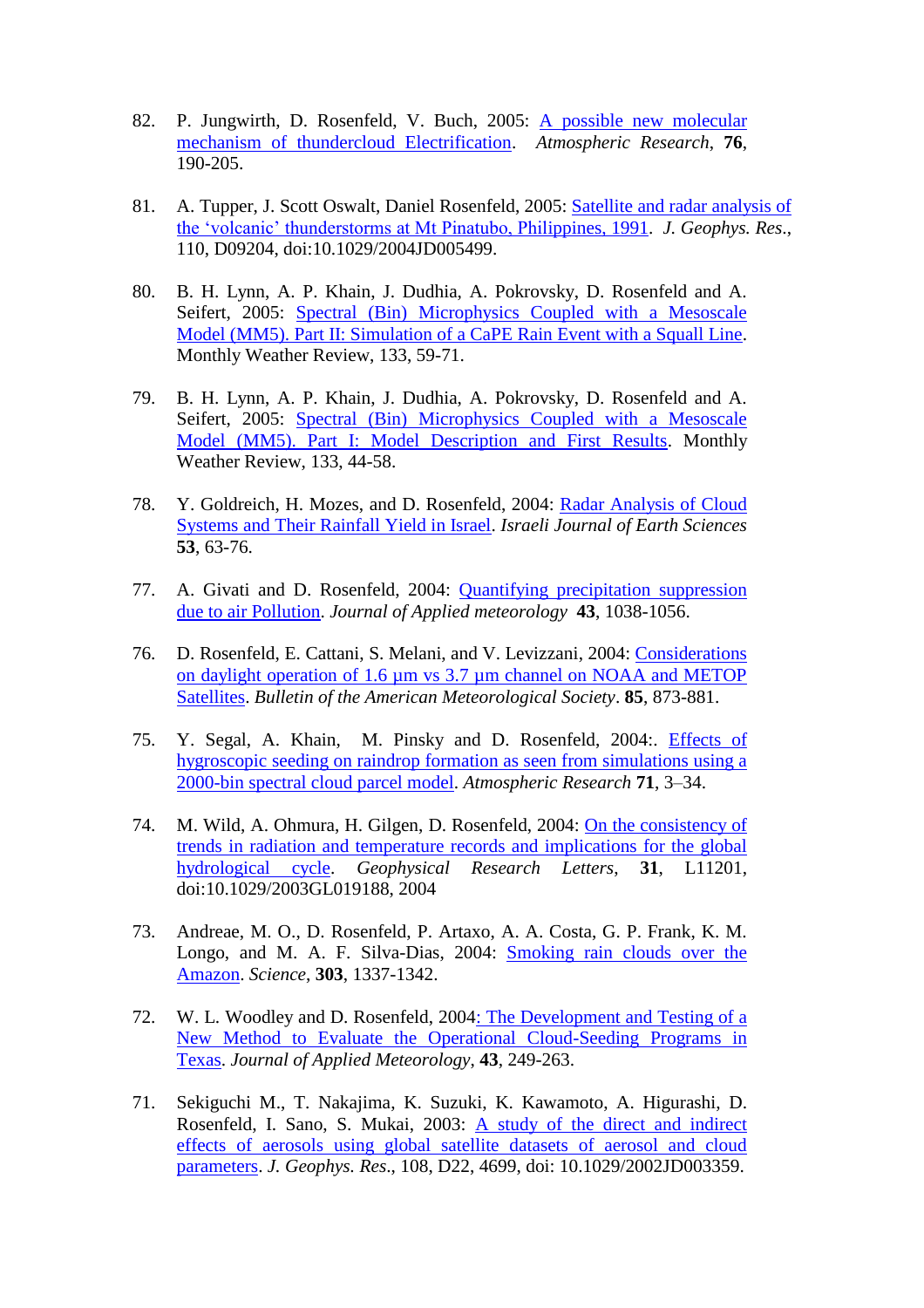- 70. Lensky I. M. and D. Rosenfeld, 2003: A [night rain delineation algorithm for](https://www.researchgate.net/publication/236586358_A_Night-Rain_Delineation_Algorithm_for_Infrared_Satellite_Data_Based_on_Microphysical_Considerations)  [infrared satellite data.](https://www.researchgate.net/publication/236586358_A_Night-Rain_Delineation_Algorithm_for_Infrared_Satellite_Data_Based_on_Microphysical_Considerations) *Journal of Applied Meteorology* **42**, 1218-1226.
- 69. Lensky I. M. and D. Rosenfeld, 2003: [Satellite-based insights into](https://www.researchgate.net/publication/236586390_Satellite-Based_Insights_into_Precipitation_Formation_Processes_in_Continental_and_Maritime_Convective_Clouds_at_Nighttime)  [precipitation formation processes in continental and maritime convective](https://www.researchgate.net/publication/236586390_Satellite-Based_Insights_into_Precipitation_Formation_Processes_in_Continental_and_Maritime_Convective_Clouds_at_Nighttime)  [clouds at nighttime.](https://www.researchgate.net/publication/236586390_Satellite-Based_Insights_into_Precipitation_Formation_Processes_in_Continental_and_Maritime_Convective_Clouds_at_Nighttime) *Journal of Applied Meteorology* **42**, 1227-1233.
- 68. Rudich Y., A. Sagi, D. Rosenfeld, 2003: [Influence of the Kuwait oil fires](https://www.researchgate.net/publication/228529840_Influence_of_the_Kuwait_oil_fires_plume_1991_on_the_microphysical_development_of_clouds)  [plume \(1991\) on the microphysical development of clouds.](https://www.researchgate.net/publication/228529840_Influence_of_the_Kuwait_oil_fires_plume_1991_on_the_microphysical_development_of_clouds) *J. Geophys. Res*., 108, D15, 4478, doi:10.1029/2003JD003472.
- 67. Rosenfeld D. and G. Feingold, 2003: [Explanation of discrepancies among](https://www.researchgate.net/publication/238493327_Explanation_of_discrepancies_among_satellite_observations_of_the_aerosol_indirect_effects)  [satellite observations of the aerosol indirect effects.](https://www.researchgate.net/publication/238493327_Explanation_of_discrepancies_among_satellite_observations_of_the_aerosol_indirect_effects) *Geophys. Res. Let.,* **30**, NO. 14, 1776, doi:10.1029/2003GL017684.
- 66. Woodley, D. Rosenfeld, B. A. Silverman, 2003: [Results of on-top](https://www.researchgate.net/publication/253747650_Results_of_On-Top_Glaciogenic_Cloud_Seeding_in_Thailand_Part_II_Exploratory_Analyses)  [glaciogenic cloud seeding in Thailand: part II. Exploratory analyses.](https://www.researchgate.net/publication/253747650_Results_of_On-Top_Glaciogenic_Cloud_Seeding_in_Thailand_Part_II_Exploratory_Analyses) *Journal of Applied Meteorology*, **42**, 939-951.
- 65. Woodley, D. Rosenfeld, B. A. Silverman, 2003: [Results of on-top](https://www.researchgate.net/publication/240686132_Results_of_On-Top_Glaciogenic_Cloud_Seeding_in_Thailand_Part_I_The_Demonstration_Experiment)  [glaciogenic cloud seeding in Thailand: part I. The demonstration](https://www.researchgate.net/publication/240686132_Results_of_On-Top_Glaciogenic_Cloud_Seeding_in_Thailand_Part_I_The_Demonstration_Experiment)  [experiment.](https://www.researchgate.net/publication/240686132_Results_of_On-Top_Glaciogenic_Cloud_Seeding_in_Thailand_Part_I_The_Demonstration_Experiment) *Journal of Applied Meteorology*, **42**, 920-938.
- 64. Woodley W. L., G. Gordon, T. J. Henderson, B. Vonnegut, D. Rosenfeld, A. Detwiler, 2003: [Aircraft produced ice particles \(APIPS\): additional](https://www.researchgate.net/publication/260870897_Aircraft-Produced_Ice_Particles_APIPs_Additional_Results_and_Further_Insights)  [results and further insights.](https://www.researchgate.net/publication/260870897_Aircraft-Produced_Ice_Particles_APIPs_Additional_Results_and_Further_Insights) *Journal of Applied Meteorology*, **42**, 640-651.
- 63. Nober, F., H.-F. Graf, and D. Rosenfeld, 2003: [Sensitivity of the global](https://www.researchgate.net/publication/222400786_Sensitivity_of_the_global_circulation_to_the_suppression_of_precipitation_by_anthropogenic_aerosols)  [circulation to the suppression of precipitation by anthropogenic aerosols.](https://www.researchgate.net/publication/222400786_Sensitivity_of_the_global_circulation_to_the_suppression_of_precipitation_by_anthropogenic_aerosols) *Global Planet. Change*, **37**, 57-80.
- 62. Rosenfeld D. and C. W. Ulbrich, 2003: [Cloud microphysical properties,](https://www.researchgate.net/publication/253394625_Cloud_Microphysical_Properties_Processes_and_Rainfall_Estimation_Opportunities)  [processes, and rainfall estimation opportunities.](https://www.researchgate.net/publication/253394625_Cloud_Microphysical_Properties_Processes_and_Rainfall_Estimation_Opportunities) Chapter 10 of " Radar and Atmospheric Science: A Collection of Essays in Honor of David Atlas". Edited by Roger M. Wakimoto and Ramesh Srivastava*. Meteorological Monographs* **52**, 237-258, AMS.
- 61. Rosenfeld D. and W. L. Woodley, 2003: [Closing the 50-year circle: From](https://www.researchgate.net/publication/305489156_Closing_the_50-year_circle_From_cloud_seeding_to_space_and_back_to_climate_change_through_precipitation_physics)  cloud seeding [to space and back to climate change through precipitation](https://www.researchgate.net/publication/305489156_Closing_the_50-year_circle_From_cloud_seeding_to_space_and_back_to_climate_change_through_precipitation_physics)  [physics.](https://www.researchgate.net/publication/305489156_Closing_the_50-year_circle_From_cloud_seeding_to_space_and_back_to_climate_change_through_precipitation_physics) Chapter 6 of "Cloud Systems, Hurricanes, and the Tropical Rainfall Measuring Mission (TRMM)" edited by Drs. Wei-Kuo Tao and Robert Adler, 234pp., p. 59-80, *Meteorological Monographs* **51**, AMS.
- 60. Woodley W. L., and D. Rosenfeld, 2002: Comments on ["A Critical](https://www.researchgate.net/publication/257416720_Comments_on_A_Critical_Assessment_of_the_Seeding_of_Convective_Clouds_for_Rainfall_Enhancement)  [Assessment of the Seeding of Convective Clouds for Rainfall](https://www.researchgate.net/publication/257416720_Comments_on_A_Critical_Assessment_of_the_Seeding_of_Convective_Clouds_for_Rainfall_Enhancement)  [Enhancement"](https://www.researchgate.net/publication/257416720_Comments_on_A_Critical_Assessment_of_the_Seeding_of_Convective_Clouds_for_Rainfall_Enhancement). *The Bulletin of American Meteorological Society* **83**, 740.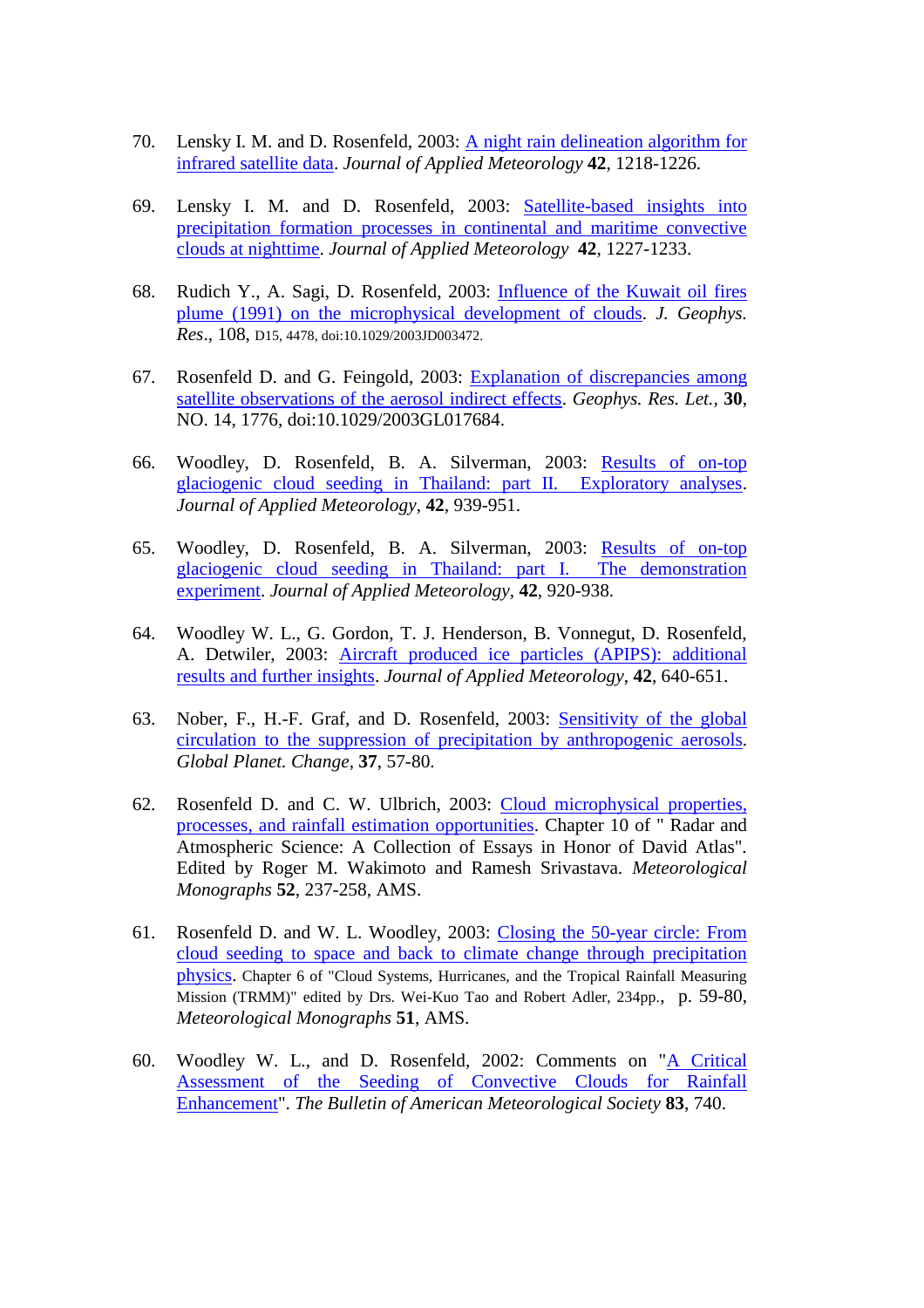- 59. Rudich Y., D. Rosenfeld, O. Khersonsky, 2002: [Treating clouds with a](https://www.researchgate.net/publication/251427261_Treating_clouds_with_a_grain_of_salt)  [grain of salt.](https://www.researchgate.net/publication/251427261_Treating_clouds_with_a_grain_of_salt) *Geophysical Research Letters*. **29** (22), doi:10.1029/2002GL016055, 2002.
- 58. Rosenfeld D., R. Lahav, A. P. Khain, M. Pinsky, 2002: [The role of sea](https://www.researchgate.net/publication/11203103_The_Role_of_Sea_Spray_in_Cleansing_Air_Pollution_over_Ocean_via_Cloud_Processes)[spray in cleansing air pollution over ocean via cloud processes.](https://www.researchgate.net/publication/11203103_The_Role_of_Sea_Spray_in_Cleansing_Air_Pollution_over_Ocean_via_Cloud_Processes) "Research Article" in *Science*, **297**, 1667-1670. Highlighted and published online in "*Science Express*" on 15 August 2002.
- 57. Woodley W. L., and D. Rosenfeld, 2002: [Secondary seeding as a means of](https://www.researchgate.net/publication/257416407_Secondary_seeding_as_a_means_of_propagating_seeding_effects_in_space_and_time)  [propagating seeding effects in space and time.](https://www.researchgate.net/publication/257416407_Secondary_seeding_as_a_means_of_propagating_seeding_effects_in_space_and_time) *Journal of Weather Modification*, **34**, 31-38.
- 56. Williams, E., D. Rosenfeld, M. Madden, J. Gerlach, N. Gears, L. Atkinson, N. Dunnemann, G. Frostrom, M. Antonio, B. Biazon, R. Camargo, H. Franca, A. Gomes, M. Lima, R. Machado, S. Manhaes, L. Nachtigall, H. Piva, W. Quintiliano, L. Machado, P. Artaxo, G. Roberts, N. Renno, R. Blakeslee, J. Bailey, D. Boccippio, A. Betts, D. Wolff, B. Roy, J. Halverson,T. Rickenbach, J. Fuentes, and E. Avelino, 2002: [Contrasting](https://www.researchgate.net/publication/236611090_Contrasting_convective_regimes_over_the_Amazon_Implications_for_cloud_electrification)  [convective regimes over the Amazon: Implications for cloud electrification.](https://www.researchgate.net/publication/236611090_Contrasting_convective_regimes_over_the_Amazon_Implications_for_cloud_electrification) *J. Geophys. Res*., **107** (D20), 8082, doi:10.1029/2001JD000380.
- 55. Ramanathan, V., P. J. Crutzen, J. T. Kiehl, and D. Rosenfeld, 2001: [Aerosols, Climate and the Hydrological Cycle.](https://www.researchgate.net/publication/11616604_Aerosols_Climate_and_the_Hydrological_Cycle) Science, 294, 2119-2124.
- 54. Rosenfeld D. and W. L. Woodley, 2001: [Pollution and Clouds.](https://www.researchgate.net/publication/257416637_Pollution_and_Clouds) *Physics World*, Institute of Physics Publishing LTD, Dirac House, Temple Back, Bristol BS1 6BE, UK, February 2001, 33-37.
- 53. Woodley, L. W., R. Drori, D. Rosenfeld, S. Orr, and G. Bomar, 2001: [Results of monthly and seasonal gauges vs. radar rainfall comparison in the](https://www.researchgate.net/publication/257416397_Results_of_monthly_and_seasonal_gauges_vs_radar_rainfall_comparison_in_the_Texas_panhandle?ev=srch_pub&_sg=xhWVlnYBaQ3jAloVmE8sdInE6g72Fncoek1mEWtlbQBfywGy9OT4IJwY6gSkb4qz.6XaodGYvny1-948I0dIM9f4O-Rs2NLrgR)  [Texas panhandle.](https://www.researchgate.net/publication/257416397_Results_of_monthly_and_seasonal_gauges_vs_radar_rainfall_comparison_in_the_Texas_panhandle?ev=srch_pub&_sg=xhWVlnYBaQ3jAloVmE8sdInE6g72Fncoek1mEWtlbQBfywGy9OT4IJwY6gSkb4qz.6XaodGYvny1-948I0dIM9f4O-Rs2NLrgR) *Journal of Weather Modification*, **33**, 46-60.
- 52. Khain A. P., D. Rosenfeld and A. Pokrovsky, 2001: Simulating convective clouds with sustained supercooled liquid water down to  $-37.5$ °C using a [spectral microphysics model.](https://www.researchgate.net/publication/248813830_Khain_A_P_Rosenfeld_D_Pokrovsky_A_Simulating_convective_clouds_with_sustained_supercooled_liquid_water_down_to_-375_C_using_a_spectral_microphysics_model_Geophys_Res_Lett_28_3887-3890) Geophysical Research Letters, 28, 3887-3890.
- 51. Rosenfeld D., Y. Rudich and R. Lahav, 2001: [Desert dust suppressing](https://www.researchgate.net/publication/11983739_Desert_dust_suppressing_precipitation_A_possible_desertification_feedback_loop)  precipitation -- [a possible desertification feedback loop.](https://www.researchgate.net/publication/11983739_Desert_dust_suppressing_precipitation_A_possible_desertification_feedback_loop) *Proceedings of the National Academy of Sciences*, **98**, 5975-5980.
- 50. Woodley, W.L. and D.Rosenfeld, 2000: [Evidence for changes in](https://www.researchgate.net/publication/257416389_Evidence_for_changes_in_microphysical_structure_and_cloud_drafts_following_AgI_seeding)  [microphysical structure and cloud drafts following AgI seeding.](https://www.researchgate.net/publication/257416389_Evidence_for_changes_in_microphysical_structure_and_cloud_drafts_following_AgI_seeding) *J. Wea. Mod*., **32**, 53-68.
- 49. Woodley, W.L, D. Rosenfeld and A. Strautins, 2000: Identification of a [seeding signature in Texas using multi-spectral satellite imagery.](https://www.researchgate.net/publication/257416457_Identification_of_a_seeding_signature_in_Texas_using_multi-spectral_satellite_imagery) *J. Wea. Mod*., **32**, 37-52.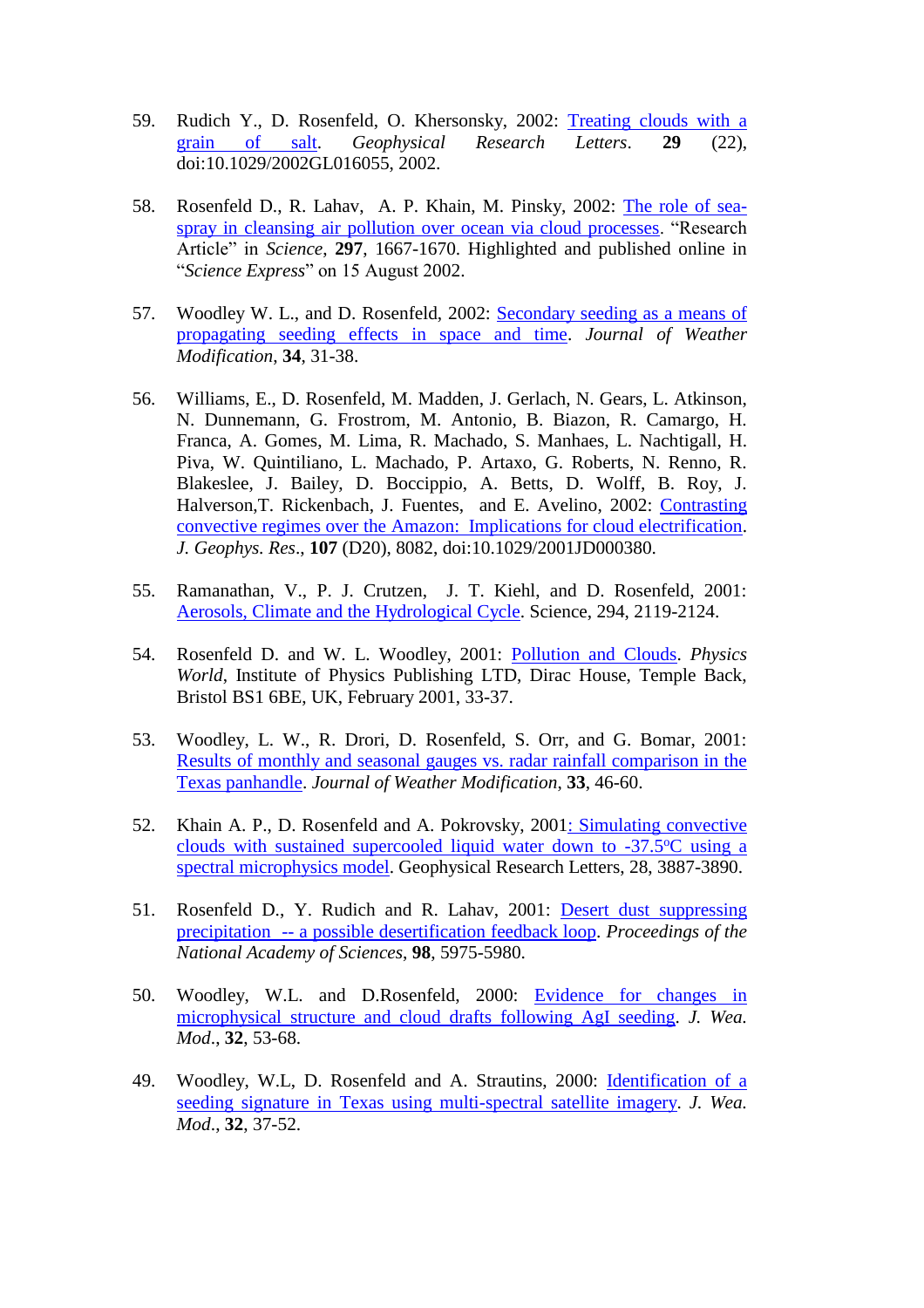- 48. Herut B., A. Starinsky, A. Kats, and D. Rosenfeld, 2000: [Relationship](https://www.researchgate.net/publication/222513653_Relationship_between_the_acidity_and_chemical_composition_of_rainwater_and_climatological_conditions_along_a_transition_zone_between_large_deserts_and_Mediterranean_climate_Israel)  [between the acidity and chemical composition of rainwater and](https://www.researchgate.net/publication/222513653_Relationship_between_the_acidity_and_chemical_composition_of_rainwater_and_climatological_conditions_along_a_transition_zone_between_large_deserts_and_Mediterranean_climate_Israel)  [climatological conditions along a transition zone between large deserts and](https://www.researchgate.net/publication/222513653_Relationship_between_the_acidity_and_chemical_composition_of_rainwater_and_climatological_conditions_along_a_transition_zone_between_large_deserts_and_Mediterranean_climate_Israel)  [Mediterranean climate,](https://www.researchgate.net/publication/222513653_Relationship_between_the_acidity_and_chemical_composition_of_rainwater_and_climatological_conditions_along_a_transition_zone_between_large_deserts_and_Mediterranean_climate_Israel) Israel. *Atmospheric Environment*, **34**, 1281-1292.
- 47. Rosenfeld D., 2000: [Suppression of Rain and Snow by Urban and Industrial](https://www.researchgate.net/publication/12606075_Suppression_of_Rain_and_Snow_by_Urban_and_Industrial_Air_Pollution)  [Air Pollution.](https://www.researchgate.net/publication/12606075_Suppression_of_Rain_and_Snow_by_Urban_and_Industrial_Air_Pollution) *Science*, **287** (5459), 1793-1796.
- 46. Rosenfeld D. and W. L. Woodley, 2000: [Deep Convective Clouds with](https://www.researchgate.net/publication/12477834_Deep_convective_clouds_with_sustained_supercooled_liquid_water_down_to_-_375_C)  [Sustained Supercooled Liquid Water Down to -37.5°C.](https://www.researchgate.net/publication/12477834_Deep_convective_clouds_with_sustained_supercooled_liquid_water_down_to_-_375_C) *Nature*, **405**, 440- 442.
- 45. Rosenfeld D., 1999: [TRMM Observed First Direct Evidence of Smoke from](https://www.researchgate.net/publication/239062916_TRMM_Observed_First_Direct_Evidence_of_Smoke_from_Forest_Fires_Inhibiting_Rainfall)  [Forest Fires Inhibiting Rainfall.](https://www.researchgate.net/publication/239062916_TRMM_Observed_First_Direct_Evidence_of_Smoke_from_Forest_Fires_Inhibiting_Rainfall) Geophysical Research Letters. 26, (20), 3105-3108.
- 44. Woodley, W. L, and D. Rosenfeld, 1999: [Comparison of radar-derived](https://www.researchgate.net/publication/257416212_Comparison_of_Radar-Derived_Properties_of_Texas_Clouds_Receiving_One_of_Three_Treatments_AgI_Ejectable_Flares_or_Hygroscopic_Flares_or_No_Seeding)  [properties of Texas clouds receiving one of three treatments: AgI ejectable](https://www.researchgate.net/publication/257416212_Comparison_of_Radar-Derived_Properties_of_Texas_Clouds_Receiving_One_of_Three_Treatments_AgI_Ejectable_Flares_or_Hygroscopic_Flares_or_No_Seeding)  [flares or hygroscopic flares or no seeding.](https://www.researchgate.net/publication/257416212_Comparison_of_Radar-Derived_Properties_of_Texas_Clouds_Receiving_One_of_Three_Treatments_AgI_Ejectable_Flares_or_Hygroscopic_Flares_or_No_Seeding) The Journal of Weather Modification, 31, 29-41.
- 43. Woodley, W. L, and D. Rosenfeld, 1999: Simultaneous operational AgI and [hygroscopic flare seeding in Texas: rationale and results.](https://www.researchgate.net/publication/257416273_Simultaneous_operational_AgI_and_hygroscopic_flare_seeding_in_Texas_rationale_and_results) The Journal of Weather Modification, 31, 23-28.
- 42. Rosenfeld D. and I. M. Lensky, 1998: [Satellite-based insights into](https://www.researchgate.net/publication/236586442_Satellite-Based_Insights_into_Precipitation_Formation_Processes_in_Continental_and_Maritime_Convective_Clouds)  [precipitation formation processes in continental and maritime convective](https://www.researchgate.net/publication/236586442_Satellite-Based_Insights_into_Precipitation_Formation_Processes_in_Continental_and_Maritime_Convective_Clouds)  [clouds.](https://www.researchgate.net/publication/236586442_Satellite-Based_Insights_into_Precipitation_Formation_Processes_in_Continental_and_Maritime_Convective_Clouds) The Bulletin of American Meteorological Society, 79, 2457-2476.
- 41. Pinsky M. B., A. P. Khain, D. Rosenfeld, and A. Pokrovsky, 1998: [Comparison of collision velocity differences of drops and graupel particles](https://www.researchgate.net/publication/222444978_Comparison_of_collision_velocity_differences_of_drops_and_graupel_particles_in_a_very_turbulent_cloud)  [in a very turbulent cloud.](https://www.researchgate.net/publication/222444978_Comparison_of_collision_velocity_differences_of_drops_and_graupel_particles_in_a_very_turbulent_cloud) Atmospheric Research, 49, 99-113.
- 40. Rosenfeld D. and E. Amitai, 1998: [Comparison of WPMM vs. regression](https://www.researchgate.net/publication/237630997_Comparison_of_WPMM_versus_Regression_for_Evaluating_Z-R_Relationships)  [for evaluating Z-R relationships.](https://www.researchgate.net/publication/237630997_Comparison_of_WPMM_versus_Regression_for_Evaluating_Z-R_Relationships) Journal of Applied Meteorology, 37, 1241- 1249.
- 39. Haddad Z. S. and D. Rosenfeld, 1997: [Optimality of empirical Z-R](https://www.researchgate.net/publication/227761176_Optimality_of_empirical_Z-R_relations)  [relations.](https://www.researchgate.net/publication/227761176_Optimality_of_empirical_Z-R_relations) Quartely Journal of the Royal Meteorological Society, 123, 1283- 1293.
- 38. Rosenfeld D., and W. L. Woodley, 1997: [Cloud microphysical observations](https://www.researchgate.net/publication/257416414_Cloud_microphysical_observations_relevance_to_the_Texas_cold-cloud_conceptual_seeding_model)  [relevance to the Texas cold-cloud conceptual seeding model.](https://www.researchgate.net/publication/257416414_Cloud_microphysical_observations_relevance_to_the_Texas_cold-cloud_conceptual_seeding_model) The Journal of Weather Modification, 29, 56-68.
- 37. Rosenfeld, 1997: Comment on ["A new look at the Israeli cloud seeding](A%20new%20look%20at%20the%20Israeli%20cloud%20seeding%20experiment)  [experiment"](A%20new%20look%20at%20the%20Israeli%20cloud%20seeding%20experiment) . Journal of Applied Meteorology, 36, 260-271.
- 36. Lensky I. M. and D Rosenfeld, 1997: [Estimation of precipitation area and](https://www.researchgate.net/publication/236586500_Estimation_of_Precipitation_Area_and_Rain_Intensity_Based_on_the_Microphysical_Properties_Retrieved_from_NOAA_AVHRR_Data)  [rain intensity based on the microphisical properties retrieved from NOAA](https://www.researchgate.net/publication/236586500_Estimation_of_Precipitation_Area_and_Rain_Intensity_Based_on_the_Microphysical_Properties_Retrieved_from_NOAA_AVHRR_Data)  [AVHRR data.](https://www.researchgate.net/publication/236586500_Estimation_of_Precipitation_Area_and_Rain_Intensity_Based_on_the_Microphysical_Properties_Retrieved_from_NOAA_AVHRR_Data) Journal of Applied Meteorology, 36, 234-242.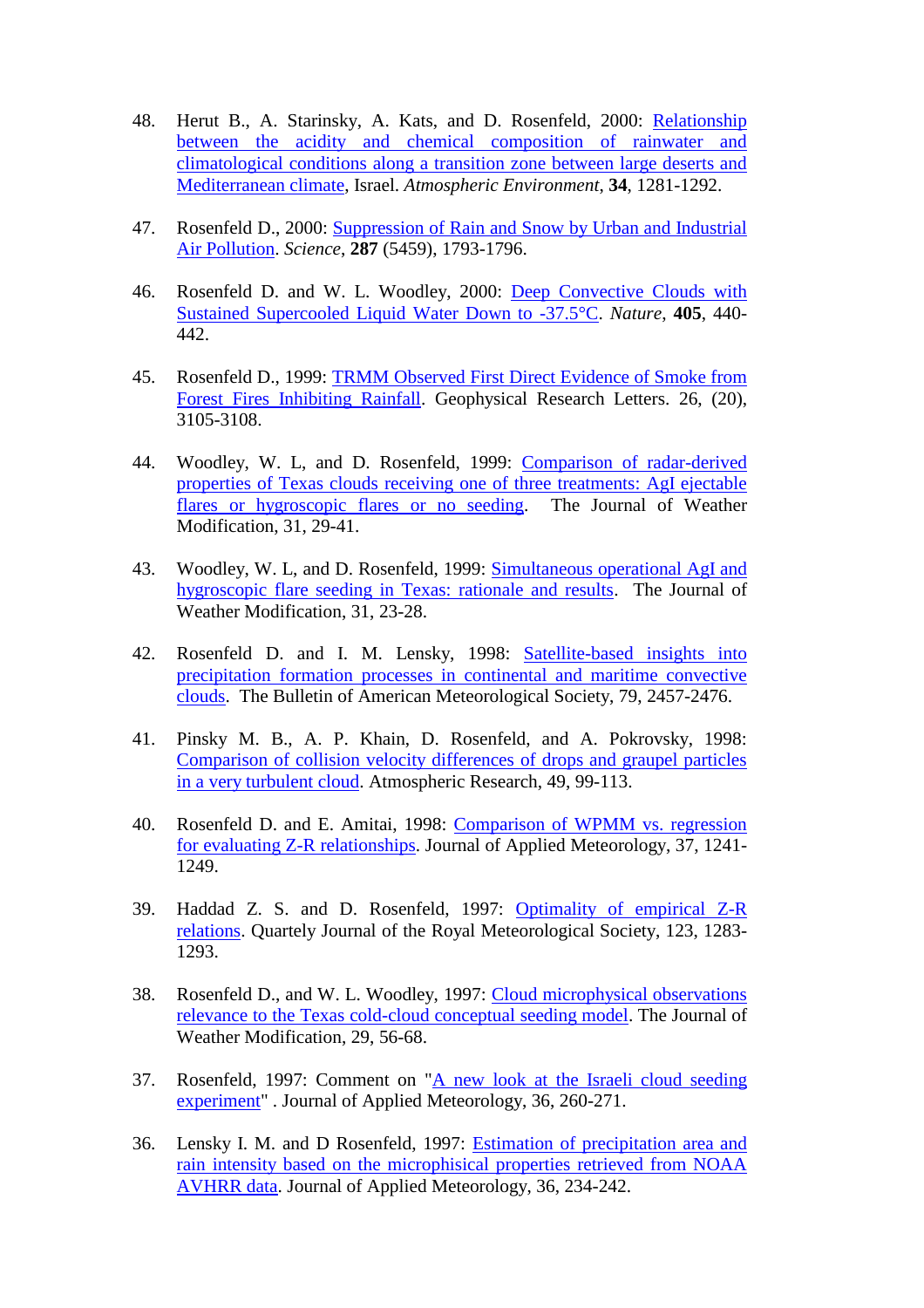- 35. Levi Y. and D. Rosenfeld, 1996: [Ice nuclei, rainwater chemical](https://www.researchgate.net/publication/249606672_Ice_Nuclei_Rainwater_Chemical_Composition_and_Static_Cloud_Seeding_Effects_in_Israel)  [composition, and static cloud seeding effects in Israel.](https://www.researchgate.net/publication/249606672_Ice_Nuclei_Rainwater_Chemical_Composition_and_Static_Cloud_Seeding_Effects_in_Israel) Journal of Applied Meteorology, 35, 1494-1501.
- 34. Rosenfeld D. and R. Nirel, 1996: [Seeding effectiveness -](https://www.researchgate.net/publication/240686034_Seeding_Effectiveness_-_The_Interaction_of_Desert_Dust_and_the_Southern_Margins_of_Rain_Cloud_Systems_in_Israel) the interaction of [desert dust and the southern margins of rain cloud systems in Israel.](https://www.researchgate.net/publication/240686034_Seeding_Effectiveness_-_The_Interaction_of_Desert_Dust_and_the_Southern_Margins_of_Rain_Cloud_Systems_in_Israel) Journal of Applied Meteorology, 35, 1502-1510.
- 33. Morin J., D. Rosenfeld and E. Amitai, 1995: [Radar rain field evaluation and](https://www.researchgate.net/publication/222479105_Radar_Rain_Field_Evaluation_and_Possible_Use_of_Its_High_Temporal_and_Spatial_Resolution_for_Hydrological_Purposes)  [possible use of its high temporal and spatial resolution for hydrological](https://www.researchgate.net/publication/222479105_Radar_Rain_Field_Evaluation_and_Possible_Use_of_Its_High_Temporal_and_Spatial_Resolution_for_Hydrological_Purposes)  [purposes.](https://www.researchgate.net/publication/222479105_Radar_Rain_Field_Evaluation_and_Possible_Use_of_Its_High_Temporal_and_Spatial_Resolution_for_Hydrological_Purposes) Journal of Hydrology, 172, 275-292.
- 32. Nirel R. and D. Rosenfeld, 1995: [Estimation of the effect of operational](https://www.researchgate.net/publication/249606192_Estimation_of_the_Effect_of_Operational_Seeding_on_Rain_Amounts_in_Israel)  [seeding on rain amounts in Israel.](https://www.researchgate.net/publication/249606192_Estimation_of_the_Effect_of_Operational_Seeding_on_Rain_Amounts_in_Israel) Journal of Applied Meteorology, 34, 2220-2229.
- 31. Rosenfeld D., E. Amitai, and D. B. Wolff, 1995: [Classification of Rain](https://www.researchgate.net/publication/23620428_Classification_of_Rain_Regimes_by_the_Three-Dimensional_Properties_of_Reflectivity_Fields)  [Regimes by the three-Dimensional Properties of Reflectivity Fields.](https://www.researchgate.net/publication/23620428_Classification_of_Rain_Regimes_by_the_Three-Dimensional_Properties_of_Reflectivity_Fields) Journal of Applied Meteorology, 34, 198-211.
- 30. Rosenfeld D., E. Amitai, and D. B. Wolff, 1995: [Improved Accuracy of](https://www.researchgate.net/publication/23606423_Improved_Accuracy_of_Radar_WPMM_Estimated_Rainfall_upon_Application_of_Objective_Classification_Criteria)  [Radar WPMM Estimated Rainfall Upon Application of Objective](https://www.researchgate.net/publication/23606423_Improved_Accuracy_of_Radar_WPMM_Estimated_Rainfall_upon_Application_of_Objective_Classification_Criteria)  [Classification Criteria.](https://www.researchgate.net/publication/23606423_Improved_Accuracy_of_Radar_WPMM_Estimated_Rainfall_upon_Application_of_Objective_Classification_Criteria) Journal of Applied Meteorology, 34, 212-223.
- 29. Rosenfeld D. and G. Gutman, 1994: [Retrieving microphysical properties](https://www.researchgate.net/publication/222941253_Retrieving_microphysical_properties_of_cloud_tops_by_multispectral_analysis_of_AVHRR_data)  [near the tops of potential rain clouds by multispectral analysis of AVHRR](https://www.researchgate.net/publication/222941253_Retrieving_microphysical_properties_of_cloud_tops_by_multispectral_analysis_of_AVHRR_data)  [data.](https://www.researchgate.net/publication/222941253_Retrieving_microphysical_properties_of_cloud_tops_by_multispectral_analysis_of_AVHRR_data) Atmospheric Research, 34, 259-283.
- 28. Rosenfeld D., D. B. Wolff and E. Amitai, 1994: [The window probability](https://www.researchgate.net/publication/234237439_The_Window_Probability_Matching_Method_for_Rainfall_Measurements_with_Radar)  [matching method for rainfall measurements with radar.](https://www.researchgate.net/publication/234237439_The_Window_Probability_Matching_Method_for_Rainfall_Measurements_with_Radar) The Journal of Applied Meteorology, 33, 683-693.
- 27. Woodley W. L., E. Amitai and D. Rosenfeld, 1994: [Comparison of cloud](https://www.researchgate.net/publication/257416106_Comparison_of_cloud_tower_and_updraft_radii_with_their_internal_temperature_excesses_relative_to_their_environments)  [tower and updraft radii with their internal temperature excesses relative to](https://www.researchgate.net/publication/257416106_Comparison_of_cloud_tower_and_updraft_radii_with_their_internal_temperature_excesses_relative_to_their_environments)  [their environments.](https://www.researchgate.net/publication/257416106_Comparison_of_cloud_tower_and_updraft_radii_with_their_internal_temperature_excesses_relative_to_their_environments) The Journal of Weather Modification, 26, 125-128.
- 26. Rosenfeld D., W. L. Woodley, W. Khantiyanan, W. Sukarnjanaset, P. Sudhikoses and Ronit Nirel, 1994: [Testing of dynamic cold cloud seeding](https://www.researchgate.net/publication/257416232_Testing_of_dynamic_cold_cloud_seeding_concepts_in_Thailand_Part_II_Results_of_analyses)  [concepts in Thailand, Part II: Results of analyses.](https://www.researchgate.net/publication/257416232_Testing_of_dynamic_cold_cloud_seeding_concepts_in_Thailand_Part_II_Results_of_analyses) The Journal of Weather Modification, 26, 72-82.
- 25. Woodley W. L., D. Rosenfeld, B. Silverman, C. Hartzell, W. Khantiyanan, W. Sukarnjanaset and P. Sudhikoses, 1994: [Testing of dynamic cold cloud](https://www.researchgate.net/publication/240686132_Results_of_On-Top_Glaciogenic_Cloud_Seeding_in_Thailand_Part_I_The_Demonstration_Experiment)  [seeding concepts in Thailand, Part I: Experimental design and its](https://www.researchgate.net/publication/240686132_Results_of_On-Top_Glaciogenic_Cloud_Seeding_in_Thailand_Part_I_The_Demonstration_Experiment)  [implementation.](https://www.researchgate.net/publication/240686132_Results_of_On-Top_Glaciogenic_Cloud_Seeding_in_Thailand_Part_I_The_Demonstration_Experiment) The Journal of Weather Modification, 26, 61-71.
- 24. Atlas, D. Rosenfeld and D. B. Wolff, 1993: [C-Band attenuation by tropical](https://www.researchgate.net/search.Search.html?type=publication&query=C-Band+attenuation+by+tropical+rainfall+in+Darwin%2C+Australia+using+climatologically+tuned+Ze-R+relations)  [rainfall in Darwin, Australia using climatologically tuned Ze-R relations.](https://www.researchgate.net/search.Search.html?type=publication&query=C-Band+attenuation+by+tropical+rainfall+in+Darwin%2C+Australia+using+climatologically+tuned+Ze-R+relations) Journal of Applied Meteorology, 32, 426-430.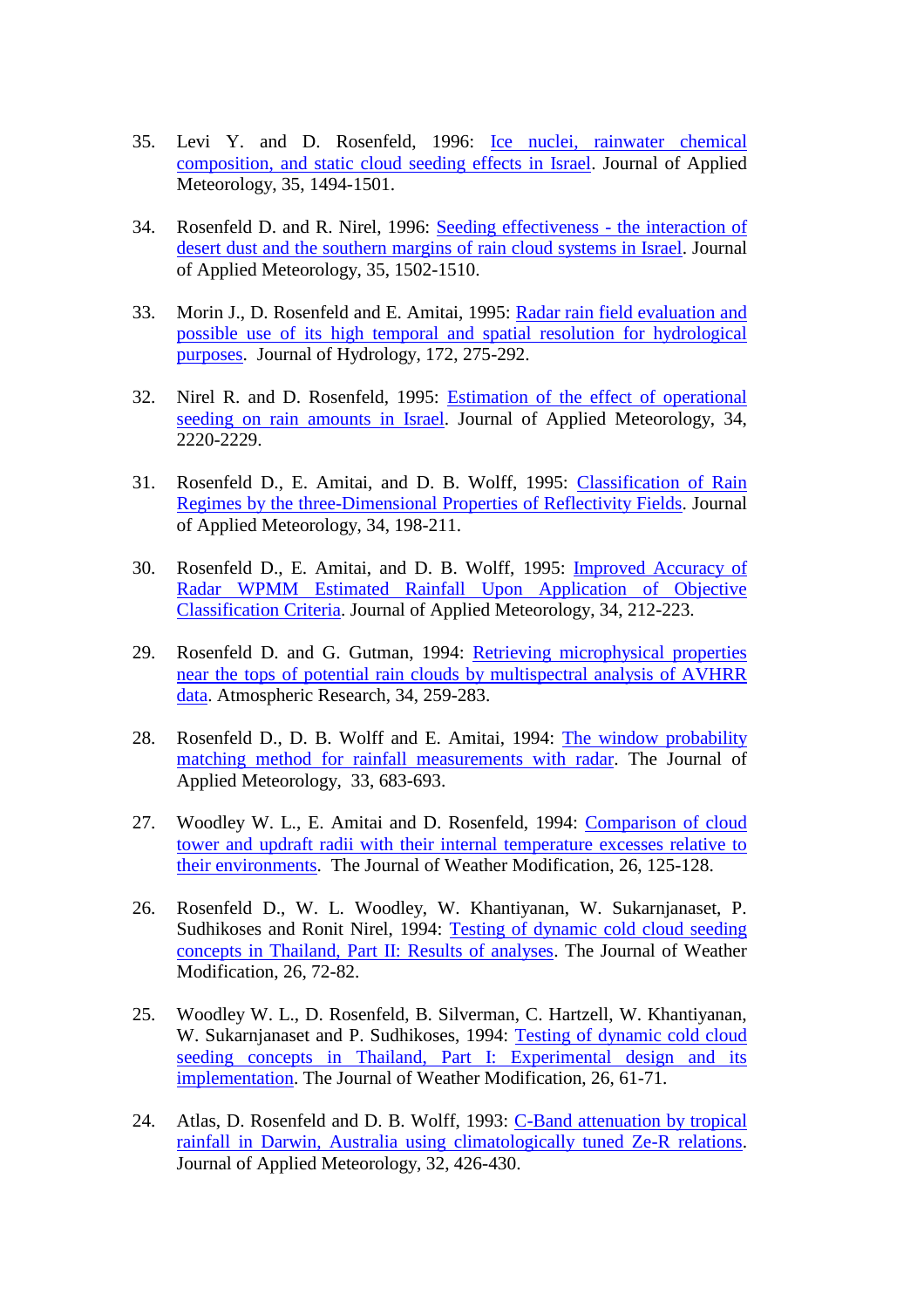- 23. Khain A. P., D. Rosenfeld and I. Sednev, 1993: [Coastal effects in the](https://www.researchgate.net/publication/260870581_Coastal_effects_in_the_Eastern_Mediterranean_as_seen_from_experiments_using_a_cloud_ensemble_model_with_detailed_description_of_warm_and_ice_microphysical_processes)  [eastern Mediterranean as seen from experiments using a cloud ensemble](https://www.researchgate.net/publication/260870581_Coastal_effects_in_the_Eastern_Mediterranean_as_seen_from_experiments_using_a_cloud_ensemble_model_with_detailed_description_of_warm_and_ice_microphysical_processes)  [model with detailed description and ice microphysical processes.](https://www.researchgate.net/publication/260870581_Coastal_effects_in_the_Eastern_Mediterranean_as_seen_from_experiments_using_a_cloud_ensemble_model_with_detailed_description_of_warm_and_ice_microphysical_processes) Atmospheric Research. 30, 295-319.
- 22. Rosenfeld D., D. B. Wolff and D. Atlas, 1993: [General probability-matched](https://www.researchgate.net/publication/4696751_General_Probability-matched_Relations_between_Radar_Reflectivity_and_Rain_Rate)  [relations between radar reflectivity and rain rate.](https://www.researchgate.net/publication/4696751_General_Probability-matched_Relations_between_Radar_Reflectivity_and_Rain_Rate) Journal of Applied Meteorology., 32, 50-72.
- 21. Rosenfeld D. and W. L. Woodley, 1993: [Effects of cloud seeding in West](https://www.researchgate.net/publication/234486891_Effects_of_Cloud_Seeding_in_West_Texas_Additional_Results_and_New_Insights)  [Texas: additional results and new insights.](https://www.researchgate.net/publication/234486891_Effects_of_Cloud_Seeding_in_West_Texas_Additional_Results_and_New_Insights) Journal of Applied Meteorology. 32, 1848-1866.
- 20. Short D. A., D. B. Wolff, D. Rosenfeld and D. Atlas, 1993: [A study of the](https://www.researchgate.net/publication/260870578_A_Study_of_the_Threshold_Method_Utilizing_Raingage_Data)  [threshold method utilizing rain gauge data.](https://www.researchgate.net/publication/260870578_A_Study_of_the_Threshold_Method_Utilizing_Raingage_Data) Journal of Applied Meteorology, 32, 1379-1387.
- 19. Nirel R. and D. Rosenfeld, 1992 (Correspondence): Evaluation of the significance of the relation between stratospheric volcanic eruptions and annual rainfall in Jerusalem Meteorology in Israel (Hebrew), 2, 44-46.
- 18. Rosenfeld D. and H. Farbstein, 1992: [Possible influence of desert dust on](https://www.researchgate.net/publication/249606557_Possible_Influence_of_Desert_Dust_on_Seedability_of_Clouds_in_Israel)  seedability [of clouds in Israel.](https://www.researchgate.net/publication/249606557_Possible_Influence_of_Desert_Dust_on_Seedability_of_Clouds_in_Israel) Journal of Applied Meteorology, 31, 722- 731.
- 17. Rosenfeld D., D. Atlas, D. B. Wolff and E. Amitai, 1992: [Beamwidth](https://www.researchgate.net/publication/260870642_Beamwidth_Effects_on_Z-R_Relations_and_Area-integrated_Rainfall)  [effects on Z-R relations and area-integrated rainfall.](https://www.researchgate.net/publication/260870642_Beamwidth_Effects_on_Z-R_Relations_and_Area-integrated_Rainfall) Journal of Applied Meteorology, 31, 454-464.
- 16. Rosenfeld D., 1992 (Correspondence): Additional aspects to the possible impacts of major volcanic eruptions on rainfall in Israel. Meteorology in Israel (Hebrew), 2, 35-39.
- 15. Rosenfeld D. and N. Yaari-Gazit, 1991: The effect of major volcanic eruptions on rainfall in Israel. Meteorology in Israel (Hebrew), 1, 75-83
- 14. Atlas, D., D. Rosenfeld, and D. B. Wolff, 1990: [Climatologically tuned](https://www.researchgate.net/publication/23881248_Climatologically_Tuned_Reflectivity-Rain_Rate_Relations_and_Links_to_Area-Time_Integrals)  [reflectivity-rain rate relations and their links to area time integrals.](https://www.researchgate.net/publication/23881248_Climatologically_Tuned_Reflectivity-Rain_Rate_Relations_and_Links_to_Area-Time_Integrals) Journal of Applied Meteorology, 29, 1120-1139
- 13. Gabriel R. K. and D. Rosenfeld, 1990: [The second Israeli Rainfall](https://www.researchgate.net/publication/249606532_The_Second_Israeli_Rainfall_Stimulation_Experiment_Analysis_of_Precipitation_on_Both_Targets)  [Stimulation Experiment: Analysis of precipitation on both targets.](https://www.researchgate.net/publication/249606532_The_Second_Israeli_Rainfall_Stimulation_Experiment_Analysis_of_Precipitation_on_Both_Targets) Journal of Applied Meteorology, 29, 1055-1067.
- 12. Rosenfeld, D., Atlas, D., & Short, D. A. (1990). [The estimation of](https://www.researchgate.net/publication/248793044_The_estimation_of_convective_rainfall_by_area_integrals_2_The_Height-Area_Rainfall_Threshold_HART_method)  [convective rainfall by area integrals: 2. The Height](https://www.researchgate.net/publication/248793044_The_estimation_of_convective_rainfall_by_area_integrals_2_The_Height-Area_Rainfall_Threshold_HART_method)‐Area Rainfall Threshold [\(HART\) method.](https://www.researchgate.net/publication/248793044_The_estimation_of_convective_rainfall_by_area_integrals_2_The_Height-Area_Rainfall_Threshold_HART_method) Journal of Geophysical Research: Atmospheres (1984– 2012), 95(D3), 2161-2176.
- 11. Atlas, D., Rosenfeld, D., & Short, D. A. (1990). [The estimation of](https://www.researchgate.net/publication/23578508_The_estimation_of_convective_rainfall_by_area_integrals_I_-_The_theoretical_and_empirical_basis_II_-_The_height-area_rainfall_threshold_HART_method)  [convective rainfall by area integrals: 1. The theoretical and empirical basis.](https://www.researchgate.net/publication/23578508_The_estimation_of_convective_rainfall_by_area_integrals_I_-_The_theoretical_and_empirical_basis_II_-_The_height-area_rainfall_threshold_HART_method)